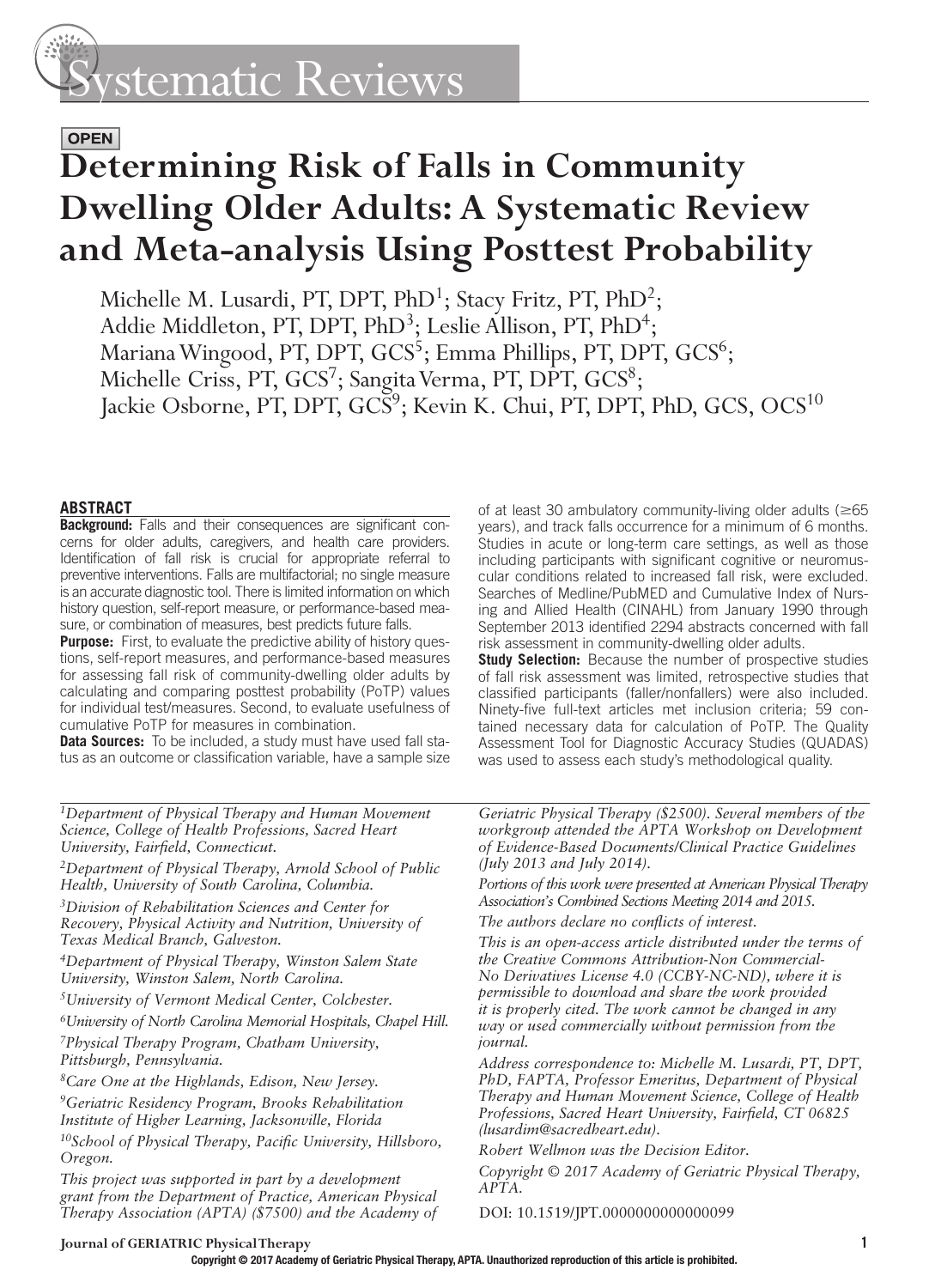**Data Extraction:** Study design and QUADAS score determined the level of evidence. Data for calculation of sensitivity (Sn), specificity (Sp), likelihood ratios (LR), and PoTP values were available for 21 of 46 measures used as search terms. An additional 73 history questions, self-report measures, and performance-based measures were used in included articles; PoTP values could be calculated for 35.

**Data Synthesis:** Evidence tables including PoTP values were constructed for 15 history questions, 15 self-report measures, and 26 performance-based measures. Recommendations for clinical practice were based on consensus.

**Limitations:** Variations in study quality, procedures, and statistical analyses challenged data extraction, interpretation, and synthesis. There was insufficient data for calculation of PoTP values for 63 of 119 tests.

**Conclusions:** No single test/measure demonstrated strong PoTP values. Five history questions, 2 self-report measures, and 5 performance-based measures may have clinical usefulness in assessing risk of falling on the basis of cumulative PoTP. Berg Balance Scale score  $(\leq 50$  points), Timed Up and Go times ( $\geq$ 12 seconds), and 5 times sit-to-stand times  $(\geq 12)$  seconds are currently the most evidence-supported functional measures to determine individual risk of future falls. Shortfalls identified during review will direct researchers to address knowledge gaps.

**Key Words:** accidental falls, community-dwelling older adults, functional assessment

(*J Geriatr Phys Ther* 2017;40:1-36.)

#### **INTRODUCTION**

As many as one-third of older adults fall at least once over the course of a year.<sup>1</sup> Falls and fear of falling contribute to restricted activity as a strategy to reduce perceived risk of subsequent falls.<sup>2</sup> Resultant secondary deconditioning may actually increase risk of falling.<sup>3</sup> Fall-related injuries (eg, hip fractures and head injury) contribute to increasing care costs for older adults.<sup>4</sup> Fall risk-reduction programs have received significant funding in public health initiatives.<sup>5</sup> Nonetheless, accurately identifying those requiring intervention to reduce fall risk is challenging for health professionals caring for older adults. 6

Susceptibility to falls results from an interaction of multiple factors: reduced efficacy of postural responses, $7$  diminished sensory acuity, $8$  impaired musculoskeletal, $9$  neuromuscular,<sup>9</sup> and/or cardiopulmonary systems,<sup>10</sup> deconditioning associated with inactivity, $11$  depression and low balance self-efficacy,  $12$  polypharmacy,  $13$  and a host of environmental factors. 14 The multifactorial nature of fall risk complicates identification of those most at risk.<sup>15</sup> Consequently, fall risk assessment tools are as plentiful as contributing factors (Table 1). Given the number of tests and measures available for fall risk assessment, how do clinicians select the best "diagnostic" tool(s) to examine their client's risk of falling? How does a given test or measure change degree of clinical certainty that a future fall is likely? Calculation of posttest probability (PoTP) allows a clinician to determine how much risk has shifted from a pretest probability of approximately 30% (the prevalence of fall among communitydwelling older adults).  $1,16,17$  The first step in determining a measure's PoTP begins with consideration of its diagnostic accuracy, as indicated by sensitivity (Sn) and specificity (Sp).

To determine diagnostic accuracy, a measure (index test) is compared with a gold standard or reference event (ie, a fall event). 16 This comparison is based on a "cut point" that defines positive and negative test results. A  $2\times2$  table can be constructed to classify participants by fall status and clinical test results on the basis of the defined "cut point" (Figure 1). Sn is calculated by dividing the number of persons who fell *and* have a positive test results by the total number of fallers: the test's true positive rate. High Sn indicates the test correctly identifies most people with the diagnosis; therefore, a negative result in a test with high Sn helps to rule out the diagnosis. Sp is calculated by dividing the number of persons who did not fall *and* have a negative test result by the total number of nonfallers: the test's true negative rate. High Sp indicates that the test correctly identifies most people who did not fall; therefore, a positive result on a test with high Sp helps to identify those most likely to fall. Few tests or measures achieve both high Sn and Sp values.

Sn and Sp values are used to calculate a measure's positive and negative likelihood ratios ( +LR, −LR). 16,17 The formula for calculation of LR is shown in Figure 1. An LR indicates what the expected test result would be in persons with the condition of interest compared with those without the condition. Both positive  $(+LR > 1.0)$  and negative  $(-LR \le 1.0)$  likelihood ratios can be calculated for any test (see Figure 1).  $A + LR$  indicates the clinical usefulness of a positive test result: the larger the +LR value above 1.0, the more valuable the positive test result. 16,17 The −LR indicates the usefulness of a negative test result: the smaller the value below 1.0, the more valuable the negative test result.  $16,17$ 

Likelihood ratios are then used to calculate pre- and posttest odds, which serve as indicators of strength of association between exposure (test result as indicator of fall risk) and outcome (fall event). Pretest odds (PrTO) are calculated by dividing prevalence (pretest probability) by its inverse: for falls this would be 30%/(1%-30%), a value of 0.43. Posttest odds (PoTO) are developed by multiplying PrTO by the measure's +LR (for positive tests results) and −LR (for negative test results).

Finally, the informative PoTP, which indicates the degree of change in surety of diagnosis given a test's likelihood ratios, can be calculated. The pretest probability (PrTP) of falling for community-living older adults is estimated as  $30\%,$ <sup>1</sup> with a PrTO of 0.43. Using these values and example LRs, we can calculate the PoTO and PoTP for an older adult on the basis of a positive and a negative test result (see Figure 1). If our fall-risk test has a moderate +LR of 5 and a moderate −LR of 0.5, a positive test result (high risk) would result in a PoTP of falling for this individual of 68%. A negative test result (low risk) would result in a PoTP of falling for this individual of 18%. Both values are substantially different from PrTP of 30%. For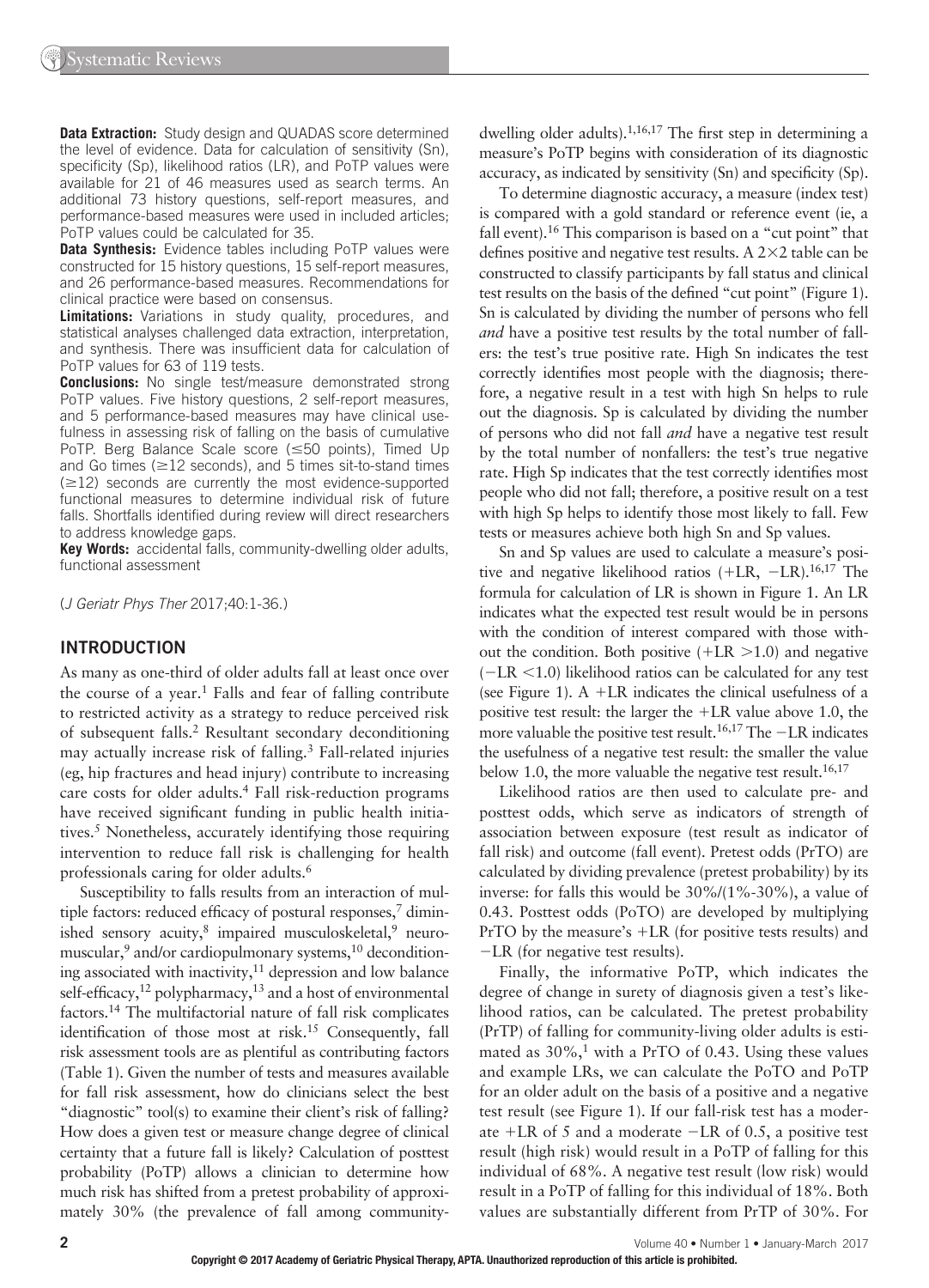| <b>Included</b> <sup>b</sup>                                                                                                                                                                                                                                                                                                                                                                                                                                                                                                                                                                                                                                                                                                                                                                                                                                                                                                                                                                                                        | <b>Excluded<sup>c</sup></b>                                                                                                                                                                                                                                                                                                                                                                                                                                                                                                                                                                                                                                                                                                                                                                                                                                                                                                                                                  |
|-------------------------------------------------------------------------------------------------------------------------------------------------------------------------------------------------------------------------------------------------------------------------------------------------------------------------------------------------------------------------------------------------------------------------------------------------------------------------------------------------------------------------------------------------------------------------------------------------------------------------------------------------------------------------------------------------------------------------------------------------------------------------------------------------------------------------------------------------------------------------------------------------------------------------------------------------------------------------------------------------------------------------------------|------------------------------------------------------------------------------------------------------------------------------------------------------------------------------------------------------------------------------------------------------------------------------------------------------------------------------------------------------------------------------------------------------------------------------------------------------------------------------------------------------------------------------------------------------------------------------------------------------------------------------------------------------------------------------------------------------------------------------------------------------------------------------------------------------------------------------------------------------------------------------------------------------------------------------------------------------------------------------|
| Measures used as search terms                                                                                                                                                                                                                                                                                                                                                                                                                                                                                                                                                                                                                                                                                                                                                                                                                                                                                                                                                                                                       |                                                                                                                                                                                                                                                                                                                                                                                                                                                                                                                                                                                                                                                                                                                                                                                                                                                                                                                                                                              |
| Self-report measures<br>Activity-Specific Balance Confidence (ABC)<br>Barthel Index (BI)<br>Center for Epidemiological Studies Depression Scale (CES-D)<br>Fall Efficacy Scale International (FES-I)<br>Geriatric Depression Scale (GDS)<br>Medical Outcomes Study Short Form (SF-36)<br>Mini-Mental State Evaluation (MMSE)<br>Performance-based measures<br>30-s sit to stand<br>Berg Balance Scale (BBS)<br>Dynamic gait index (DGI)<br>5 times sit-to-stand time (5TSTS)<br>1 time Sit-to-stand time (OTSTS)<br>Fullerton Advanced Balance Scale (FAB)<br>Functional Reach Distance (FR)<br>Modified Clinical Test of Sensory Interaction and Balance (mCTSIB)<br>Performance-Oriented Mobility Assessment (POMA-Tinetti)<br>Physical Performance Test (PPT)<br>Romberg Test/Sharpened Romberg/Tandem Stance<br>Self-selected walking speed/10-m walk (SSWS)<br>Single-limb stance/one-leg stance/unipedal stance (SLS)<br>Timed Up and Go (TUG)                                                                                | Self-report measures<br>Dizziness Handicap Inventory (DHI)<br>Fear Avoidance Beliefs Questionnaire<br><b>Functional Gait Assessment</b><br>Home and Community Environment Questionnaire<br>History of Falls Questionnaire<br>Lower Extremity Functional Scale<br>Patient Specific Functional Scale<br>Rivermead Mobility Index<br>WHO Quality of Life-BREF (WHOQOL-BREF)<br>Performance-based measures<br>2-min walk distance<br>6-min walk distance<br>360° Turn Test<br>Balance Evaluation Systems (BEST) Test, mini Best Test<br><b>Brunell Balance Assessment Test</b><br>Canadian Occupational Performance Measure<br>Continuous Scale Physical Functional Performance Test<br>Fast Walking Speed (FWS)<br>Functional Independence Measure (FIM)<br>Four-Square Step Test (FSST)<br>High-Level Mobility Assessment Tool<br>Multidirectional Reach Test<br>Push and Release Test<br>Sensory Organization Test (SOT)<br>Timed Backward Walk<br>Walking while talking Test |
| Additional measures derived from article review<br>History questions<br>$Age > 80$ y (yes/no)<br>Alcohol use (yes/no)<br>Ambulatory assistive device (AD) use (yes/no)<br>Dependence in activities of daily living (yes/no)<br>History of previous falls (yes/no)<br>Nocturia/urgency/incontinence (yes/no)<br>Polypharmacy (yes/no)<br>Psychoactive medication use (yes/no)<br>Self-reported depression (yes/no)<br>Self-Reported difficulty walking<br>Self-reported fear of falling (yes/no)<br>Self-reported imbalance (yes/no)<br>Self-reported physical activity/exercise<br>Self-reported health status<br>Self-reported pain<br>Self-report measures<br><b>Balance Self-Perception Test</b><br><b>Falls Risk Assessment Questionnaire</b><br>Longitudinal Study of Aging Physical Activity Questionnaire<br>Older Adults Resources and Services (OARS) ADL scale<br>Self-Rated Health Questionnaire<br>Subjective Ratings of Specific Tasks<br>Short Orientation Memory Concentration Test<br>Sickness Impact Profile (SIP) | Self-report measures<br><b>Balance Efficacy Scale</b><br>Community Balance and Mobility Scale<br>Demura Fall Risk Assessment<br>Fall Assessment and Intervention Record<br>Falls Behavioral Scale for Old People<br>Fall Risk Assessment Tool for Older People<br>Fall Risk Assessment Tool<br>Falls Assessment Risk and Management Tool<br>Fall risk by exposure<br>Fall Risk Questionnaire<br>Fear of Falling Avoidance Questionnaire<br>Gait Efficacy Scale<br><b>Goal Attainment Scale</b><br>Hauser Ambulation Index<br>Hendrich II Fall Risk Model<br>Home Falls and Accidents Screening Tool<br>21-item Fall Risk Index<br>Performance-based measures<br>Alternate Step Test<br>Body mass index<br>Cadence<br>Figure-8 Walking Test<br>Grip strength<br>Get up and go (untimed)<br>Lateral Reach Test                                                                                                                                                                 |

#### Table 1. Measures Used as Search Terms and Additional Measures Identified During Review of Retrieved Articles<sup>a</sup>

( *continues* )

Lateral Reach Test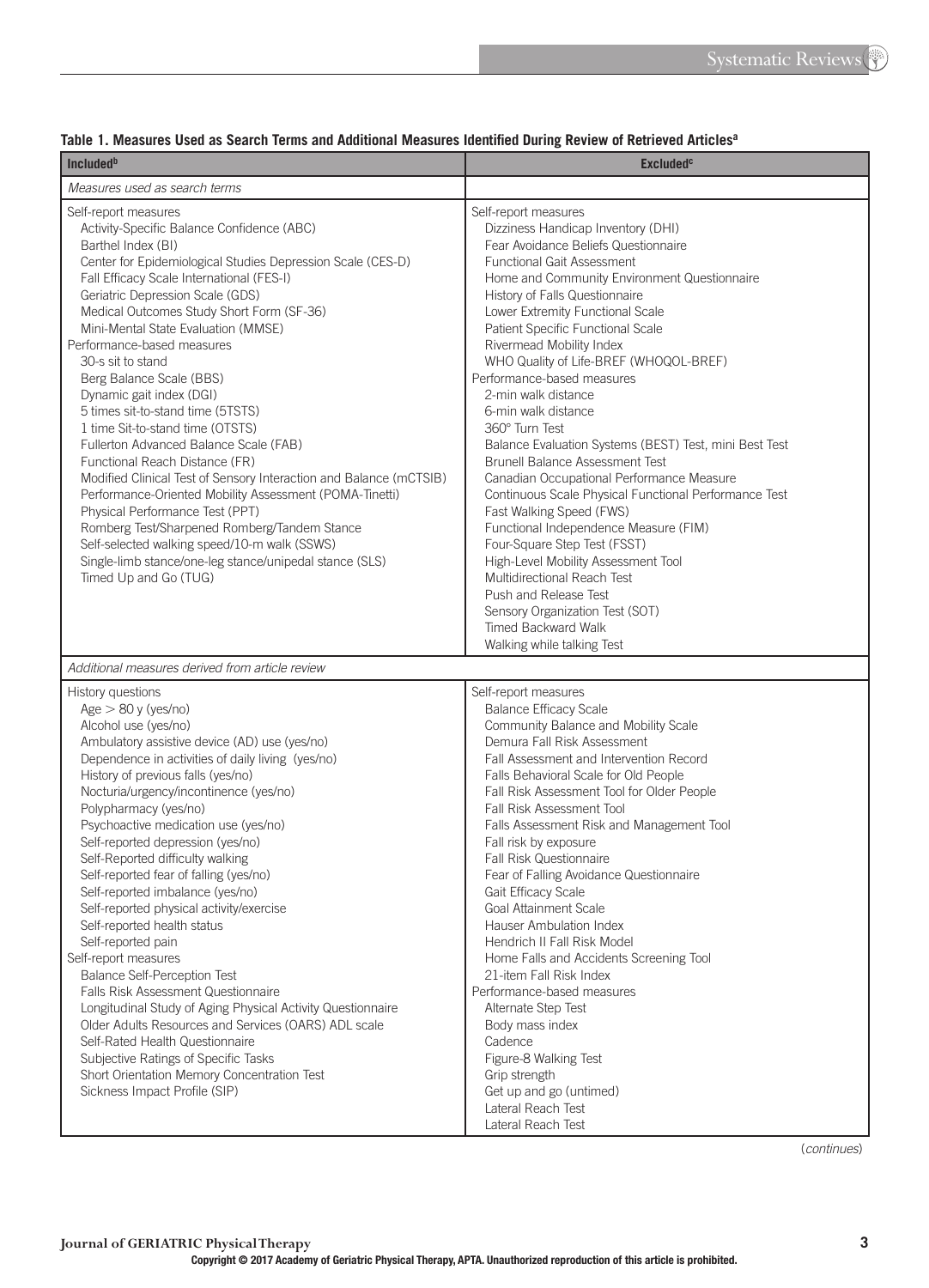| Included <sup>b</sup>                                                                                                                                                                                                                                                                                                                                                                                                       | <b>Excluded<sup>c</sup></b>                                                                                                                                                                                                                                                                                                                                                                                               |
|-----------------------------------------------------------------------------------------------------------------------------------------------------------------------------------------------------------------------------------------------------------------------------------------------------------------------------------------------------------------------------------------------------------------------------|---------------------------------------------------------------------------------------------------------------------------------------------------------------------------------------------------------------------------------------------------------------------------------------------------------------------------------------------------------------------------------------------------------------------------|
| Performance-based measures<br>Ability to sit to stand without upper extremity support (yes/no)<br>Alternate Step Test<br>Half-turn test (# steps)<br>Maximum step length<br>Minimal chair height<br>Modified Gait Abnormality Rating Scale (mGARS)<br>Physiological Profile Assessment (PPA)<br>Pick up 5 lb weight test<br>Spring Scale Test<br>8-Stairs ascend/descend time<br>Stride length<br>Tandem walk (able/unable) | Lower extremity strength<br>Melbourne Fall Risk Assessment Tool<br>Morse Fall Scale<br>Motor Fitness Scale<br>Obstacle course<br>Peninsula Health Fall Risk Assessment Tool<br>Queensland Fall Risk Assessment Tool<br>Short Physical Performance Battery<br>St. Thomas Risk Assessment Tool (Stratefy)<br><b>STEADI</b><br>Stance and Swing (time and %)<br>Gait cycle time<br>Step Up Test<br><b>Trail Walking Test</b> |

|  |  |  |  | Table 1. Measures Used as Search Terms and Additional Measures Identified During Review of Retrieved Articles <sup>a</sup> (Continued) |  |  |  |
|--|--|--|--|----------------------------------------------------------------------------------------------------------------------------------------|--|--|--|
|--|--|--|--|----------------------------------------------------------------------------------------------------------------------------------------|--|--|--|

aIn order for a measure to be included in analysis, data extracted from research articles about the measure had to include number of participants who did/did not fall, the value of a threshold or cut score for the measure, and/or reported sensitivity and specificity values, such that posttest probability (PoTP) could be calculated bSufficient information for calculation of PoTP. cInsufficient information for CALCULATION of PoTP

the clinician, this information enhances determination of who would/would not benefit from a more in-depth examination and intervention to reduce risk of falling. 16,17

In clinical medicine, when no single diagnostic test has PoTP large enough to cross threshold for intervention, the results of several tests are combined to calculate a cumulative PoTP value. 16 In effect, the PoTP of one test becomes the pretest probability for the next test. If both pretest probability (as in falls risk of 30%) and a test/measures' likelihood ratio values are moderate, as in most measures of balance and risk of falls, the cumulative PoTP can be thought of as increasing surety. 16,17 Two or more positive tests with a high cumulative PoTP value (above the baseline PrTP of 30%) suggest the individual is at high risk of experiencing falls, and supports the need for intervention. Two or more negative tests leading to substantially lower PoTP (below the baseline PrTP of 30%) would indicate lower risk of future falls. Mixed results (some positive, some negative) are more challenging to interpret.

Physical therapists, like other health professionals, collect information about an individual's health and functional status is several ways: by asking questions about medical history (eg, do you remember falling in the last 6 months?), by administering self-report measures (eg, fear of falling scales or depression scales), and by using performancebased tests (eg, Berg Balance Scale, walking speed, or Timed Up and Go test). Combining multiple sources of information assists the diagnostic process to identify issues that can be addressed by intervention.<sup>18</sup> It is not clear what history questions, self-report measures, or performance-based measures best identify those community-living older adults at risk of falling.

Although there have been systematic reviews of individual measures (eg, the Timed Up and Go<sup>19</sup> and the Berg Balance Scale<sup>20</sup>), no reviews that provided measure-tomeasure comparison of predictive properties for tools used

to assess risk of falling were identified in the literature. The Academy of Geriatric Physical Therapists charged a team of 10 researchers and clinicians to undertake such a systematic review. This was to provide support of the work of another group charged to develop a clinical practice guideline for management of falls in later life. This systematic review has 2 aims: (1) to evaluate the predictive ability of fall risk assessment tools for community-dwelling older adults by calculating and comparing PoTP values, and (2) to explore usefulness of cumulative PoTP using test results from multiple measures. The measure-to-measure comparison and consolidation of findings will assist clinicians in selection of measures as well as in clinical decision making about need for intervention to prevent falls. It will also inform researchers where evidence about ability of a measure's ability to predict falls is lacking and needs further investigation.

#### **METHODS**

The Institute of Medicine Guidelines for Systematic Review, 21 the Preferred Reporting Items for Systematic Reviews and Meta-Analyses (PRISMA) Guidelines,<sup>22</sup> and the Cochrane Handbook of Systematic Reviews of Diagnostic Test Accuracy<sup>23</sup> served as resources for this systematic review and meta-analysis.

A fall was defined as an event in which an older adult unintentionally came to rest on the ground or other lower supporting surface, unrelated to a medical incident or to an overwhelming external physical force.<sup>6</sup> Risk was defined using the World Health Organization's (WHO) definition: the probability that an unwanted health event (eg a future fall) will occur was used.<sup>24</sup> For older adults, fall risk is always present and cannot be reduced to zero, although many risk factors for falls are modifiable.

In this review, fall status (prospectively or retrospectively) was the gold standard to which the various index measures where compared. Based on the literature, a 6-month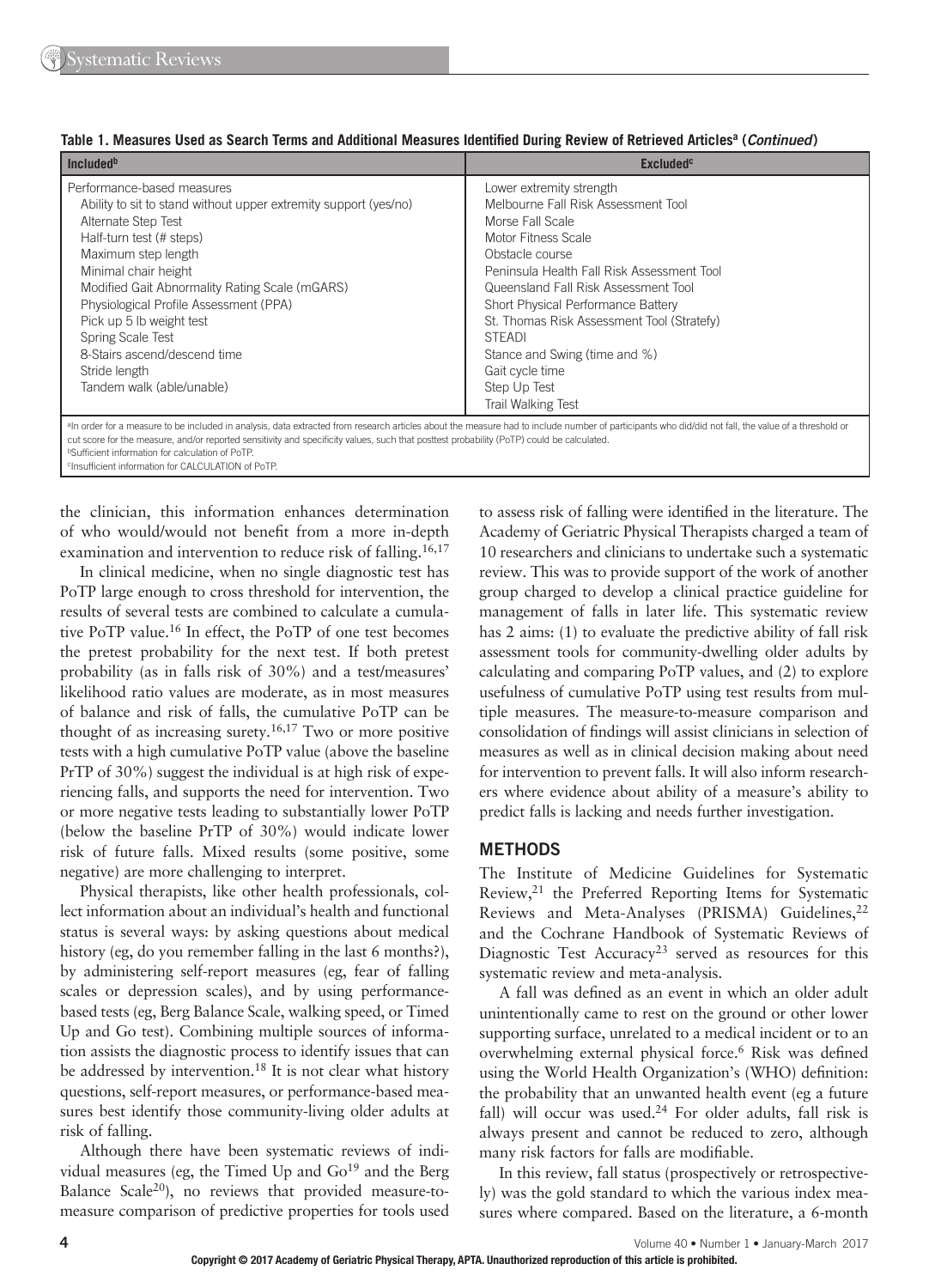|                          |                      | "Gold Standard" Reference Test                             |                                                                 |  |  |  |  |  |  |
|--------------------------|----------------------|------------------------------------------------------------|-----------------------------------------------------------------|--|--|--|--|--|--|
|                          |                      | Fall                                                       | No Fall                                                         |  |  |  |  |  |  |
| Index Test<br>Outcome    | <b>Positive Test</b> | А<br># Fallers with Positive Test<br><b>True Positives</b> | в<br># Non Fallers with positive test<br><b>False Positives</b> |  |  |  |  |  |  |
| (based on Cut)<br>Score) | Negative Test        | # Fallers with Negative Test<br><b>False Negatives</b>     | D<br># Non Fallers with Negative test<br><b>True Negatives</b>  |  |  |  |  |  |  |

| Sensitivity (Sn)                | $= A / (A + C)$ (true positive rate)                                                   |
|---------------------------------|----------------------------------------------------------------------------------------|
| Specificity (Sp)                | $= D/(B+D)$ (true negative rate)                                                       |
| Positive Likelihood Ratio (+LR) | $=$ Sn / (1-Sp) (true positive rate / true negative rate)                              |
| Negative Likelihood Ratio (-LR) | $=$ (1- Sn) / Sp (false negative rate / true negative rate)                            |
| Pre-test Probability (PrTP)     | = Prevalence in the population; for falls 30%                                          |
| Pre-test Odds (PrTO)            | = PrTP / $(1-PrTP)$ For Falls: .30/ $(1-.30)$ = .43                                    |
| Post-Test Odds (PoTO)           | $=$ PrTO x (+LR)<br>example for moderate effect +LR For falls: $.43 \times 5.0 = 2.15$ |
|                                 | $=$ PrTO x (-LR)<br>example for moderate effect $-LR$ for falls: .43 x .50 = 0.22      |
| Post-Test Probability (PoTP)    | = change in estimate of diagnosis given a test's likelihood ratios                     |
|                                 | $= PoTO / (1 + PoTO)$                                                                  |
|                                 | PoTP if test is positive given moderate effect +LR of 5: $2.15 / (1 + 2.15) = 68\%$    |
|                                 | PoTP if test is negative, given moderate effect $-LR$ of .05: 0.22 / (1+ 0.22) = 18%   |

**Figure 1.** Usefulness of a  $2 \times 2$  table for interpreting test results. In this systematic review and meta-analysis, data about each test from multiple studies were combined to calculate an overall sensitivity and specificity values, and positive ( +LR) and negative ( −LR) likelihood ratios. On the basis of consistent epidemiological evidence, pretest probability for future falls was set at 30%. Calculation of pretest odds from pretest probability, followed by calculation of posttest odds, allows estimation of posttest probability. Assuming a moderate effect +LR of 5 and −LR of 0.5, posttest probability after a positive test would increase from 30% to 68%. Assuming a moderate effect −LR of 0.5, posttest probability after a negative test would decrease from 30% to 18%. When test results are positive, the size of the increase in posttest probability beyond pretest predictive toward 100% determines how much "more sure" the clinician can be that an older adult would likely experience a future fall. When test results are negative, how much posttest probability decreases toward 0 from pretest value determines how much "more sure" that an older individual would not be likely to fall.

period was deemed sufficient time for fall occurrence. On the basis of anticipation that the number of prospective studies of fall risk assessment would be small, a decision was made to include retrospective studies tracking previous falls over at least a 6-month period as well. Although retrospective recall of falls may be somewhat inaccurate, given the high number of retrospective studies of falls in the literature, the combination of prospective and retrospective data provides "best available" evidence at the present time.

#### **DATA SOURCES AND SEARCHES**

MEDLINE and CINAHL databases were searched, as those most likely to index geriatric, gerontology, and

rehabilitation research literature. Search strategies (key words) and results are summarized in the PRISMA flow diagram of Figure 2. The first search did not yield the number or type of articles needed for a comprehensive review. A medical librarian carried out a second search by combining key words in various groupings. Unfortunately, search strings were not recorded and could not be accurately reformulated. To enhance search rigor, a third search was undertaken using names of specific measures gathered from websites (Rehabilitation Measures Database,<sup>25</sup> PTNow,<sup>26</sup> and the American Physical Therapy Association's Guide to Physical Therapist Practice<sup>18</sup>) and the team's clinical experience as search terms. References from retrieved articles were also reviewed. This multisearch strategy ensured that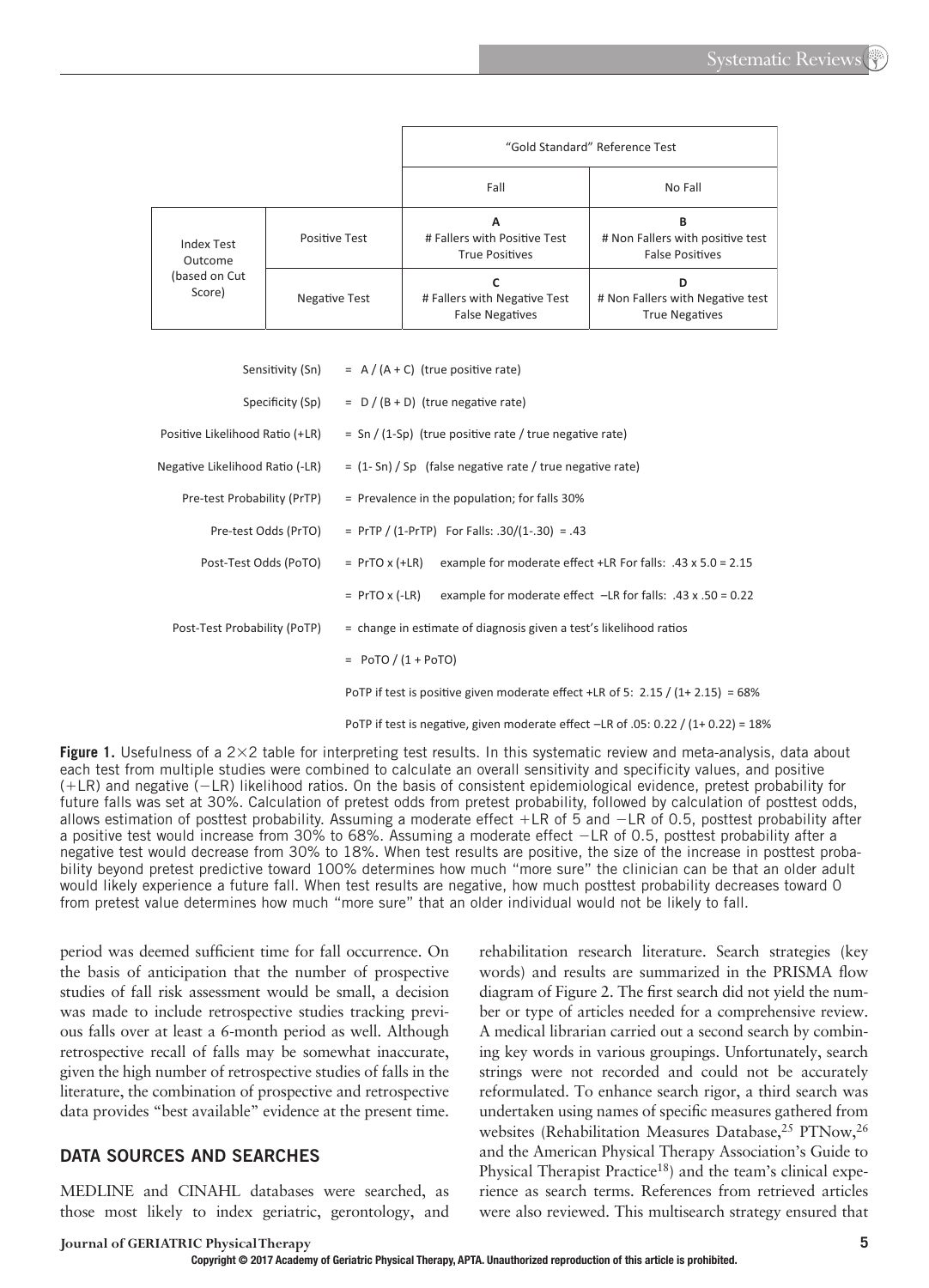

**Figure 2.** PRISMA diagram for the systematic review process. A total of 2294 abstracts were reviewed; these included 500 duplicates and 1430 that did not immediately meet inclusion criteria. A total of 364 full-text articles were retrieved, examined, and appraised: an additional 269 did not meet inclusion criteria. Data were extracted from the remaining 95 articles; 57 of these contained information necessary for calculation of posttest probability.

the combined final search results were as comprehensive as possible.

#### **Study Selection**

To be included in the review, each study had to (1) include a study sample of 30 or more independently ambulatory (with/without assistive device) community-dwelling adults 65 years or older; (2) collect falls data for at least a 6-month period, either following study enrollment (prospective studies) or recall falls before the study enrollment (retrospective); (3) focus on evaluating risk of future falls and/or differentiating characteristics of fallers versus nonfallers; (4) use fall status (none, one, and/or recurrent) as an outcome variable (prospective) or classification variable (retrospective); and  $(5)$  be published in English, in a peer-reviewed journal between January 1990 and September 2013. The start date for the search was the year 1990 as the point in time that commonly used measures began to be developed (eg, Functional Reach

in 1990); the end date was September 2013, when data examination began.

Studies were excluded from the review if they included (1) persons younger than 65 years; (2) participants with cognitive dysfunction, or with orthopedic or neurological diagnoses associated with elevated fall risk; (3) data from acute care, postacute care, or extended care settings; (4) little evidence of how falls were defined or documented; or (5) equipment unavailable in most physical therapy settings, such as force plates, computerized motion analysis, or other technology-based assessment systems.

Abstracts of all 2294 articles identified in the searches were retrieved and reviewed. Interrater reliability was addressed in a multistep training process. First, each researcher in the team reviewed the same set of 10 abstracts, applying inclusion and exclusion criteria. Next, all participated in a series of conference calls, and discussed the review process until consensus was reached for the set of 10 abstracts. By the review of the 10th abstract, the team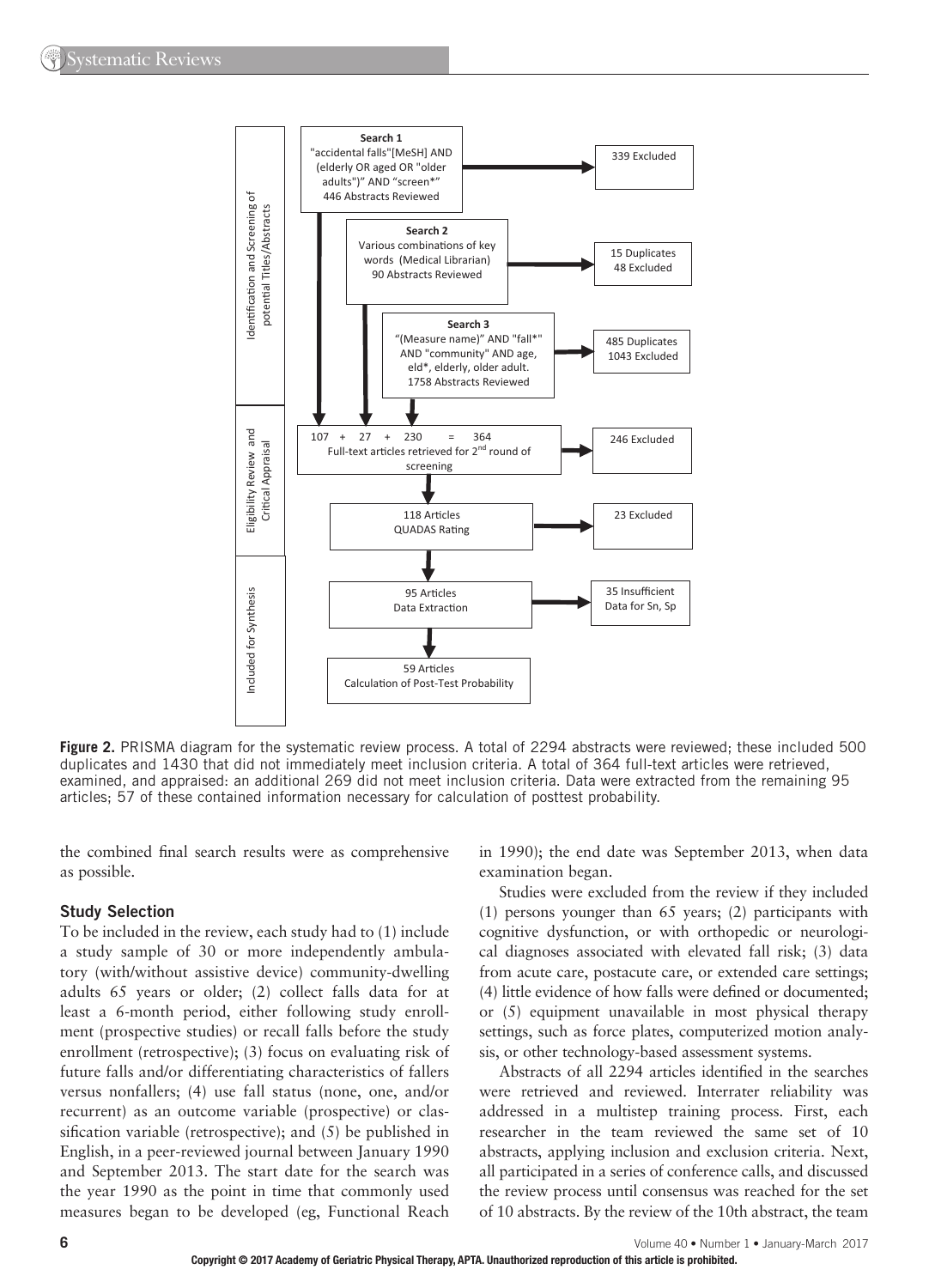reached a 95% agreement rate before discussion. Next, teams of 2 reviewers were assigned sets of 100 abstracts, and charged to reach agreement on inclusion/exclusion criteria in their sets. To reduce potential reviewer bias, reviewers were paired differently for each set of 100 abstracts, until all were reviewed. At the end of the abstract review process, 364 full-text articles were retrieved. Retrieved full-text articles were rescreened on the basis of inclusion/ exclusion criteria before quality review and data extraction; an additional 246 failed to meet inclusion criteria, leaving 118 articles for quality assessment.

#### **Quality Assessment**

We used the Quality Assessment of Diagnostic Accuracy Studies (QUADAS) Critical Appraisal Tool to evaluate methodological quality and risk of bias of retrieved studies. 27 QUADAS is composed of 14 questions designed to assess validity, potential for bias, and methodological soundness of diagnostic studies. Items are scored as yes, no, unsure, or not applicable. Total criterion score is calculated as:  $100 \times$ (#yes responses)/(14 − # not applicable responses). Criterion scores were reported for all included studies. Interrater reliability was addressed as in the abstract review process. First, each researcher independently rated the same 5 articles using the QUADAS tool. This was followed by conference calls to discuss the rating process, and until consensus on rating of these 5 articles. There was 92% agreement by evaluation of the fifth article. Two person teams then rated sets of 20 articles with the goal of reaching consensus. Agreement about the QUADAS score between team members ranged from 90% to 97%. During quality assessment, 23 more articles failed to meet inclusion criteria, leaving 95 for data extraction

#### **Data Extraction**

The American Physical Therapy Association Section on Research's Evaluation Database to Guide Effectiveness (EDGE) Task Force data extraction form<sup>28</sup> was used to record data extracted from each article. It was modified slightly to include level of evidence for studies of diagnostic accuracy as defined by Australia's National Health and Medical Research Council.<sup>29</sup> Level of evidence for this project was defined as follows: Level I included prospective studies with QUADAS 75 or more as Level I evidence; Level II included prospective studies with QUADAS less than 75. Retrospective studies were classified as Level III, regardless of the QUADAS score.

Each researcher independently extracted data from sets of retrieved articles. Interrater reliability was determined by a second independent data extraction of a subset of 25 of the 90 remaining articles. Agreement ranged from 93% to 97% on the comparison of data extraction records for these 25 articles. The study coordinator performed a third reviewed to correct data when there was disagreement. Extracted data were combined into a summary Excel spreadsheet so that measures could be sorted by name.

#### **Data Synthesis and Analysis**

After sorting of data by measure name, reviewer teams used extracted data to construct individual evidence tables for each test/measure. The study coordinator reviewed these tables for accuracy. When number of fallers/nonfallers and number above and below cut point values were available, or if Sn and Sp were provided,  $2 \times 2$  tables were constructed so that Sn, Sp, LRs, odds ratios and PoTP could be calculated. 16,17 Fifty-nine of 95 articles (prospective evidence Level I n = 27; Level II n = 5; retrospective evidence Level III n = 27) contained information necessary for calculation of PoTP. Finally, 3 cumulative evidence tables were created on the basis of type of data collected: medical history questions (Table 2), self-report measures (Table 3), and performancebased measures (Table 4). These 3 tables summarized best evidence available from January 1990 to September 2013, and allowed direct comparison between measures.

When measures were supported by more than one study, data were combined to create larger samples more likely to be representative of the overall community-dwelling older adult population. The number of fallers and nonfallers, as well as the number of participants with positive and negative findings on the test of interest, was combined across studies, and composite prevalence, Sn, Sp, LR, and PoTP values were calculated.<sup>16,17</sup> The resulting overall values for Sn, Sp, LR, and PoTP would likely be more accurate estimates of community-dwelling older adult population's true values, as demonstrated by narrow 95% confidence intervals.<sup>16,17</sup>

#### **RESULTS**

Information necessary to calculate Sn and Sp was available for 56 of the 112 included measures (50%). There were 15 questions related to medical history questions (Table 2), 15 self-report measures (Table 3), and 26 performance-based measures (Table 4) with data either about number of fallers and nonfallers having scores above and below cut score, or Sn and Sp, such that calculation of PoTP was possible.

#### **Posttest Probability: Medical History Questions**

Information collected during the medical history interview is used to screen clients and identify areas requiring further examination.<sup>18</sup> As seen in Table 2, no medical history questions achieved both high Sn and Sp values for fall risk, typically being more specific than sensitive. LRs of several individual studies yielded PoTP of 50% or more. These included difficulty with activities of daily living  $(ADL)$ ,  $33,34$ assistive device use,  $30,35,42$  fear of falling,  $35,51$  and previous fall history, 33,37,43,48,49,52,54,55,57,59 The combined summary calculations, however, demonstrated small to moderate LRs and small change in PoTP. The medical history questions providing the largest increase in PoTP above PrTP of 30% included *previous falls* (PoTP= 44%), use of *psychoactive medications* (PoTP = 38%), requiring *assistance for any ADL* (PoTP = 38%), being *fearful of falling* (PoTP = 38%),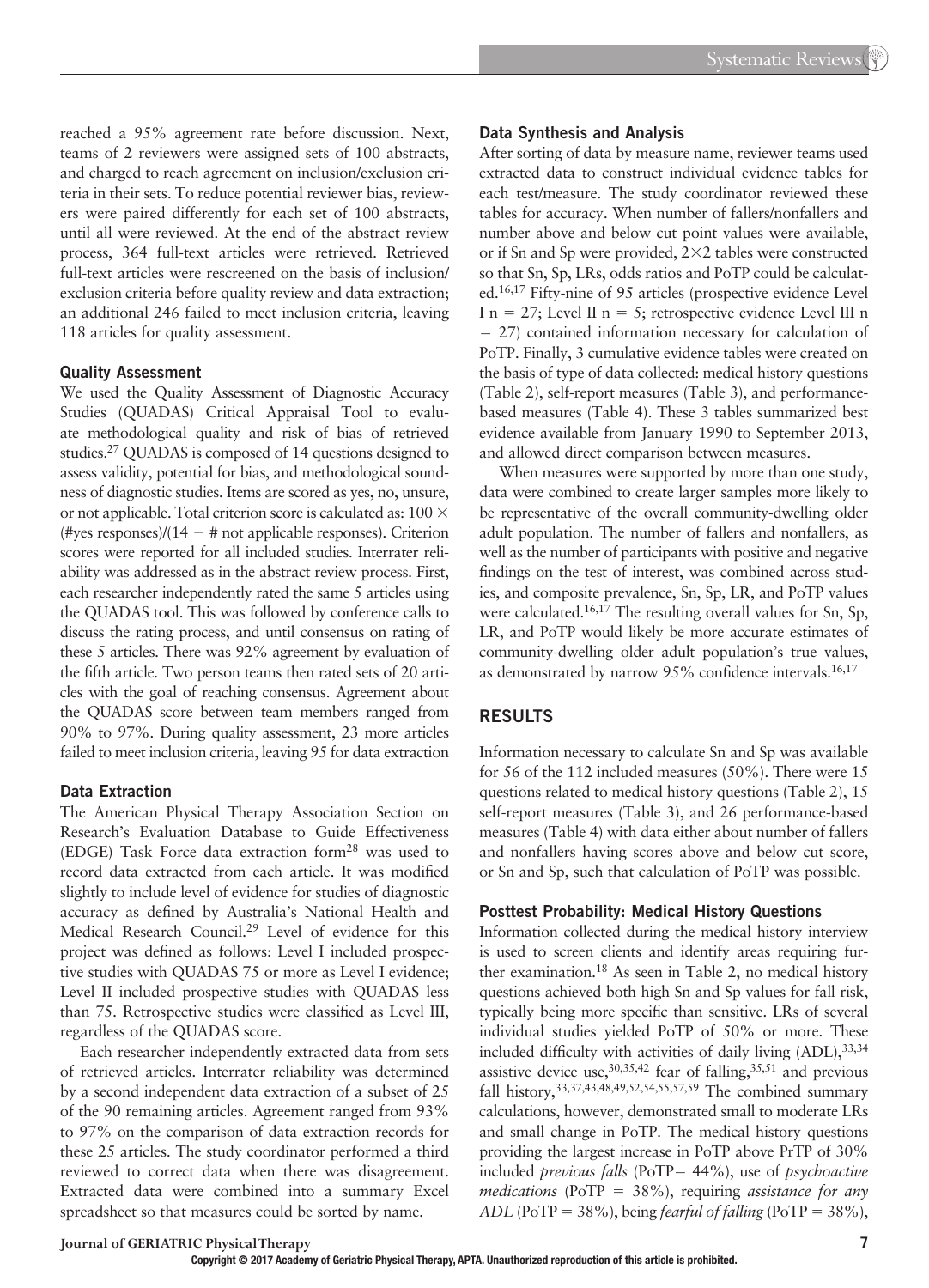| Probability, %<br><b>Posttest</b> | <b>İ</b> zəT<br>$-$ H                           | 28                                     | 28                       | 23                                   | $\infty$                           | $\infty$                                                                                          | 82                                                                                                                                                                                                                                                                                          | $^{28}$                                                                         | 28                                                                            | 82                                                                   | $\infty$                      | $\Box$                                                        | 26                             | RG                                   | 34                                    |
|-----------------------------------|-------------------------------------------------|----------------------------------------|--------------------------|--------------------------------------|------------------------------------|---------------------------------------------------------------------------------------------------|---------------------------------------------------------------------------------------------------------------------------------------------------------------------------------------------------------------------------------------------------------------------------------------------|---------------------------------------------------------------------------------|-------------------------------------------------------------------------------|----------------------------------------------------------------------|-------------------------------|---------------------------------------------------------------|--------------------------------|--------------------------------------|---------------------------------------|
|                                   | $129T + H$                                      | 42                                     | 46                       | 54                                   | S                                  | 89                                                                                                | 96                                                                                                                                                                                                                                                                                          | 88                                                                              | œ                                                                             | 89                                                                   | 5                             | 36                                                            | 38                             | 80                                   | 28                                    |
|                                   | $-$ FB (Cl <sup>a2</sup> )                      | $(0.8 - 1.0)$<br>0.9                   | $(0.8 - 1.0)$<br>0.9     | $(0.6 - 0.9)$<br>0.7                 | $(0.9 - 1.0)$<br>$\overline{1}$ .0 | $(0.5 - 0.9)$<br>0.6                                                                              | $(0.7 - 1.1)$<br>$0.\overline{8}$                                                                                                                                                                                                                                                           | $\begin{array}{c} 0.9 \\ 0.8 - 1.1 \end{array}$                                 | $(0.8 - 1.0)$<br>$\overline{0}$ .                                             | $(6.0 - 2.0)$                                                        | $0.6$<br>$(0.5-0.8)$          | $0.3$<br>$(0.1 - 0.8)$                                        | $(0.7 - 0.8)$<br>$\frac{8}{2}$ | $(0.9 - 1.2)$<br>1.0                 | $(0.8 - 1.7)$<br>1.2                  |
|                                   | $+$ FB (Cl <sup>32</sup> )                      | $(0.9 - 3.2)$<br>1.7                   | $(0.8 - 4.9)$<br>2.0     | $(1.1 - 1.3)$<br>$2.2$               | $(0.7 - 7.7)$<br>2.3               | $1.5$<br>$(1.1-2.0)$                                                                              | $(0.9 - 2.0)$<br>$1.\overline{3}$                                                                                                                                                                                                                                                           | $1.4$<br>(0.8-2.3)                                                              | $\frac{8.5}{(1.1-64)}$                                                        | $(1.9 - 14)$<br>5.1                                                  | $(2.5-5.2)$                   | $.2 - 1.4$<br>$1.\overline{3}$<br>ਦਂ                          | $(1.3 - 1.5)$<br>1.4           | $(0.8 - 1.4)$<br>$\overline{1}$ .0   | $(0.7 - 1.2)$<br>0.9                  |
|                                   | % '(SG) ds                                      | $(85-94)$<br>$\infty$                  | $(79-96)$<br>$\infty$    | $(41-49)$<br>45                      | $(90-99)$<br>96                    | $(46-69)$<br>58                                                                                   | $(55 - 77)$<br>67                                                                                                                                                                                                                                                                           | $(68-87)$<br>79                                                                 | 100)<br>$(93 -$<br>99                                                         | $(87-99)$<br>95                                                      | $(83-90)$<br>$\approx$        | $(23-34)$<br>29                                               | $(59-64)$<br>$\overline{61}$   | $(51 - 70)$<br>$61$                  | $(28-46)$<br>$\sqrt{37}$              |
|                                   | % '(SG) us                                      | $(9 - 26)$<br>$\overline{16}$          | $(11-33)$<br>$\infty$    | $(62 - 71)$<br>67                    | $(4 - 18)$<br>0                    | $(54 - 73)$<br>2                                                                                  | $(35 - 53)$<br>$\ddot{4}$                                                                                                                                                                                                                                                                   | $(21 - 38)$<br>8                                                                | $(6-18)$<br>$\Box$                                                            | $(19-36)$<br>27                                                      | $(36 - 58)$<br>$\overline{4}$ | $(79-98)$<br>SS                                               | $(51-57)$<br>$\mathbb{R}$      | $(34 - 48)$<br>$\overline{4}$        | $(44 - 70)$<br>$\mathbb{S}^2$         |
|                                   | Difference P                                    | $\widetilde{\Xi}$                      | $\widetilde{\Xi}$        | σ<br>$\widetilde{S}$<br><b>ANOVA</b> | $\frac{\alpha}{\alpha}$            | 2.4<br>$\overline{003}$<br>$\vert\vert$<br>$\lvert \rvert$<br>$\frac{\alpha}{\alpha}$<br>$\Omega$ | $= 1.6$<br>$= .12$<br>$\frac{\alpha}{\beta}$<br>$\alpha$                                                                                                                                                                                                                                    | 1.6<br>20<br>$\parallel$<br>$\mathop{  }$<br>$\frac{\alpha}{\beta}$<br>$\Delta$ | 9.5<br>$\overline{0}$<br>$\vert\vert$<br>$\parallel$<br>$\approx$<br>$\Delta$ | 22<br>.05<br>$\vert\vert$<br>$\frac{1}{2}$<br>$\frac{\alpha}{\beta}$ | $x^2$ 001<br>$\overline{a}$   | .005<br>$\mathsf{\hat{x}}^2$<br>$\parallel$<br>$\overline{a}$ | $\lessgtr$                     | $\frac{\alpha}{\alpha}$              | $\frac{\alpha}{\alpha}$               |
|                                   | $129T -$<br><b>AiiW</b> analle <sub>1</sub> noM | 157                                    | SS                       | 251                                  | 100                                | 4                                                                                                 | 51                                                                                                                                                                                                                                                                                          | 8                                                                               | 75                                                                            | $\approx$                                                            | 258                           | 75                                                            | 937                            | 8                                    | $\overline{4}$                        |
|                                   | $129T +$ thiW $219Ib$ <sub>1</sub>              | $\overline{1}$                         | $^{12}$                  | 364                                  | $\overline{\phantom{0}}$           | $\overline{7}$                                                                                    | 51                                                                                                                                                                                                                                                                                          | 34                                                                              | $\frac{3}{2}$                                                                 | $\overline{\mathrm{c}}$                                              | 57                            | 37                                                            | 545                            | 54                                   | 34                                    |
|                                   | Cut Point                                       | depend<br>$2$ IADL                     | Any ADL<br>depend        | Any ADL<br>depend                    | Any ADL<br>depend                  | Bathing<br>depend                                                                                 | Walking<br>outside                                                                                                                                                                                                                                                                          | Dressing<br>depend                                                              | Transfer<br>depend                                                            | depend<br>Stairs                                                     | Any ADL<br>depend             | Any ADL<br>depend                                             | Any ADL<br>depend              | $\geq 80$                            | $\geq 80$                             |
|                                   | M <sub>c</sub> rellers, N                       | 174                                    | 89                       | 557                                  | 104                                |                                                                                                   |                                                                                                                                                                                                                                                                                             | 76                                                                              |                                                                               |                                                                      | 297                           | 267                                                           | 1533                           | 104                                  | 112                                   |
|                                   | <b>Fallers, N</b>                               | 86                                     | 59                       | 546                                  | $\frac{8}{2}$                      |                                                                                                   |                                                                                                                                                                                                                                                                                             | 116                                                                             |                                                                               |                                                                      | 53                            | $\overline{Q}$                                                | 1006                           | 207                                  | 59                                    |
|                                   | Age, Mean (SD)                                  | 74.9 (6.4)                             | ၮ<br>ГQ.<br>79.7         | (5.3)<br>76.9                        | 79.9 (4.7)                         |                                                                                                   |                                                                                                                                                                                                                                                                                             | 82 (NR)                                                                         |                                                                               |                                                                      | (4.8)<br>81.7                 | 78.7 (7.2)                                                    |                                | W: 78.5<br>M: 77.2<br>(4.9)<br>(5.2) | 80.5 (5.6)                            |
|                                   | <b>Fall Defined</b>                             | $inj/ \geq 2$<br>$\frac{1}{6}$<br>Fall | Any fall                 | Any fall                             | Any fall                           |                                                                                                   |                                                                                                                                                                                                                                                                                             | Any fall                                                                        |                                                                               |                                                                      | Any fall                      | Any fall                                                      |                                | Any fall                             | Any fall                              |
|                                   | Study Type, mo                                  | Pro<br>(24)                            | Pro<br>(12)              | Pro<br>(12)                          | Pro<br>(12)                        |                                                                                                   |                                                                                                                                                                                                                                                                                             | P(2)                                                                            |                                                                               |                                                                      | Retro<br>$\copyright$         | Retro<br>$\bigoplus$                                          |                                | Retro<br>(12)                        | Retro<br>(12)                         |
|                                   | 91002 SAQAUD                                    | 84.6                                   | $\circ$<br>si.           | 76.9                                 | 76.9                               |                                                                                                   |                                                                                                                                                                                                                                                                                             | 76.9                                                                            |                                                                               |                                                                      | 100                           | 69.2                                                          |                                | 84.6                                 | $\circ$<br>st.                        |
|                                   | Level                                           | $\overline{\phantom{0}}$               | -                        | —                                    | $\overline{\phantom{0}}$           |                                                                                                   |                                                                                                                                                                                                                                                                                             | $\overline{\phantom{0}}$                                                        |                                                                               |                                                                      | Ξ                             | $\equiv$                                                      |                                | $\qquad \qquad -$                    | $\overline{\phantom{0}}$              |
|                                   | nodiuA                                          | Kwan et al <sup>30</sup>               | Muir et al <sup>31</sup> | Tinetti et al <sup>32</sup>          | Muir et al <sup>33</sup>           |                                                                                                   | requiring ADL assistance (excluding Coll-Planas 2007<br>walking, dressing, transfer, stairs; to avoid duplication<br>Summary: Posttest probability of falling if positive for<br>of subjects)<br>Flemming <sup>36</sup><br>Coll-Planas<br>Hellstrom<br>et al <sup>35</sup><br>et al $^{34}$ |                                                                                 |                                                                               |                                                                      |                               |                                                               |                                |                                      | Yamada and<br>Iscihashi <sup>38</sup> |
|                                   | <b>History Questions</b>                        |                                        |                          |                                      |                                    |                                                                                                   | Not independent<br>Activities of daily<br>dichotomous<br>living (ADL)<br>Self-report                                                                                                                                                                                                        |                                                                                 |                                                                               |                                                                      |                               |                                                               |                                |                                      |                                       |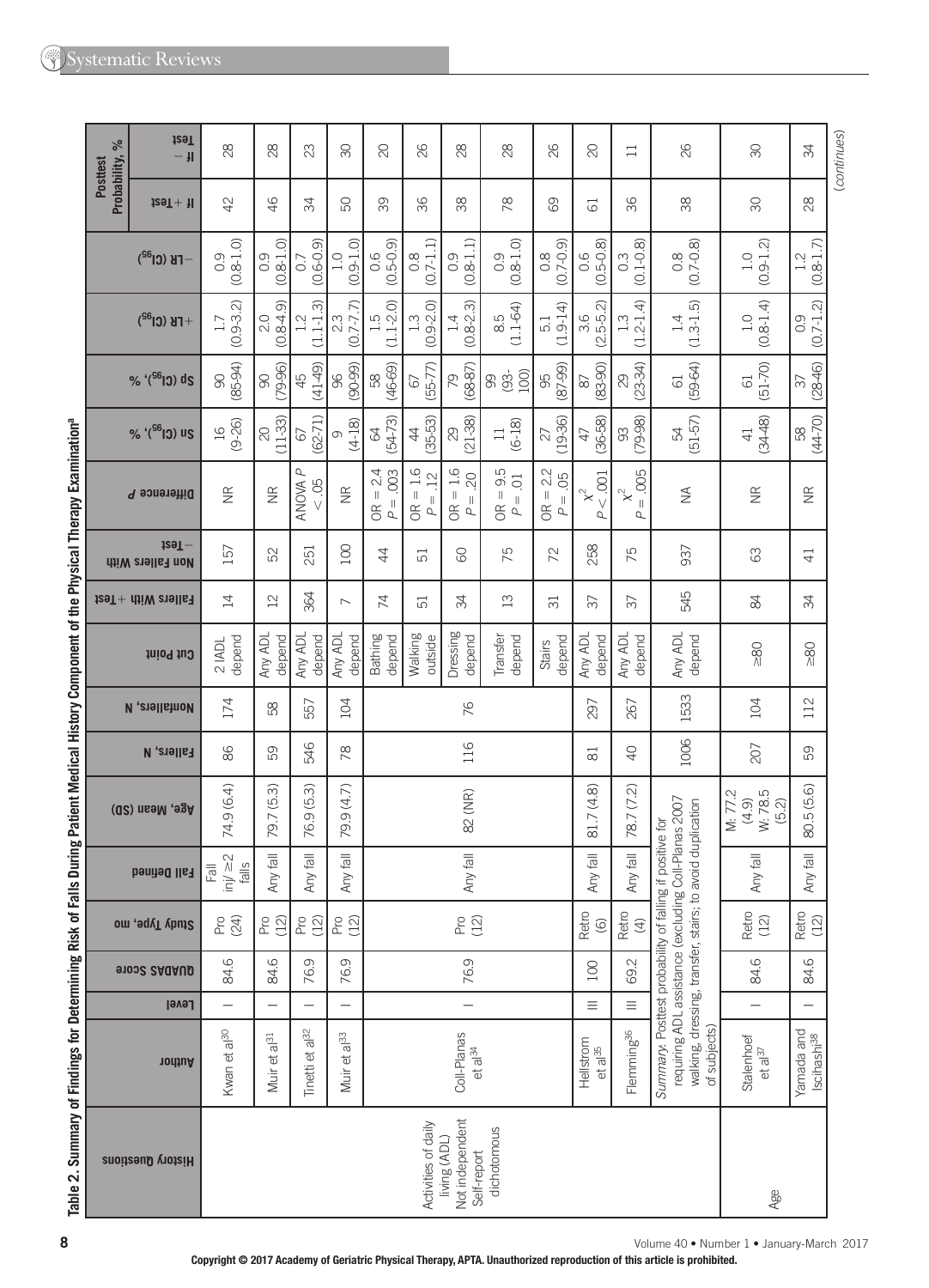| J<br>ׇ֚֘֡<br>į<br>ĺ                                                       |
|---------------------------------------------------------------------------|
| l                                                                         |
| j<br>j                                                                    |
| 5<br>Ì<br>ׇ֚֚֬֕<br>5                                                      |
|                                                                           |
| ī                                                                         |
| l<br>J                                                                    |
| ֚֕֕֡                                                                      |
| י<br>בו<br>֖֖֖֖֧ׅ֖֖֧֖֧֚֚֚֚֚֚֚֚֚֚֚֚֚֚֚֚֚֚֚֚֚֚֚֚֚֚֚֚֚֚֬֝֝֓֞֝<br>J<br>j<br>Ï |
| É<br>C<br>ē<br>$\overline{\phantom{a}}$<br>ί<br>J<br>١                    |
| j<br>i<br>l<br>i<br>i                                                     |
| j<br>l<br>1<br>I<br>Ē<br>高<br>ı                                           |

| $\%$<br><b>Posttest</b> | $129T - 11$                                     | SS                                    | 32                                | $^{28}$                              | 39                                            | 23                              | SO                               | 28                               | $\frac{8}{2}$            | $\frac{8}{2}$                        | SO                                                   | $\frac{8}{2}$                    | 20                                                    | $\infty$                              | (continues) |
|-------------------------|-------------------------------------------------|---------------------------------------|-----------------------------------|--------------------------------------|-----------------------------------------------|---------------------------------|----------------------------------|----------------------------------|--------------------------|--------------------------------------|------------------------------------------------------|----------------------------------|-------------------------------------------------------|---------------------------------------|-------------|
| Probability,            | $129T + 11$                                     | $\infty$                              | $\mathbb{S}$                      | 89                                   | 23                                            | 74                              | 23                               | 89                               | $\frac{1}{6}$            | 45                                   | $\mathbb{S}$                                         | 89                               | $\overline{Q}$                                        | $\lessapprox$                         |             |
|                         | $-FB$ (Cl <sup>32</sup> )                       | $(0.8 - 1.6)$<br>$\Box$               | $(1.0 - 1.3)$<br>$\Box$           | $(0.7 - 1.1)$<br>0.9                 | $(1.3 - 1.6)$<br>1.5                          | $(0.6 - 0.8)$<br>0.7            | $(0.9 - 1.1)$<br>1.0             | $(0.8 - 1.0)$                    | $0.8$<br>(0.7-1.0)       | $(0.9 - 1.0)$<br>0.9                 | $(0.0 - 1.2)$<br>1.0                                 | $(0.8 - 1.1)$<br>0.9             | $(0.5 - 0.8)$<br>0.6                                  | $(0.1 - 0.6)$<br>0.2                  |             |
|                         | $+$ FB (Cl <sup>32</sup> )                      | $(0.8 - 1.1)$<br>$\overline{1}$ . O   | $(0.6 - 1.1)$<br>$0.\overline{8}$ | $1.5$<br>(0.8-2.9)                   | $(0.7 - 0.8)$<br>0.7                          | 6.6 (1.7<br>26.0)               | $(0.2 - 3.6)$<br>0.7             | $(1.5-7.4)$                      | $(0.9 - 4.4)$<br>2.0     | $(1.3 - 2.6)$<br>1.9                 | $(0.3 - 2.0)$<br>$\overline{0}$                      | $(0.7 - 3.2)$<br>1.5             | $(1.7 - 2.9)$<br>2.2                                  | $\lessgtr$                            |             |
|                         | $% '(^{SGG})$ ds                                | $(21-27)$<br>24                       | $(51-65)$<br>58                   | $(69-87)$<br>79                      | $(34-40)$<br>$\sqrt{37}$                      | 95<br>84-99)                    | 92<br>(83-97)                    | 95<br>(90-98)                    | $(75-94)$<br>86          | $(89 - 94)$<br>92                    | $(81-94)$<br>$88$                                    | $(83 - 95)$<br>$\overline{6}$    | $(70-80)$<br>75                                       | $(78 - 100)$<br>100                   |             |
|                         | % '(SG) us                                      | $(63-81)$<br>73                       | $(26 - 42)$<br>R                  | $(17-51)$<br>$\approx$               | $(42 - 50)$<br>46                             | $(22-42)$<br>32                 | $(1-19)$<br>$\circlearrowright$  | $(10-27)$<br>$\overline{17}$     | $(16-42)$<br>$\approx$   | $(12 - 18)$<br>$\Xi$                 | $(3-19)$<br>G                                        | $15$<br>(8-25)                   | $(44-67)$<br>99                                       | $(52-96)$<br>$\otimes$                |             |
|                         | Difference P                                    | P > .05                               | $\widetilde{\Xi}$                 | $\widetilde{\Xi}$                    | $\lessgtr$                                    | $x2$ 05<br>$\overline{a}$       | 05<br>$x^2$                      | $\widetilde{\Xi}$                | $\widetilde{\Xi}$        | $AMOM\nP < .05$                      | $\overline{6}$<br>$\chi^2$<br>$\ $<br>$\overline{a}$ | $\frac{\alpha}{\alpha}$          | $< .001$<br>$\mathbb{\mathsf{x}}^2$<br>$\overline{a}$ | $\frac{\alpha}{\alpha}$               |             |
|                         | $129T -$<br><b>AiiW</b> analle <sub>1</sub> nol | 185                                   | 118                               | $\Box$                               | 471                                           | S                               | 8                                | 165                              | SO                       | 512                                  | 8                                                    | 8                                | 223                                                   | $\overline{15}$                       |             |
|                         | $t$ ea $T +$ $t$ hiw $t$ aall $s$               | 72                                    | 50                                | $\Box$                               | 251                                           | SO                              | $\sim$                           | $\overline{15}$                  | $\overline{15}$          | $\infty$                             | Б                                                    | $\overline{2}$                   | 45                                                    | $12$                                  |             |
|                         | thiod tug                                       | $\geq 75$                             | $\leq 75$                         | $\frac{80}{20}$                      | $\geqslant$                                   | Yes                             | Yes                              | Yes                              | Yes                      | Yes                                  | Yes                                                  | Yes                              | Yes                                                   | Yes                                   |             |
|                         | <b>N</b> , enall show                           | 769                                   | 203                               | $\approx$                            | 1269                                          | $\overline{4}$                  | 89                               | 174                              | 58                       | 557                                  | 112                                                  | 104                              | 297                                                   | $\overline{15}$                       |             |
|                         | <b>Fallers, N</b>                               | 99                                    | 148                               | 34                                   | 547                                           | 95                              | 35                               | 86                               | 59                       | 546                                  | 59                                                   | 78                               | $\approx$                                             | $\overline{15}$                       |             |
|                         | Age, Mean (SD)                                  | NF: 79.0<br>F: 79.5<br>(6.9)<br>(6.6) | 73.3(6.1)                         | U: 76.0<br>R: 75.5<br>(7.7)<br>(7.3) | 80 y of age                                   | Ą<br>$\widehat{\infty}$<br>76.7 | $\odot$<br>$\overline{7}$        | 74.9 (6.4)                       | 79.7 (5.3)               | 76.9 (5.3)                           | 80.5 (5.6)                                           | 79.9 (4.7)                       | 81.7 (4.8)                                            | NF: 78.4<br>F: 86.2<br>(6.4)<br>(5.8) |             |
|                         | Fall Defined                                    | $\frac{2}{\sqrt{2}}$                  | 同<br>Any                          | $\overline{\overline{5}}$<br>Any     |                                               | 局<br>Any                        | $\overline{\overline{6}}$<br>Any | $\overline{\overline{6}}$<br>Any | 司<br>Any                 | 司<br>Any                             | 局<br>Any                                             | $\overline{\overline{6}}$<br>Any | $\overline{\mathbb{F}}$<br>Any                        | $\overline{\overline{6}}$<br>Any      |             |
|                         | Study Type, mo                                  | $^{26}_{-60}$                         | Retro<br>(12)                     | Retro<br>(12)                        |                                               | Pro<br>(12)                     | $^{26}_{-60}$                    | Pro<br>(24)                      | P(2)                     | P(2)                                 | P(2)                                                 | Pro<br>(12)                      | Retro<br>$\copyright$                                 | Retro<br>$\circledcirc$               |             |
|                         | 91002 2AQAUD                                    | 76.9                                  | 92.3                              | 92.3                                 |                                               | 92.3                            | 84.6                             | 84.6                             | 84.6                     | 84.6                                 | 84.6                                                 | 76.9                             | 100                                                   | 84.5                                  |             |
|                         | <b>Level</b>                                    | $=$                                   | $\equiv$                          | $\equiv$                             |                                               | $\overline{\phantom{0}}$        | -                                | —                                | —                        | —                                    | $\overline{\phantom{0}}$                             | $\overline{\phantom{0}}$         | $\equiv$                                              | $\equiv$                              |             |
|                         | <b>10thuA</b>                                   | LeClerc<br>$et$ a $ ^{39}$            | Sohng et al <sup>40</sup>         | Payne et al <sup>41</sup>            | Summary: Posttest probability of falling if > | Sai et al <sup>42</sup>         | Brauer et al <sup>43</sup>       | Kwan et al <sup>30</sup>         | Muir et al <sup>31</sup> | Tinetti et al <sup>32</sup>          | Yamada and<br>Iscihashi <sup>38</sup>                | Muir et al <sup>33</sup>         | Hellstrom<br>et al <sup>35</sup>                      | Cook et al <sup>44</sup><br>Shumway-  |             |
|                         | <b>History Questions</b>                        |                                       |                                   |                                      |                                               |                                 |                                  |                                  |                          | Ambulatory assis-<br>tive device use | Self-report and<br>observation                       |                                  |                                                       |                                       |             |

Journal of GERIATRIC Physical Therapy<br>Copyright © 2017 Academy of Geriatric Physical Therapy, APTA. Unauthorized reproduction of this article is prohibited.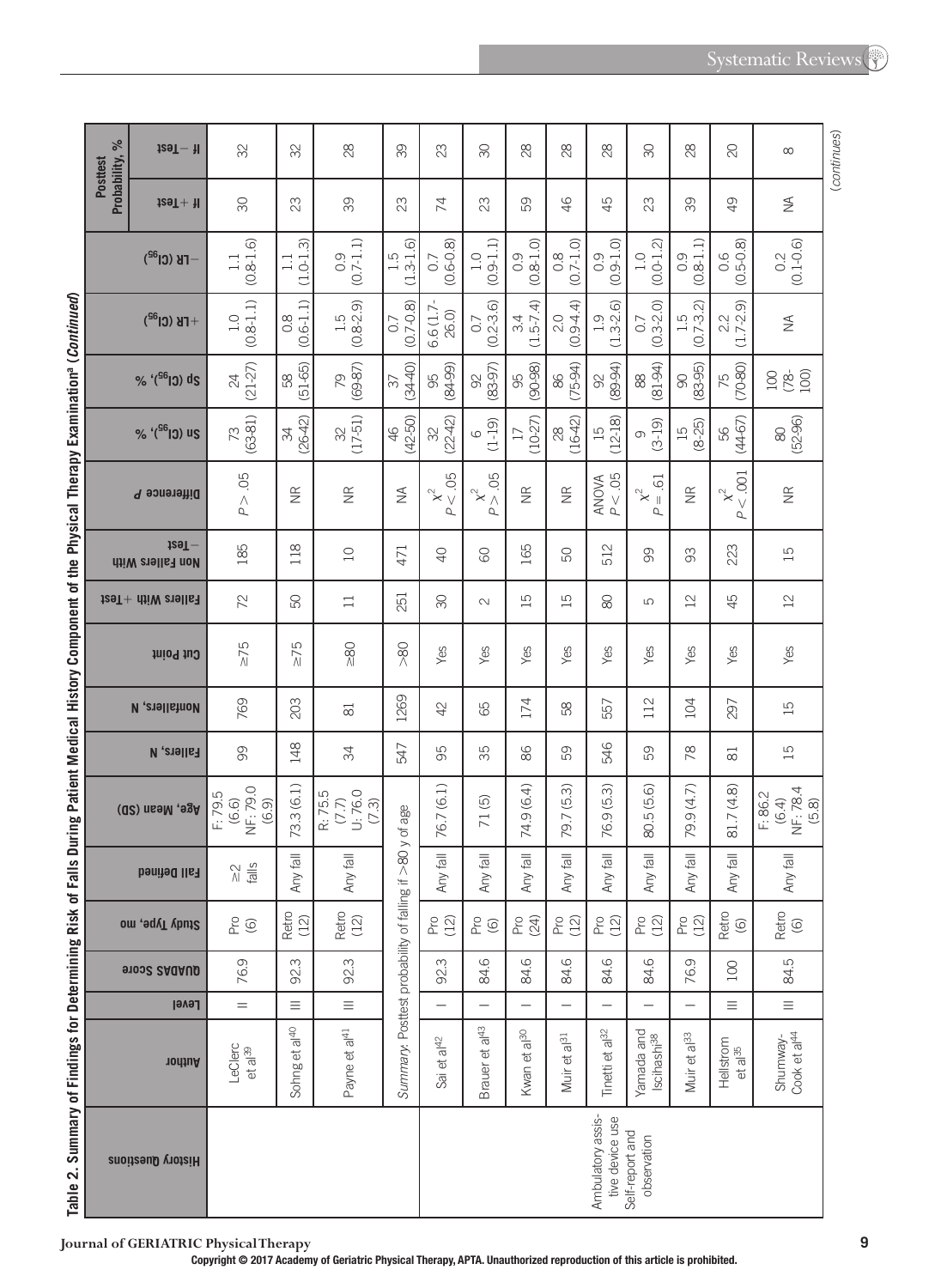|                                                                                                                                                                                                                                             |                            | $129I - 1$                        | 28                                 | 82                            | 26                                                   | $\Box$                                                  | 26                                                                             | 34                           | 32                              | 26                                                     | $\infty$                                                      | 32                                         | SS                                     | SS                                        | $42$                                                                          | (continues) |
|---------------------------------------------------------------------------------------------------------------------------------------------------------------------------------------------------------------------------------------------|----------------------------|-----------------------------------|------------------------------------|-------------------------------|------------------------------------------------------|---------------------------------------------------------|--------------------------------------------------------------------------------|------------------------------|---------------------------------|--------------------------------------------------------|---------------------------------------------------------------|--------------------------------------------|----------------------------------------|-------------------------------------------|-------------------------------------------------------------------------------|-------------|
|                                                                                                                                                                                                                                             | Probability, %<br>Posttest | $129T + 11$                       | $\infty$                           | 89                            | $\stackrel{\triangle}{\geq}$                         | 96                                                      | 96                                                                             | 28                           | $\infty$                        | 45                                                     | $\infty$                                                      | $\infty$                                   | $\infty$                               | 23                                        | 23                                                                            |             |
|                                                                                                                                                                                                                                             |                            | $-FB(GI^{32})$                    | $0.9$<br>$0.4 - 2.0$               | $(6.0 - 2.0)$                 | $(0.6 - 1.0)$<br>$0.\overline{8}$                    | $(0.1 - 0.8)$<br>$0.\overline{3}$                       | $(0.9 - 1.0)$<br>0.9                                                           | $(0.8 - 1.8)$<br>$1.2$       | $(0.8 - 1.5)$                   | $(0.7 - 1.0)$<br>$0.\overline{8}$                      | $(0.9 - 1.1)$<br>1.0                                          | $(0.9 - 1.3)$<br>$\Box$                    | $(0.8 - 1.5)$<br>$\Box$                | $(1.0 - 1.1)$<br>$\Box$                   | $(1.6 - 1.8)$<br>1.7                                                          |             |
|                                                                                                                                                                                                                                             |                            | $+$ FB (Cl <sup>32</sup> )        | $(0.8 - 1.4)$<br>1.0               | $1.5$<br>$(1.2-2.0)$          | $\frac{1}{2}$                                        | $(1.2 - 1.5)$<br>$1.\overline{3}$                       | $(1.1 - 1.4)$<br>$1.\overline{3}$                                              | $(0.6 - 1.2)$<br>0.9         | $(1.0 - 1.0)$<br>$\frac{0}{1}$  | $(1.2 - 3.0)$<br>1.9                                   | $(0.6 - 1.4)$<br>$\overline{1}$ . O                           | $(0.7 - 1.2)$<br>$\overline{O}$ .          | $(0.5 - 1.4)$<br>$\frac{8}{2}$         | $(0.4 - 1.2)$<br>0.7                      | $(0.6 - 0.7)$<br>0.7                                                          |             |
|                                                                                                                                                                                                                                             |                            | % '(SG) ds                        | $(12-49)$<br>$^{28}$               | $(63 - 76)$<br>$\overline{C}$ | $(85 -$<br>100)<br>$100\,$                           | $(24-35)$<br>29                                         | $(76-79)$<br>78                                                                | $(28-59)$<br>43              | $(7-10)$<br>$\infty$            | $(77-88)$<br>83                                        | $(69-86)$<br>20                                               | $(48-62)$<br>55                            | $(49 - 71)$<br>$61$                    | $(82 - 91)$<br>$\approx$                  | $(32 - 36)$<br>$\frac{1}{2}$                                                  |             |
|                                                                                                                                                                                                                                             |                            | % '(SG) us                        | $(60 - 86)$<br>$\overline{7}$      | $(39 - 53)$<br>$46$           | $(8 - 45)$<br>23                                     | $(80 - 98)$<br>S                                        | $(26-31)$<br>$\approx$                                                         | $(38 - 59)$<br>$\frac{8}{3}$ | $(88 - 93)$<br>$\infty$         | $(22-43)$<br>SS                                        | $(17-23)$<br>$\rm \approx$                                    | $(33 - 50)$<br>$\overline{4}$              | $(17-51)$<br>SS.                       | $(5 - 14)$<br>$\infty$                    | $(41 - 46)$<br>$\ddot{4}$                                                     |             |
|                                                                                                                                                                                                                                             |                            | Difference P                      | P > .05<br>$\mathbf{\hat{x}}^2$    | $x2$ 001<br>$\overline{a}$    | $< .05$<br>$\mathsf{\hat{x}}^2$<br>$\Delta$          | <b>ROG</b><br>$\chi^2$<br>$\parallel$<br>$\overline{a}$ | $\lessgtr$                                                                     | $\frac{\alpha}{\alpha}$      | $\frac{\alpha}{\alpha}$         | $\widetilde{\Xi}$                                      | P > .05<br>$\mathbf{\hat{x}}^2$                               | $\ddot{4}$<br>$\chi^2$<br>$\parallel$<br>ρ | $\frac{\alpha}{\alpha}$                | $p^{2}$ 05                                | $\lessgtr$                                                                    |             |
|                                                                                                                                                                                                                                             |                            | rest-<br><b>Non Fallers With</b>  | $\overline{\phantom{0}}$           | 138                           | 22                                                   | 77                                                      | 1501                                                                           | $^{28}$                      | 101                             | 154                                                    | R <sub>8</sub>                                                | $\overline{11}$                            | $\overline{6}$                         | 175                                       | 686                                                                           |             |
|                                                                                                                                                                                                                                             |                            | $t$ ea $T +$ $t$ hiW $t$ aall $s$ | 35                                 | $\Im$                         | ഥ                                                    | 57                                                      | 385                                                                            | 46                           | 509                             | 27                                                     | 155                                                           | $\overline{61}$                            | $\Box$                                 | $^{20}$                                   | 827                                                                           |             |
|                                                                                                                                                                                                                                             |                            | Cut Point                         | Yes<br>Yes<br>Yes<br>Yes           |                               | Yes                                                  | Yes                                                     | Yes                                                                            | Daily                        | Yes                             | Yes                                                    | Yes                                                           | Yes                                        | Yes                                    |                                           |                                                                               |             |
|                                                                                                                                                                                                                                             |                            | <b>N</b> , enall show             | 25                                 | 197                           | 22                                                   | 267                                                     | 1935                                                                           | 42                           | 1196                            | 185                                                    | 8                                                             | 203                                        | $\approx$                              | 201                                       | 2007                                                                          |             |
|                                                                                                                                                                                                                                             |                            | <b>Fallers, N</b>                 | 47                                 | 199                           | 22                                                   | $\overline{Q}$                                          | 1362                                                                           | 95                           | 563                             | 85                                                     | 769                                                           | 148                                        | 34                                     | 200                                       | 1894                                                                          |             |
|                                                                                                                                                                                                                                             |                            | Age, Mean (SD)                    | NF 79.4<br>F81.5<br>(6.9)<br>(5.5) | 76 (NR)                       | 78.7 (7.2)                                           | 78.7 (7.2)                                              |                                                                                | (6.1)<br>76.7                | 70.7 (4.6)                      | 73.7(7)                                                | $(6.6)$<br>NF: 79.0<br>(6.9)<br>F: 79.5                       | 73.3(6.1)                                  | U: 76.0<br>R: 75.5<br>$(7.7)$<br>(7.3) | NF: 79.7<br>F: 81.3<br>(5.1)<br>(4.3)     |                                                                               |             |
|                                                                                                                                                                                                                                             |                            | Fall Defined                      | Any fall                           | Any fall                      | $\stackrel{\textstyle\sim}{\textstyle\sim}$<br>falls | Any fall                                                |                                                                                | Any fall                     |                                 | $\stackrel{\textstyle\sim}{\scriptstyle\sim}$<br>falls | $\stackrel{\textstyle\sim}{\textstyle\sim}$<br>$\frac{2}{10}$ | Any fall                                   | Any fall                               | Any fall                                  |                                                                               |             |
|                                                                                                                                                                                                                                             |                            | Study Type, mo                    | Retro<br>(12)                      | Retro<br>(12)                 | Retro<br>$\copyright$                                | $\frac{6}{7}$ $\oplus$                                  |                                                                                | Pro<br>(12)                  | Pro<br>(12)                     | P(2)                                                   | $^{26}_{-60}$                                                 | Retro<br>(12)                              | Retro<br>(12)                          | Retro<br>(12)                             |                                                                               |             |
|                                                                                                                                                                                                                                             |                            | <b>91002 SAQAUD</b>               | 76.9                               | 76.9                          | 76.9                                                 | 69.2                                                    |                                                                                | $\omega$<br>S.               | $\circ$<br>st.                  | 76.9                                                   | 76.9                                                          | m<br>S.                                    | 92.3                                   | 76.9                                      |                                                                               |             |
|                                                                                                                                                                                                                                             |                            | Level                             | Ξ                                  | Ξ                             | Ξ                                                    | $\equiv$                                                |                                                                                |                              |                                 |                                                        | $=$                                                           | Ξ                                          | $\equiv$                               | $\equiv$                                  |                                                                               |             |
|                                                                                                                                                                                                                                             |                            | nothuA                            | Desai et al <sup>45</sup>          | Huang <sup>46</sup>           | Cook et al <sup>47</sup><br>Shumway-                 | Flemming <sup>36</sup>                                  | Summary: Posttest probability of falling if ambulatory<br>assistive device use | Sai et al <sup>42</sup>      | Bongue<br>$et$ al <sup>48</sup> | Swanenburg<br>et al <sup>49</sup>                      | LeClerc<br>et al <sup>39</sup>                                | Sohng et al <sup>40</sup>                  | Payne et al <sup>41</sup>              | Huang <sup>46</sup>                       | Summary: Posttest probability of falling if history of alcohol<br>consumption |             |
| Table 2. Summary of Findings for Determining Risk of Falls During Patient Medical History Component of the Physical Therapy Examination <sup>a</sup> (Continued)<br>consumption<br>Self-report (yes/<br>History Questions<br>Alcohol<br>(ou |                            |                                   |                                    |                               |                                                      |                                                         |                                                                                |                              |                                 |                                                        |                                                               |                                            |                                        |                                           |                                                                               |             |
| 10                                                                                                                                                                                                                                          |                            |                                   |                                    |                               |                                                      |                                                         |                                                                                |                              |                                 |                                                        |                                                               |                                            |                                        | Volume 40 · Number 1 · January-March 2017 |                                                                               |             |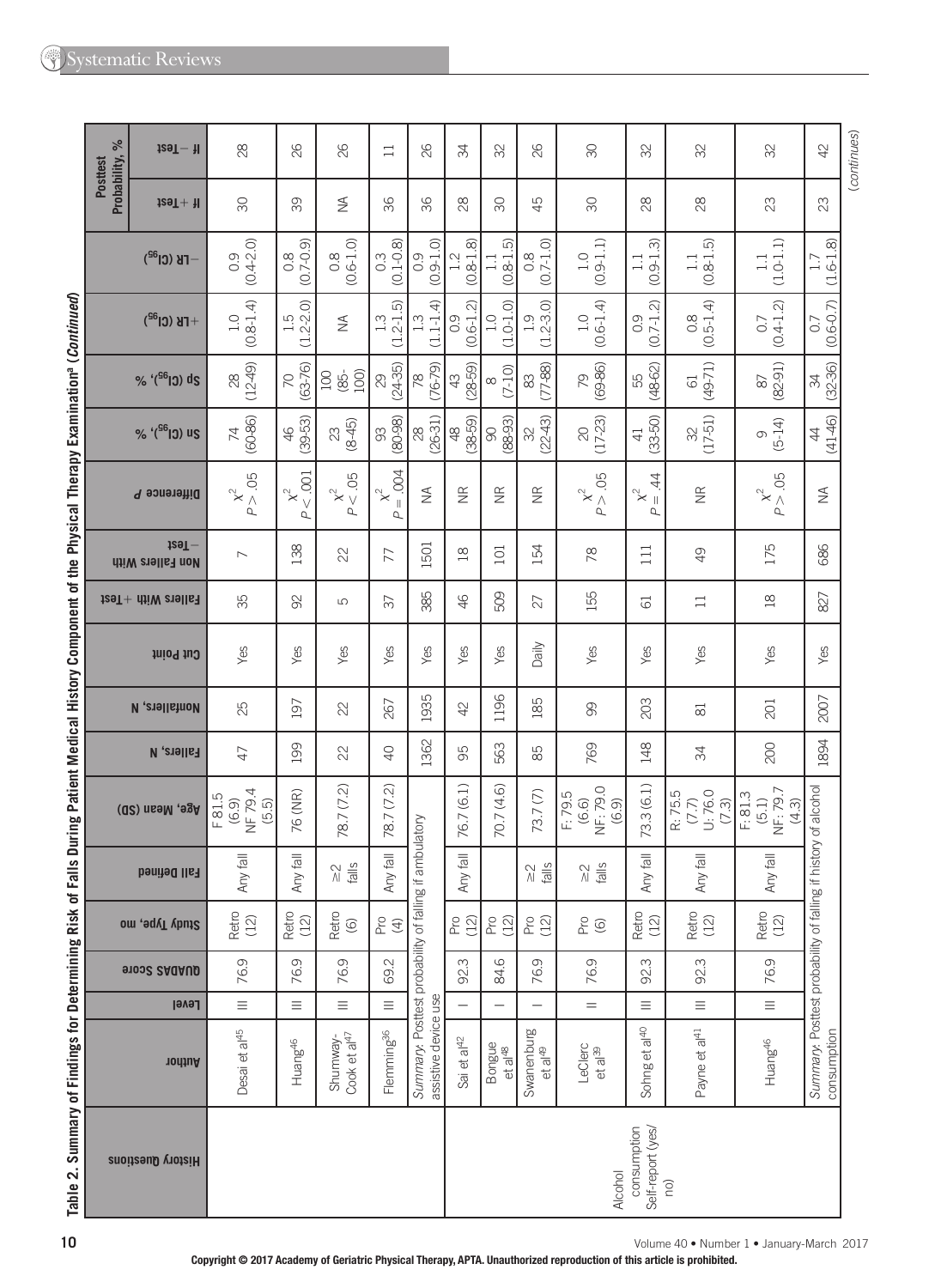|                                                                                                                                                                                                                                | $\frac{6}{6}$            | $129T - 11$                         | 28                                     | $\infty$                                                  | 23                                     | 26                                                                | 28                                                                                  | 82                                | 28                               | 28                          | $\overline{C}$                         | $\overline{C}$                                         | 23                                          | 28                                                        | 23                                   | 34                                              |
|--------------------------------------------------------------------------------------------------------------------------------------------------------------------------------------------------------------------------------|--------------------------|-------------------------------------|----------------------------------------|-----------------------------------------------------------|----------------------------------------|-------------------------------------------------------------------|-------------------------------------------------------------------------------------|-----------------------------------|----------------------------------|-----------------------------|----------------------------------------|--------------------------------------------------------|---------------------------------------------|-----------------------------------------------------------|--------------------------------------|-------------------------------------------------|
|                                                                                                                                                                                                                                | Probability,<br>Posttest | $129T + 11$                         | $\overline{4}$                         | 96                                                        | 96                                     | $\overline{4}$                                                    | 42                                                                                  | 4                                 | $\overline{4}$                   | 89                          | 50                                     | 77                                                     | $\overline{4}$                              | 88                                                        | 32                                   | $\infty$                                        |
|                                                                                                                                                                                                                                |                          | $-TB$ (Cl <sup>32</sup> )           | $(0.7 - 1.1)$<br>0.9                   | $(0.9 - 1.1)$<br>1.0                                      | $0.8$<br>(0.7-1.0)                     | $(0.7 - 0.9)$<br>$\frac{8}{2}$                                    | $(0.7 - 1.0)$<br>0.9                                                                | $(0.7 - 1.0)$<br>$0.\overline{8}$ | $(0.8 - 1.0)$<br>0.9             | $(0.8 - 1.0)$<br>0.9        | $(0.4 - 0.7)$<br>0.6                   | $(0.4 - 1.0)$<br>0.6                                   | $(0.4 - 1.0)$<br>$\overline{O}$ .           | $.8 - 0.9$<br>0.9<br>$\circledcirc$                       | $(0.4 - 1.1)$<br>0.7                 | $(2.0 - 1.1)$<br>1.2                            |
|                                                                                                                                                                                                                                |                          | $+$ FB (Cl <sup>32</sup> )          | $(0.8 - 3.2)$<br>1.6                   | $(0.6 - 2.6)$<br>1.3                                      | $(1.0 - 1.7)$<br>$1.\overline{3}$      | $1.6$<br>$(1.2 - 2.0)$                                            | $(0.9 - 3.0)$                                                                       | $(0.9 - 3.4)$<br>œ                | $(0.9 - 5.2)$<br>$\overline{c}$  | $(0.9 - 2.3)$<br>1.5        | $(1.7 - 2.9)$<br>2.3                   | $(1.1 - 60)$<br>7.9                                    | $1.6$<br>$(1.2-2.1)$                        | $.2 - 1.7$<br>4<br>$\overline{\phantom{0}}$<br>U          | $(1.0 - 1.3)$<br>$\Box$              | $\begin{array}{c} 0.6 \\ (0.3-1.1) \end{array}$ |
|                                                                                                                                                                                                                                |                          | % '( <sup>S6</sup> I3) ds           | $(71-91)$<br>83                        | $(84-93)$<br>89                                           | $(56 - 70)$<br>63                      | $(72-80)$<br>76                                                   | $(73-91)$<br>$\stackrel{\sim}{\infty}$                                              | $(69 - 90)$<br>81                 | $(87-97)$<br>93                  | $(74-86)$<br>$\approx$      | $(68 - 79)$<br>70                      | 100)<br>$(74 -$<br>95                                  | $(56 - 68)$<br>8                            | $(73 - 78)$<br>75                                         | $(22 - 35)$<br>$\approx$             | $(52 - 78)$<br>66                               |
|                                                                                                                                                                                                                                |                          | % '(SG) us                          | $(16-40)$<br>27                        | $(6-24)$<br>$\Xi$                                         | $(40 - 56)$<br>$\frac{8}{3}$           | $(931 -$<br>44<br>57                                              | $(20-38)$<br>$\infty$                                                               | $(22-47)$<br>R                    | $(7 - 24)$<br>$\overline{4}$     | $(19-39)$<br>28             | $(48 - 70)$<br>8                       | $(15-72)$<br>$\overline{4}$                            | $(43 - 75)$<br>$\odot$                      | $(31 - 40)$<br>35                                         | $(70 - 88)$<br>$\otimes$             | $(11-33)$<br>$\gtrsim$                          |
|                                                                                                                                                                                                                                |                          | Difference P                        | $\widetilde{\Xi}$                      | $\frac{\alpha}{\beta}$                                    | 05<br>$\approx$<br>$\, \parallel$<br>р | $\lessgtr$                                                        | 1.9<br>O.<br>$\parallel$<br>$\lVert \cdot \rVert$<br>OR<br>$\overline{\mathcal{L}}$ | $\widetilde{\Xi}$                 | $\widetilde{\Xi}$                | $\widetilde{\Xi}$           | $\overline{0}$<br>$x^2$<br>$\vee$<br>Р | $x^2 = 02$<br>ρ                                        | ,009<br>$\mathsf{x}^2$<br>$\vert\vert$<br>Ъ | $\lessgtr$                                                | $P = NR$<br>$IRR =$<br>1.55          | $\frac{\alpha}{\beta}$                          |
|                                                                                                                                                                                                                                |                          | $129T -$<br><b>Non Fallers With</b> | $\frac{8}{3}$                          | 177                                                       | 128                                    | 305                                                               | 8                                                                                   | $\overline{4}$                    | 5                                | 149                         | 219                                    | $\mathop{20}\limits^{\circ}$                           | 165                                         | 758                                                       | $\overline{Q}$                       | 88                                              |
|                                                                                                                                                                                                                                |                          | $129T +$ $11W$ $219$ $167$          | $\frac{1}{6}$                          | G                                                         | $\overline{71}$                        | 80                                                                | 33                                                                                  | $\infty$                          | $\Box$                           | 24                          | $\frac{8}{4}$                          | LO                                                     | 24                                          | 165                                                       | 69                                   | $\geq$                                          |
|                                                                                                                                                                                                                                |                          | tnio9 tug                           | Yes                                    | missteps<br>$\stackrel{\textstyle\sim}{\scriptstyle\sim}$ | Difficulty<br>walking                  | Difficulty<br>walking                                             | Yes                                                                                 | Yes                               | Yes                              | Yes                         | Yes                                    | Yes                                                    | Yes                                         | Yes                                                       | ingl<br>V <sub>1</sub>               | $\frac{1}{16}$                                  |
|                                                                                                                                                                                                                                |                          | <b>N</b> , enall show               | 89                                     | 198                                                       | 203                                    | 401                                                               | 76                                                                                  | 89                                | 104                              | 185                         | 297                                    | $\overline{a}$                                         | 267                                         | 1006                                                      | 174                                  | 89                                              |
|                                                                                                                                                                                                                                |                          | <b>Fallers, N</b>                   | 59                                     | 89                                                        | 148                                    | 216                                                               | 116                                                                                 | 59                                | $\frac{8}{2}$                    | 85                          | $\approx$                              | $^{12}$                                                | $\overline{Q}$                              | 471                                                       | 86                                   | 59                                              |
| is hanged and his called the control of the company of the company of the content of the content of the content of the content of the content of the content of the content of the content of the content of the content of th |                          | Age, Mean (SD)                      | 79.7 (5.3)                             | (4.3)<br>76.4                                             | (6.1)<br>$\infty$<br>73.               | self-reported                                                     | 82 (NR)                                                                             | 79.7 (5.3)                        | 79.9 (4.7)                       | 73.7(7)                     | 81.7 (4.8)                             | F: 68 (3)<br><b>NF: 70</b><br>$\widetilde{\mathbf{5}}$ | 78.7 (7.2)                                  | self-report of fear                                       | 74.9 (6.4)                           | 79.7 (5.3)                                      |
|                                                                                                                                                                                                                                |                          | <b>Fall Defined</b>                 | Any                                    | 局<br>Any                                                  | 同<br>Any                               |                                                                   | $\overline{\overline{\overline{6}}}$<br>Any                                         | 局<br>Any                          | $\overline{\overline{6}}$<br>Any | $\frac{1}{\sqrt{2}}$        | 同<br>Any                               | $\overline{\overline{6}}$<br>Any                       | lle <sub>3</sub><br>Any                     |                                                           | $\overline{\overline{6}}$<br>Any     | $  e_j  $<br>Any                                |
|                                                                                                                                                                                                                                |                          | Study Type, mo                      | P(2)                                   | Pro                                                       | Retro<br>(12)                          |                                                                   | Pro<br>(12)                                                                         | P(2)                              | P(2)                             | Pro<br>(12)                 | Retro<br>$\odot$                       | Retro                                                  | Retro<br>$\bigoplus$                        |                                                           | Pro<br>(24)                          | Pro<br>(12)                                     |
|                                                                                                                                                                                                                                |                          | <b>91002 SAQAUD</b>                 | 84.6                                   | $\circ$<br>st.                                            | m<br>S.                                |                                                                   | 0<br>76.                                                                            | 84.6                              | 76.9                             | O<br>76.                    | 100                                    | $\circ$<br>$\alpha$                                    | 69.2                                        |                                                           | 84.6                                 | 84.6                                            |
|                                                                                                                                                                                                                                |                          | Level                               |                                        |                                                           | ≡                                      |                                                                   |                                                                                     |                                   |                                  |                             | $\equiv$                               | $\equiv$                                               | $\equiv$                                    |                                                           |                                      |                                                 |
|                                                                                                                                                                                                                                |                          | nodtuA                              | Muir et al <sup>31</sup>               | Srygley<br>et al <sup>50</sup>                            | Sohng et al <sup>40</sup>              | Summary: Posttest probability of falling if<br>difficulty walking | Coll-Planas<br>et al $^{34}$                                                        | Muir et al <sup>31</sup>          | Muir et al <sup>33</sup>         | Swanenburg<br>et a $ ^{49}$ | Hellstrom<br>et a <sup>135</sup>       | Keskin et al <sup>51</sup>                             | Flemming <sup>36</sup>                      | Summary: Posttest probability of falling if<br>of falling | Kwan et al <sup>30</sup>             | Muir et al <sup>31</sup>                        |
| anic <: > allian y on risus no becaming risus no ra                                                                                                                                                                            |                          | History Questions                   | Self-report (yes/<br>Depression<br>(ou |                                                           | Difficulty walking<br>or missteps      | Self-report                                                       |                                                                                     |                                   |                                  | Fear of falling             | Self-report (yes/<br>(ou               |                                                        |                                             |                                                           | Self-reported (fair<br>Health status | or poor)                                        |

**Table 2.Summary of Findings for Determining Risk of Falls During Patient Medical History Component of the Physical Therapy Examinationa (** *Continued* **)**  Summary of Findings for Determining Risk of Falls During Patient Medical History Component of the Physical Therapy Examination<sup>a</sup> (Continued) Tahle 2

(continues) ( *continues* )

**Copyright © 2017 Academy of Geriatric Physical Therapy, APTA. Unauthorized reproduction of this article is prohibited.**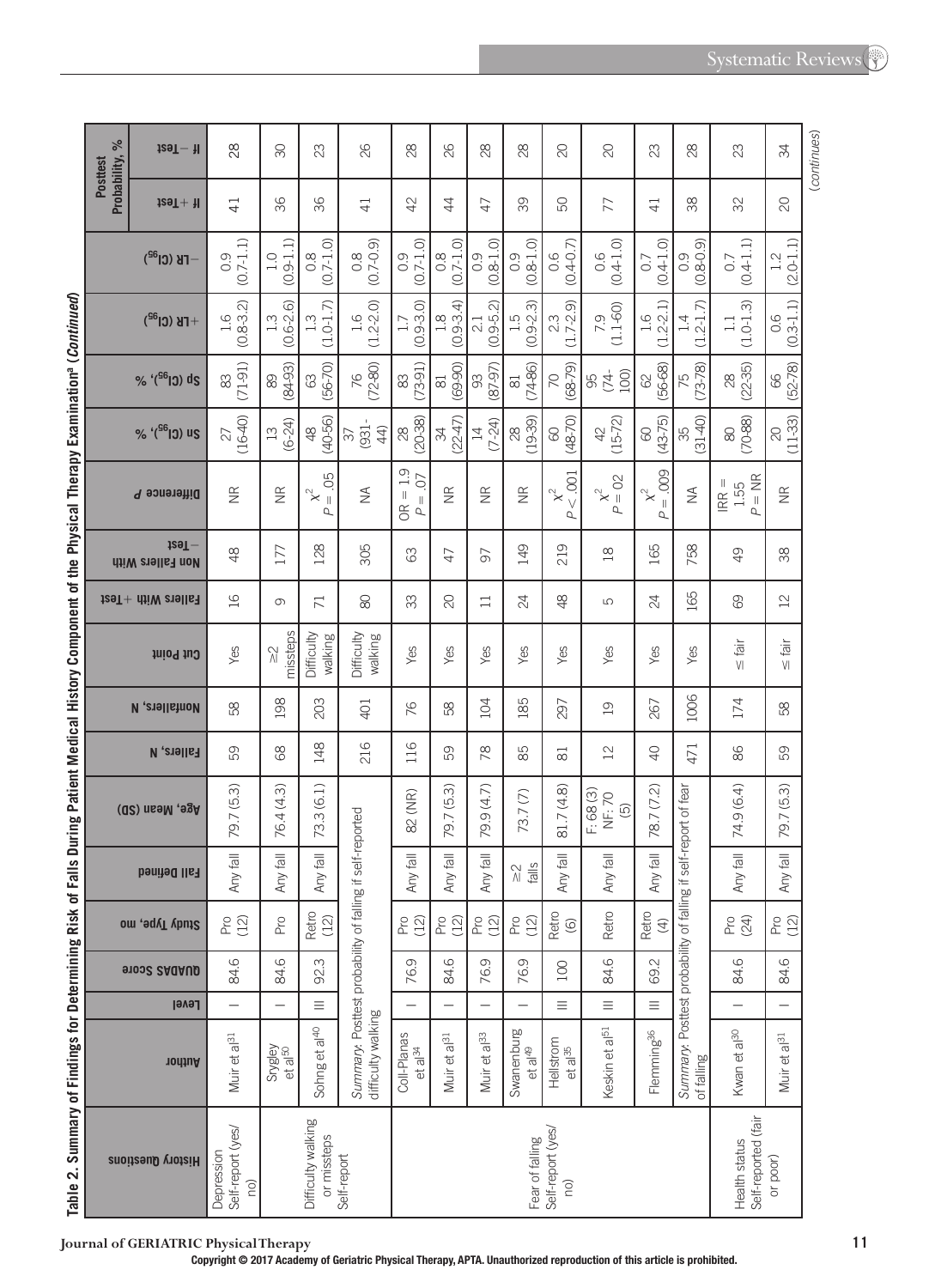|                                                                                                                                                                                                                               | $129T - 1$                                                  | $\infty$                                                         | SS                                                                          | 23                              | 23                                            | $\approx$                                                      | 23                                                | 23                            | $\infty$                                      | 82                                | 15                           | $\overline{4}$                          | $\infty$                               | (continues) |
|-------------------------------------------------------------------------------------------------------------------------------------------------------------------------------------------------------------------------------|-------------------------------------------------------------|------------------------------------------------------------------|-----------------------------------------------------------------------------|---------------------------------|-----------------------------------------------|----------------------------------------------------------------|---------------------------------------------------|-------------------------------|-----------------------------------------------|-----------------------------------|------------------------------|-----------------------------------------|----------------------------------------|-------------|
| Probability, %<br>Posttest                                                                                                                                                                                                    | $129T + 11$                                                 | 36                                                               | 88                                                                          | 54                              | 57                                            | R                                                              | 89                                                | $\overline{9}$                | $\overline{6}$                                | $\overline{4}$                    | $\stackrel{\triangle}{\geq}$ | $\infty$                                | $\otimes$                              |             |
|                                                                                                                                                                                                                               | $FB$ (Cl <sup>32</sup> )                                    | $(0.9 - 1.0)$<br>1.0                                             | $(1.0 - 1.2)$<br>1.1                                                        | $(0.3 - 1.5)$<br>$\overline{O}$ | $0.7$<br>$(0.6-0.8)$                          | $0.5$<br>$(0.3 - 0.8)$                                         | $(0.5 - 1.0)$<br>$\sim$                           | $(0.7 - 0.8)$<br>0.7          | $(0.4 - 0.9)$<br>0.6                          | $(0.7 - 1.0)$<br>$0.\overline{8}$ | $0.4$<br>$(0.3 - 0.6)$       | $1.6$<br>(0.7-3.4)                      | $0.5 - 0.7$                            |             |
|                                                                                                                                                                                                                               | $+$ FB (Cl <sup>32</sup> )                                  | $(0.9 - 1.9)$<br>$1.\overline{3}$                                | $(0.7 - 1.0)$<br>0.9                                                        | $(0.8 - 1.7)$                   | $3.1$<br>(1.8-5.2)                            | $(1.3 - 5.8)$<br>2.7                                           | $1.5$<br>(1.0-2.3)                                | $2.2$<br>$(1.9-2)$            | $22$<br>$3.7$<br>U                            | 6<br>$(1.2 - 2.$<br>1.7           | $\lessgtr$                   | $(0.6 - 1.1)$<br>$0.\overline{8}$       | $(0.3 - 1.0)$<br>0.5                   |             |
|                                                                                                                                                                                                                               | % '(Sep) ds                                                 | $(81-90)$<br>86                                                  | $(60 - 68)$<br>$\mathcal{Q}$                                                | $(23 - 58)$<br>39               | $(82 - 93)$<br>89                             | $(56-91)$<br>77                                                | $(46 - 76)$<br>$\odot$                            | $(78-83)$<br>$\approx$        | 75<br>(63-85)                                 | $(71-84)$<br>78                   | $(93 - 100)$<br>$100\,$      | $(10-48)$<br>26                         | $(62 - 75)$<br>69                      |             |
|                                                                                                                                                                                                                               | % '(SG) us                                                  | $(14-23)$<br>$\Xi$                                               | $(27-36)$<br>$\overline{\mathcal{E}}$                                       | $(51 - 88)$<br>22               | $(27-44)$<br>35                               | $(43-80)$<br>$\mathbb{G}$                                      | $(46-67)$<br>57                                   | $(38-46)$<br>$\overline{4}$   | $(37 - 71)$<br>R                              | $(28-50)$<br>38                   | $(44 - 70)$<br>89            | $(42 - 74)$<br>$\mathbb S$              | $(6-29)$<br>$\overline{15}$            |             |
|                                                                                                                                                                                                                               | Difference P                                                | 22.<br>$\mathbf{\hat{x}}^2$<br>$\lvert \rvert$<br>$\overline{a}$ | $\lessgtr$                                                                  | $\widetilde{\Xi}$               | $x^2$ 001<br>р                                | $= .003$<br>$\mathsf{\tilde{x}}^2$<br>$\overline{\mathcal{L}}$ | $DR = 3.8$<br>$P < .05$<br>$\frac{\alpha}{\beta}$ | $\widetilde{\Xi}$             | 05<br>$\stackrel{\sim}{\times}_V$<br>$\Delta$ | $\widetilde{\Xi}$                 | $\widetilde{\Xi}$            | .24<br>$\chi^2 = 0.5$                   | 3.0<br>$\parallel$<br>$\frac{R}{C}$    |             |
|                                                                                                                                                                                                                               | $129T -$<br><b>Non Fallers With</b>                         | 242                                                              | 329                                                                         | $\Xi$                           | 116                                           | $\infty$                                                       | 82                                                | 965                           | $\overline{6}$                                | 135                               | 89                           | $\circlearrowright$                     | 133                                    |             |
|                                                                                                                                                                                                                               | $t$ and $t$ and $t$ and $t$ and $t$ and $t$ and $t$ and $t$ | $\overline{q}$                                                   | 130                                                                         | $\frac{8}{18}$                  | 46                                            | $\overline{0}$                                                 | 54                                                | 236                           | $\overline{c}$                                | 33                                | 34                           | 23                                      | $\overline{\phantom{0}}$               |             |
|                                                                                                                                                                                                                               | Cut Point                                                   | $\frac{1}{16}$                                                   | ilej<br>$\mathsf{V}\mathsf{I}$                                              | Any fall                        | Any fall                                      | Any fall                                                       | Any fall                                          | Any fall                      | Any fall                                      | Any fall                          | Any fall                     | $\geq$ 2 falls                          | Any fall                               |             |
|                                                                                                                                                                                                                               | <b>N</b> , enall show                                       | 282                                                              | 514                                                                         | 33                              | 131                                           | 82                                                             | $\vartheta$                                       | 1196                          | 89                                            | 174                               | 89                           | $\mathbb{S}^2$                          | 192                                    |             |
|                                                                                                                                                                                                                               | <b>Fallers, N</b>                                           | 273                                                              | 418                                                                         | 25                              | 131                                           | $\infty$                                                       | 95                                                | 563                           | 35                                            | 86                                | 59                           | 39                                      | 46                                     |             |
|                                                                                                                                                                                                                               | Age, Mean (SD)                                              | F: 88(3)<br>NF: 88<br>$\odot$                                    |                                                                             | 80.5 (5.7)                      | 76.3 (6.1)                                    | NF: 66.5<br>F: 68.8<br>(6.0)<br>(5.8)                          | 76.7 (6.1)                                        | 70.7 (4.6)                    | 71(5)                                         | 74.9 (6.4)                        | 79.7 (5.3)                   | NF: 75.1<br>F: 80.1<br>$(6.2)$<br>(6.5) | $W: 78.5$<br>(5.2)<br>M: 77.2<br>(4.9) |             |
|                                                                                                                                                                                                                               | Fall Defined                                                | Any fall                                                         |                                                                             | Any fall                        | $\overline{\overline{6}}$<br>Any <sup>1</sup> | 同<br>Any -                                                     | Any fall                                          | Any fall                      | Any fall                                      | Any fall                          | Any fall                     | $\frac{2}{\sqrt{3}}$                    | $\frac{2}{\sqrt{2}}$                   |             |
|                                                                                                                                                                                                                               | Study Type, mo                                              | P(1)                                                             |                                                                             | $^{26}_{-60}$                   | Pro<br>(24)                                   | P(2)                                                           | P(2)                                              | Pro<br>(12)                   | $^{6}_{6}$                                    | Pro<br>(24)                       | P(2)                         | P(2)                                    | $\frac{1}{2}$ $\odot$                  |             |
|                                                                                                                                                                                                                               | <b>91002 SAQAUD</b>                                         | 69.2                                                             |                                                                             | S<br>S.                         | m<br>S.                                       | 92.3                                                           | 92.3                                              | $\circ$<br>st.                | 84.6                                          | 84.6                              | 84.6                         | 84.6                                    | 84.6                                   |             |
|                                                                                                                                                                                                                               | Level                                                       | $=$                                                              |                                                                             |                                 | —                                             |                                                                | $\overline{\phantom{0}}$                          | -                             | $\overline{\phantom{0}}$                      | $\overline{\phantom{0}}$          | —                            |                                         | $\overline{\phantom{0}}$               |             |
|                                                                                                                                                                                                                               | nonthor                                                     | linattiniemi<br>$et$ a $ 52$                                     | Summary: Posttest probability of falling if health is rated<br>fair or poor | Aoyama<br>et al <sup>53</sup>   | Herman<br>et al <sup>54</sup>                 | Lindeman<br>et al <sup>55</sup>                                | Sai et al <sup>42</sup>                           | Bongue<br>et al <sup>48</sup> | Brauer et al <sup>43</sup>                    | Kwan et al <sup>30</sup>          | Muir et al <sup>31</sup>     | Panzer et al <sup>56</sup>              | Stalenhoef<br>et a $ ^{37}$            |             |
| Summary of Findings for Determining Risk of Falls During Patient Medical History Component of the Physical Therapy Examination <sup>a</sup> (Continued)<br>History of falling<br>Self-report<br>History Questions<br>Table 2. |                                                             |                                                                  |                                                                             |                                 |                                               |                                                                |                                                   |                               |                                               |                                   |                              |                                         |                                        |             |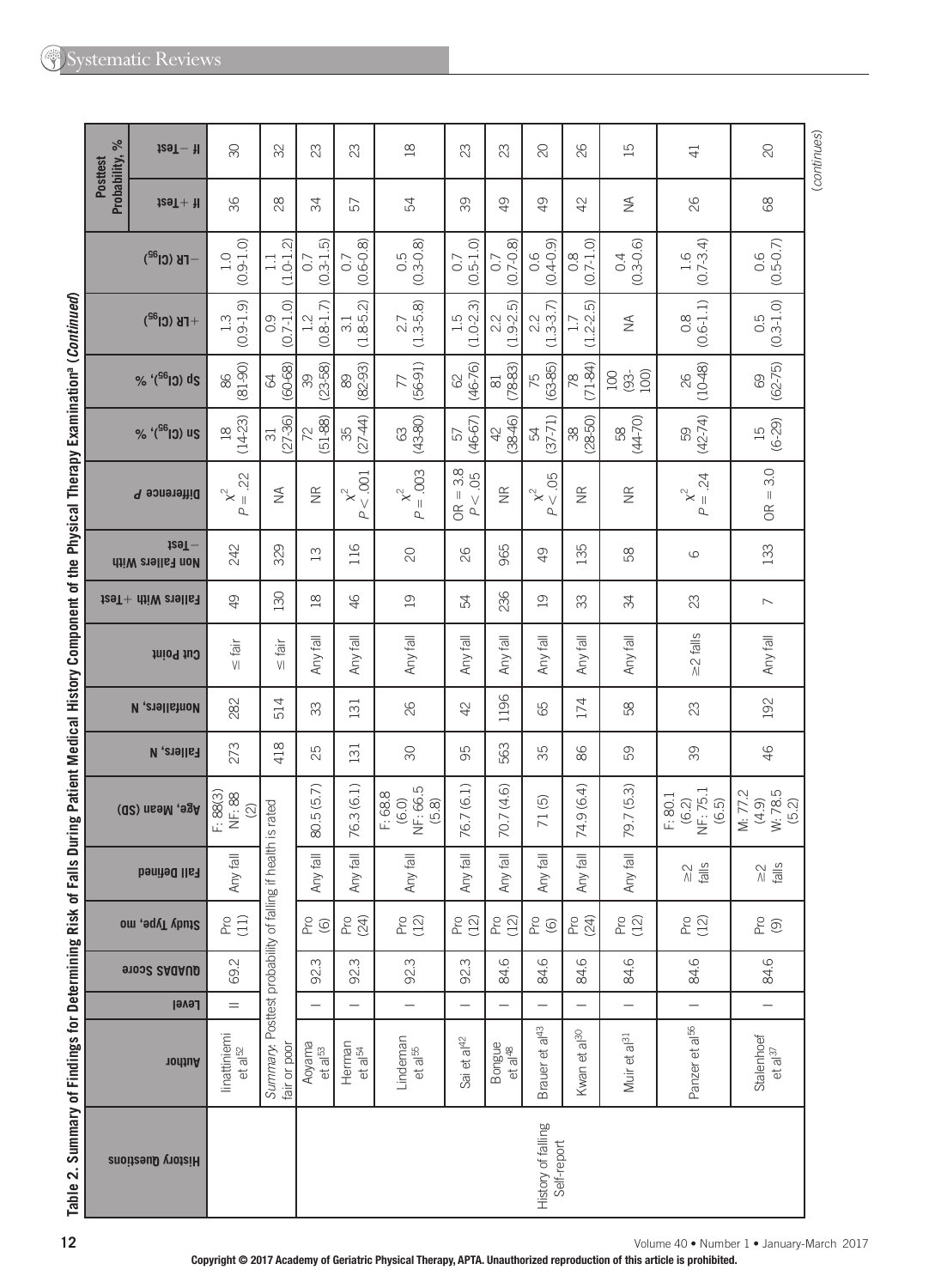**Systematic Reviews** 

|                                                                                                                                                                 | $\frac{6}{6}$<br><b>Posttest</b> | $129T - H$                                      | 18                                    | $\frac{8}{10}$                                      | 23                                   | 82                                | $\frac{8}{10}$                                                     | $\overline{C}$                  | 23                                           | 82                                         | $\infty$                                              | 82                                                        | 4                                      | (continues)<br>23                                          |
|-----------------------------------------------------------------------------------------------------------------------------------------------------------------|----------------------------------|-------------------------------------------------|---------------------------------------|-----------------------------------------------------|--------------------------------------|-----------------------------------|--------------------------------------------------------------------|---------------------------------|----------------------------------------------|--------------------------------------------|-------------------------------------------------------|-----------------------------------------------------------|----------------------------------------|------------------------------------------------------------|
|                                                                                                                                                                 | Probability,                     | $129T + 11$                                     | 38                                    | 45                                                  | 55                                   | $\mathcal{B}$                     | 57                                                                 | $\overline{4}$                  | 47                                           | SO.                                        | 89                                                    | $\ddot{4}$                                                | SO,                                    | 88                                                         |
|                                                                                                                                                                 |                                  | $-$ FB (Cl <sup>32</sup> )                      | $0.5$<br>$(0.3 - 0.8)$                | $0.5$<br>$(0.4 - 0.7)$                              | $(0.6 - 0.9)$<br>0.7                 | $(6.0 - 2.0)$                     | $(0.4 - 0.7)$<br>0.5                                               | $(0.4 - 0.9)$<br>0.6            | $0.7$<br>$(0.6-0.8)$                         | $(6.0 - 0.0)$                              | $(0.1 - 0.7)$<br>$0.\overline{2}$                     | $(0.7 - 0.8)$<br>$0.\overline{8}$                         | $(0.0 - 0.5)$<br>$\overline{0}$ :      | $(6.5 - 0.9)$                                              |
|                                                                                                                                                                 |                                  | $+$ FK (Cl <sup>32</sup> )                      | $(1.1 - 1.7)$<br>1.4                  | $(1.6-2.2)$<br>1.9                                  | $(1.6 - 4.7)$<br>2.8                 | $(2.2 - 8.0)$<br>4.2              | $\widehat{\sigma}$<br>$-5.3$<br>$\overline{3}$ .<br>$\overline{C}$ | $1.6$<br>$.2-2.0$<br>$\cup$     | <u> ဂ</u><br>$(1.7 - 2.1)$<br>2.1            | $2.3$<br>(1.7-3.3)                         | $3.3$<br>(1.5-7.3)                                    | $1.8$<br>(1.7-2.0)                                        | $2.3$<br>(1.4-3.9)                     | $(1.1 - 1.8)$<br>1.4                                       |
|                                                                                                                                                                 |                                  | % '(SG) ds                                      | $(30 - 53)$<br>$\overline{4}$         | $(61 - 68)$<br>89                                   | $(77-92)$<br>86                      | $(89 - 96)$<br>93                 | $(80 - 85)$<br>82                                                  | $(51 - 63)$<br>57               | $78$<br>$(75-81)$                            | $(82 - 90)$<br>86                          | $(51-91)$<br>75                                       | $(75 - 78)$<br>77                                         | $(36 - 79)$<br>59                      | $(48-63)$<br>56                                            |
|                                                                                                                                                                 |                                  | % '(SG) us                                      | $(72-87)$<br>$\otimes$                | $(55 - 75)$<br>89                                   | $(29 - 51)$<br>$\Theta$              | $(18-38)$<br>27                   | $(45-65)$<br>55                                                    | $(51-81)$<br>$\otimes$          | $(38 - 51)$<br>$\ddot{a}$                    | $(27-38)$<br>R                             | $(57-96)$<br>$\approx$                                | $(41 - 45)$<br>$\frac{1}{2}$                              | 100)<br>$(77 -$<br>95                  | $(52 - 73)$<br>$\mathbb{S}$                                |
|                                                                                                                                                                 |                                  | Difference P                                    | $OR = 1.8$<br>$P = .002$<br><b>BC</b> | $<.001\,$<br>$\mathsf{\hat{x}}^2$<br>$\overline{a}$ | $\widetilde{\Xi}$                    | $\widetilde{\Xi}$                 | $x2$ OO1<br>$\overline{a}$                                         | ЮO.<br>$x^2$<br>Р               | $= 2.9$<br>P < .05<br>$\frac{\alpha}{\beta}$ | $\frac{1}{2}$<br>$\mathbf{\hat{x}}^2$<br>ρ | C <sub>.</sub><br>$\mathbf{\hat{x}}^2$<br>$\vee$<br>Р | $\frac{1}{2}$                                             | 0002<br>$\mathbb{X}_+^2$               | $\frac{\alpha}{\alpha}$                                    |
|                                                                                                                                                                 |                                  | $129T -$<br><b>AiiW</b> enalle <sub>1</sub> noM | $\overline{\mathrm{31}}$              | 496                                                 | 8                                    | 173                               | 743                                                                | 152                             | 585                                          | 243                                        | $\overline{15}$                                       | 4047                                                      | $\sigma$                               | 50                                                         |
|                                                                                                                                                                 |                                  | $129T +$ $11W$ $219$ $167$                      | 93                                    | 65                                                  | $\overline{\overline{\overline{c}}}$ | 23                                | 53                                                                 | 27                              | 103                                          | $\stackrel{\textstyle\circ}{\infty}$       | 14                                                    | 906                                                       | $\overline{c}$                         | 54                                                         |
|                                                                                                                                                                 |                                  | Cut Point                                       | Any fall                              | $\geq$ 2 falls                                      | Any fall                             | $\geq$ 2 falls                    | $\geq$ 2 falls                                                     | Any fall                        | Any fall                                     | $\geq$ 2 falls                             | Any fall                                              | Any fall                                                  | Yes                                    | Avoid<br>stairs                                            |
|                                                                                                                                                                 |                                  | <b>N</b> , enall show                           | 76                                    | 769                                                 | 104                                  | 185                               | 903                                                                | 267                             | 746                                          | 282                                        | $\infty$                                              | 5292                                                      | 22                                     | 174                                                        |
|                                                                                                                                                                 |                                  | <b>Fallers, N</b>                               | 116                                   | 99                                                  | $\frac{8}{2}$                        | 85                                | 96                                                                 | $\overline{Q}$                  | 232                                          | 273                                        | $\overline{17}$                                       | 2109                                                      | 22                                     | 86                                                         |
|                                                                                                                                                                 |                                  | Age, Mean (SD)                                  | 82 (NR)                               | $(6.6)$<br>NF: 79.0<br>(6.9)<br>F: 79.5             | 79.9 (4.7)                           | 73.7(7)                           | 70.1 (4.4)                                                         | 78.7 (7.2)                      | NF: NR<br>$F: 75$<br>(NR)                    | F: 88(3)<br>NF: 88<br>$\odot$              | 74.5 (8.3)                                            | history of previ-                                         | 78.7 (7.2)                             | 74.9 (6.4)                                                 |
|                                                                                                                                                                 |                                  | <b>Fall Defined</b>                             | 局<br>Any                              | $\frac{2}{\sqrt{3}}$                                | Any                                  | $\frac{2}{\sqrt{3}}$              | $\frac{2}{\sqrt{2}}$                                               | 同<br>Any                        | 同<br>Any                                     | 同<br>Any                                   | $\mathbb{R}^+$<br>Any                                 |                                                           | $\frac{2}{\sqrt{2}}$                   | inj/ $\geq 2$<br>falls<br>$\overline{F}$ all               |
|                                                                                                                                                                 |                                  | Study Type, mo                                  | P(2)                                  | $^{6}_{6}$                                          | P(2)                                 | P(2)                              | $P(8)$<br>(18)                                                     | $_{\rm L}^{\rm C}$ $\rm \oplus$ | P(2)                                         | P(1)                                       | Retro<br>(12)                                         |                                                           | Retro<br>(6)                           | Pro<br>(24)                                                |
|                                                                                                                                                                 |                                  | <b>91032 SAQAUD</b>                             | 76.9                                  | 76.9                                                | 76.9                                 | 76.9                              | Ņ<br>89                                                            | 69.2                            | 69.2                                         | Ņ<br>$\odot$                               | 86.5                                                  |                                                           | 76.9                                   | 84.6                                                       |
|                                                                                                                                                                 |                                  | Level                                           | $\overline{\phantom{0}}$              |                                                     |                                      |                                   | $=$                                                                | $=$                             | $=$                                          | $=$                                        | $\equiv$                                              |                                                           | $\equiv$                               | $\overline{\phantom{0}}$                                   |
|                                                                                                                                                                 |                                  | nonthor                                         | Coll-Planas<br>et a <sup>34</sup>     | LeClerc<br>et a <sup>39</sup>                       | Muir et al <sup>33</sup>             | Swanenburg<br>et al <sup>49</sup> | <b>Buatois</b><br>et al $57$                                       | Flemming <sup>36</sup>          | Gerdhem<br>et a <sup>58</sup>                | linattiniemi<br>et al <sup>52</sup>        | Myers et al <sup>59</sup>                             | Summary: Posttest probability of falling if<br>ous fall/s | Cook et al <sup>44</sup><br>Shumway-   | Kwan et al <sup>30</sup>                                   |
| iable 2. Summary of Findings for Determining Kisk of Fails During Patient Weblical History Component of the Physical Interapy Examination" (C <i>ontinued</i> ) |                                  | <b>History Questions</b>                        |                                       |                                                     |                                      |                                   |                                                                    |                                 |                                              |                                            |                                                       |                                                           | imbalance<br>Self-report<br>History of | Limited physical<br>activity or<br>exercise<br>Self-report |

inational Continuor ú ہس ام∼: á A AL Č شنا ات Ŕ  $m_{\rm m}$ o Botic  $\ddot{\sigma}$  $\sim$  Ealle biole Ŀ, ć Ë Ö Table 2

Journal of GERIATRIC Physical Therapy<br>Copyright © 2017 Academy of Geriatric Physical Therapy, APTA. Unauthorized reproduction of this article is prohibited.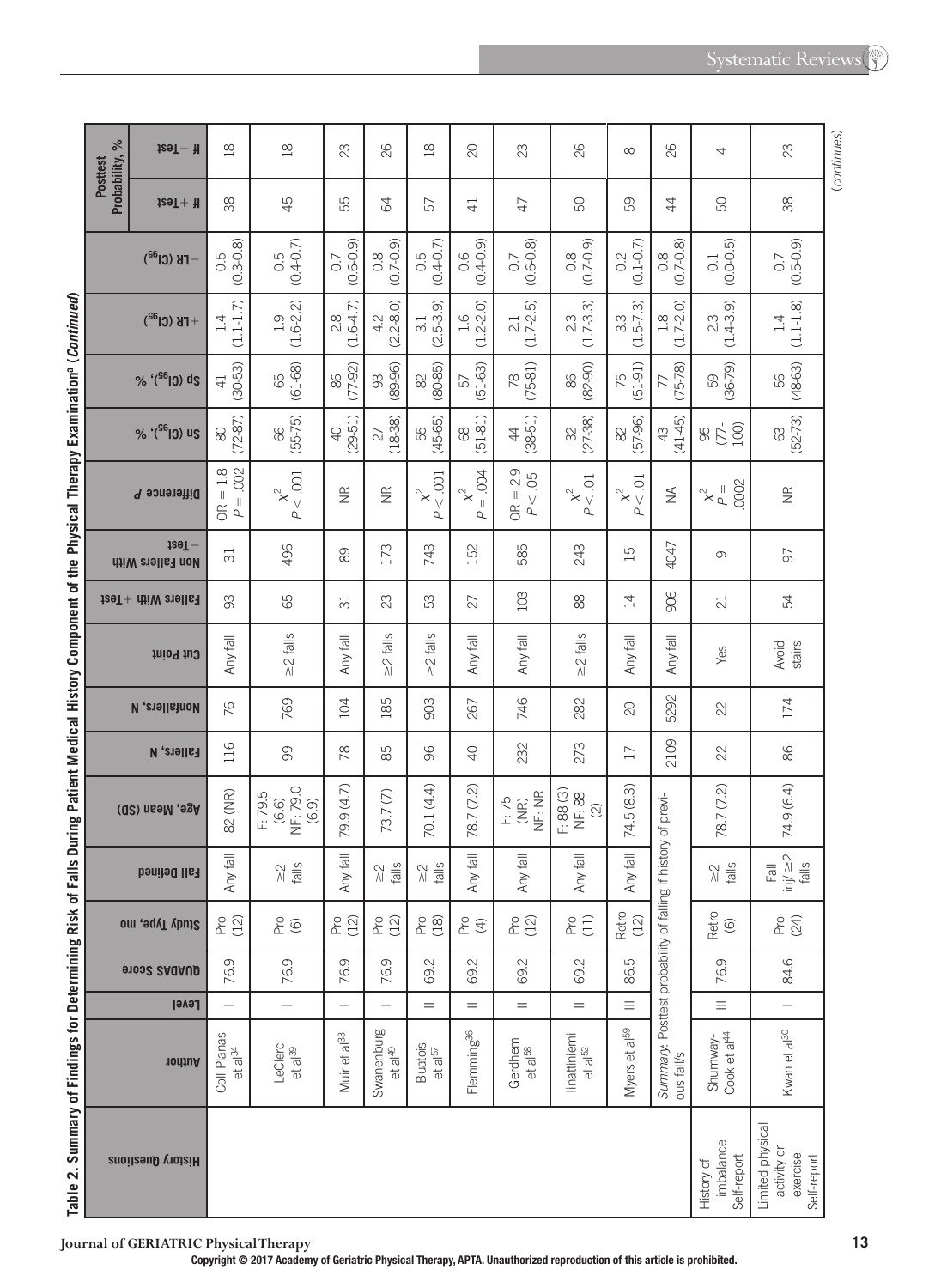| $\%$<br><b>Posttest</b> | fr-Test                             | $\infty$                         | 82                                | $\frac{8}{10}$                   | 32                        | 26                                                   | 28                        | $^{8}$                                | 32                                     | 28                                        | $\infty$                                                                                                                                                                   | 82                                                        | $\infty$                                                  | (continues) |
|-------------------------|-------------------------------------|----------------------------------|-----------------------------------|----------------------------------|---------------------------|------------------------------------------------------|---------------------------|---------------------------------------|----------------------------------------|-------------------------------------------|----------------------------------------------------------------------------------------------------------------------------------------------------------------------------|-----------------------------------------------------------|-----------------------------------------------------------|-------------|
| Probability,            | $129T + 11$                         | 8                                | 96                                | $\overline{4}$                   | 82                        | 32                                                   | 34                        | 96                                    | 80                                     | 32                                        | 8                                                                                                                                                                          | $\frac{4}{5}$                                             | 32                                                        |             |
|                         | $-\Gamma$ K (Cl $^{32}$ )           | $(0.9 - 1.1)$<br>1.0             | $(0.7 - 0.9)$<br>$0.\overline{8}$ | С.<br>О                          | $9 - 1.2$<br>$\Box$<br>Ö. | $(6.0 - 8.0)$                                        | $(0.9 - 0.9)$<br>0.9      | $(0.8 - 1.0)$<br>$\overline{O}$       | $(1.0 - 1.2)$<br>$\Xi$                 | $(0.9 - 1.0)$<br>0.9                      | $(1.0 - 1.1)$<br>1.0                                                                                                                                                       | $0.8$<br>(0.7-0.9)                                        | $(0.8 - 1.2)$<br>1.0                                      |             |
|                         | $+$ FB (Cl <sup>32</sup> )          | $(.5-2.8)$<br>1.2                | $(1.1 - 1.4)$<br>1.3              | $\frac{6}{1}$                    | $(0.6 - 1.2)$<br>0.9      | $(1.1 - 1.1)$<br>$\Box$                              | $(1.1 - 1.3)$<br>1.2      | $(1.0 - 1.8)$<br>$1.\overline{3}$     | $(0.9 - 1.0)$<br>$\frac{0}{1}$         | $(1.0 - 1.2)$<br>$\frac{1}{1}$            | $(1.0 - 1.0)$<br>$\frac{0}{1}$                                                                                                                                             | $(1.1 - 1.4)$<br>$1.2$                                    | $(0.7 - 1.6)$<br>$\Box$                                   |             |
|                         | % '(SG) ds                          | $(88 - 96)$<br>$\Im$             | $(48 - 56)$<br>52                 | 55                               | $(61 - 74)$<br>$\otimes$  | $(34 - 36)$<br>35                                    | $(69 - 71)$<br>20         | $(72 - 82)$<br>78                     | $(29-31)$<br>$\infty$                  | $(67 - 69)$<br>68                         | $(34 - 36)$<br>35                                                                                                                                                          | $(52 - 58)$<br>55                                         | $(51 - 74)$<br>63                                         |             |
|                         | % '(SG) us                          | $(4-18)$<br>O                    | $(56-64)$<br>$\odot$              | 72                               | $(21 - 36)$<br>$\infty$   | $(68 - 72)$<br><b>P</b>                              | $(34 - 38)$<br>36         | $(24-35)$<br>$\infty$                 | $(65 - 69)$<br>67                      | $(33 - 38)$<br>$\sqrt{2}$                 | $(2-65)$<br>$\mathcal{R}$                                                                                                                                                  | $(49-62)$<br>99                                           | $(31 - 49)$<br>$\overline{Q}$                             |             |
|                         | Difference P                        | $\widetilde{\Xi}$                | P < 0.05<br><b>ANOWA</b>          | $x2$ OO1<br>$\Delta$             | $\widetilde{\Xi}$         | $P < .01$<br>Regres-<br>sion                         | P < 01<br>Regres-<br>sion | $= .06$<br>$\chi^2$<br>$\overline{a}$ | Ņ<br>$\underset{P}{\times}^2$          | <b>ROG</b><br>$\mathbf{\hat{x}}^2$<br>$=$ | $\lessgtr$                                                                                                                                                                 | $OR = 1.8$<br>$P = .03$                                   | $OR = 1.1$<br>64<br>$P =$                                 |             |
|                         | $129T -$<br><b>Non Fallers With</b> | 171                              | 288                               | 164                              | 138                       | 3108                                                 | 6071                      | 219                                   | 2683                                   | 6042                                      | 6867                                                                                                                                                                       | 688                                                       | $\frac{8}{4}$                                             |             |
|                         | $t$ ea $T +$ $t$ hiW $t$ aall $s$   | $\infty$                         | 329                               | 58                               | 42                        | 1443                                                 | 738                       | $\approx$                             | 1283                                   | 683                                       | 3298                                                                                                                                                                       | 141                                                       | 46                                                        |             |
|                         | Cut Point                           | Seden-<br><b>Aleq</b>            | Walk $<$ 3<br>blocks/d            | $\frac{1}{3}$                    | Stayed<br>home            | exercise<br>$\stackrel{\circ}{\simeq}$               | No HHW                    | Seden-<br><b>Alep</b>                 | exercise<br>$\stackrel{\circ}{\simeq}$ | No HHW                                    | activity<br>physi-<br>Limited<br>$\overline{c}$                                                                                                                            | nocturia<br>$\stackrel{\textstyle\sim}{\scriptstyle\sim}$ | nocturia<br>$\stackrel{\textstyle\sim}{\scriptstyle\sim}$ |             |
|                         | <b>N</b> , enall show               | 185                              | 557                               | 297                              | 203                       | 8928                                                 |                           | 282                                   | 8912                                   |                                           | 538<br>$\overline{0}$                                                                                                                                                      | 1254                                                      | 76                                                        |             |
|                         | <b>Fallers, N</b>                   | 85                               | 546                               | $\overline{\infty}$              | 148                       | 2049                                                 |                           | 273                                   | 1918                                   |                                           | 5186                                                                                                                                                                       | 254                                                       | 116                                                       |             |
|                         | Age, Mean (SD)                      | 73.7(7)                          | 76.9 (5.3)                        | 81.7 (4.8)                       | 73.3(6.1)                 | 75 (NR)                                              |                           | 88(2)                                 | NF: 73.7<br>F: 74.8<br>(MR)<br>(MR)    |                                           |                                                                                                                                                                            | W:79.9<br>M: 80.0<br>(4.6)<br>(4.2)                       | 82 (NR)                                                   |             |
|                         | <b>Fall Defined</b>                 | $\frac{+}{2}$<br>falls           | Any fall                          | Any fall                         | Any fall                  | $\stackrel{\textstyle\sim}{\textstyle\sim}$<br>falls |                           | Any fall                              | Any fall                               |                                           |                                                                                                                                                                            | Any fall                                                  | Any fall                                                  |             |
|                         | Study Type, mo                      | P(2)                             | P(2)                              | Retro<br>$\copyright$            | Retro<br>(12)             | Retro<br>(12)                                        |                           | Retro<br>(11)                         | Retro<br>(12)                          |                                           |                                                                                                                                                                            | Retro<br>(12)                                             | P(2)                                                      |             |
|                         | 91002 SAQAUD                        | 76.9                             | 84.6                              | 100                              | 92.3                      | 77.9                                                 |                           | 69.2                                  | 64.2                                   |                                           |                                                                                                                                                                            | 84.6                                                      | 76.9                                                      |             |
|                         | <b>Level</b>                        |                                  |                                   | $\equiv$                         | $\equiv$                  | $\equiv$                                             |                           | Ξ                                     | $\equiv$                               |                                           |                                                                                                                                                                            | $\equiv$                                                  |                                                           |             |
|                         | nonthor                             | Swanenburg<br>et a <sup>49</sup> | Tinetti et al <sup>32</sup>       | Hellstrom<br>et a <sup>135</sup> | Sohng et al <sup>40</sup> | Karlsson<br>et al <sup>60</sup>                      |                           | linattiniemi<br>et a <sup>[52]</sup>  | Rosengren<br>et al <sup>61</sup>       |                                           | Summary: Posttest probability of falling if self-report of<br>limited habitual physical activity (excluding Karslon and<br>Rosengren HHW to avoid duplication of subjects) | Stewart<br>et al <sup>62</sup>                            | Coll-Planas<br>et al $^{34}$                              |             |
|                         | <b>History Questions</b>            |                                  |                                   |                                  |                           |                                                      |                           |                                       |                                        |                                           |                                                                                                                                                                            | Nocturia, inconti-<br>nence, urinary<br>urgency, or       | difficulty<br>Self-report                                 |             |

Table 2. Summary of Findings for Determining Risk of Falls During Patient Medical History Component of the Physical Therapy Examination<sup>a</sup> (Continued)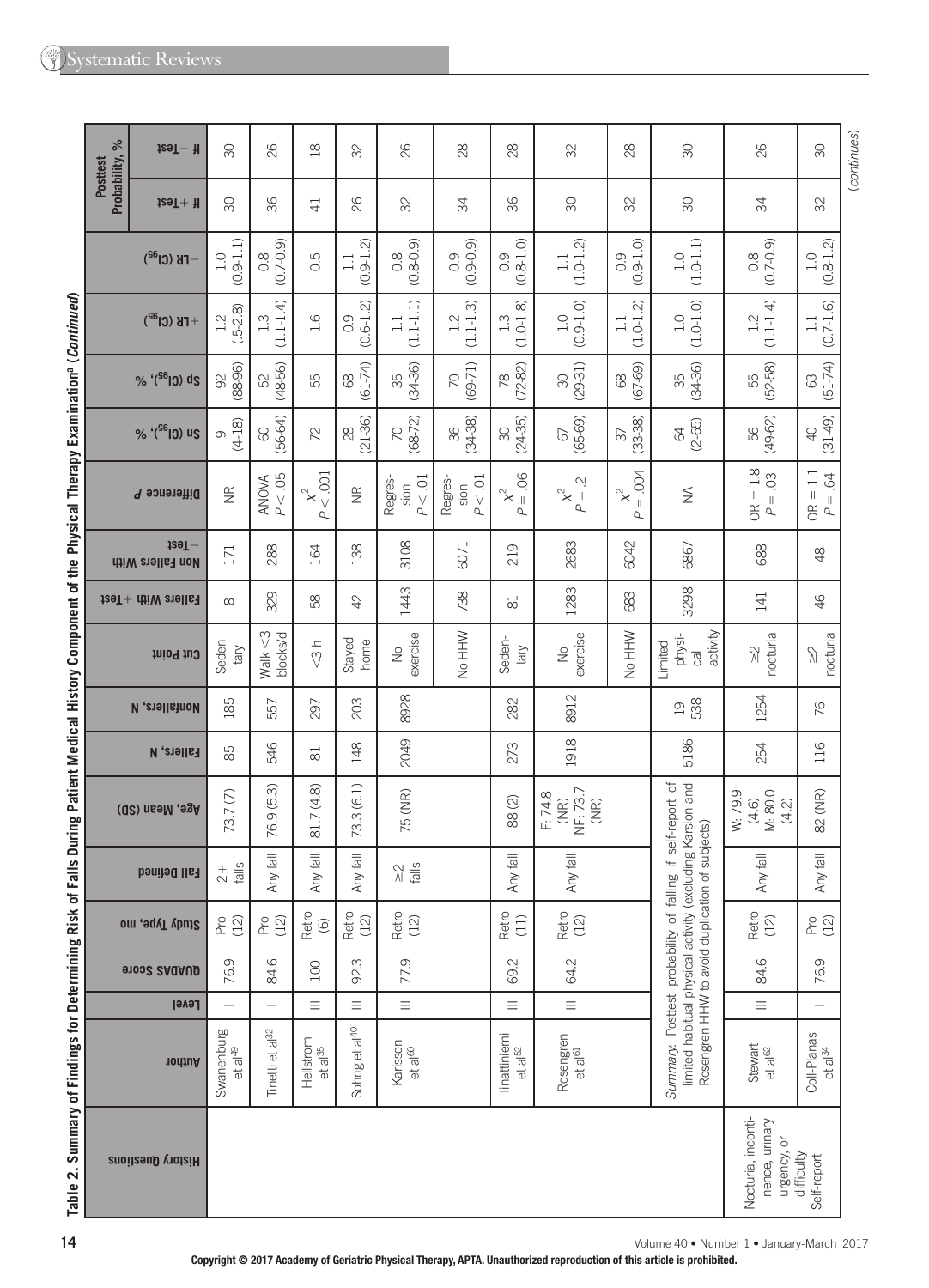**Systematic Reviews** 

|                                                                                                                                          | $\frac{6}{6}$<br><b>Posttest</b> | $129T - 11$                                           | 28                               | 28                               | 82                                    | 82                                | 82                                                 | 82                                                      | 28                                                                    | 26                                                      | 23                                | $^{28}$                                                    | 82                                           | SO                                 | (continues) |
|------------------------------------------------------------------------------------------------------------------------------------------|----------------------------------|-------------------------------------------------------|----------------------------------|----------------------------------|---------------------------------------|-----------------------------------|----------------------------------------------------|---------------------------------------------------------|-----------------------------------------------------------------------|---------------------------------------------------------|-----------------------------------|------------------------------------------------------------|----------------------------------------------|------------------------------------|-------------|
|                                                                                                                                          | Probability,                     | $129T + 11$                                           | $\overline{4}$                   | $\overline{4}$                   | $\overline{4}$                        | 96                                | 89                                                 | 8                                                       | 47                                                                    | ₩                                                       | 4                                 | 96                                                         | $\varphi$                                    | ₩                                  |             |
|                                                                                                                                          |                                  | $-TB$ (Cl <sup>32</sup> )                             | $(0.9 - 1.0)$<br>$\frac{0}{2}$   | $0.9$<br>$0.8 - 1.0$             | $(6.0 - 0.0)$                         | $(0.8 - 0.9)$<br>$0.\overline{8}$ | $0.8$<br>$(0.6-1.1)$                               | $(0.7 - 1.1)$<br>$0.\overline{8}$                       | $(0.9 - 1.0)$<br>$\overline{0}$ .                                     | $(0.9 - 1.0)$<br>$\overline{O}$ .                       | $(0.6 - 0.9)$<br>0.7              | $0.9$<br>$(0.8-1.0)$                                       | $0.8$<br>(0.7-1.0)                           | $(0.9 - 1.1)$<br>$\frac{1}{1}$     |             |
|                                                                                                                                          |                                  | $+$ FK (Cl <sup>32</sup> )                            | $1.8$<br>(1.4-2.2)               | $1.6$<br>$(1.0-2.6)$             | $1.6$<br>$(1.2-2.3)$                  | 6<br>$(1.2 - 1)$<br>$1.3$         | $\widehat{\infty}$<br>$1.5$<br>(1.0-1.             | $(0.9 - 1.7)$<br>1.2                                    | $(1.1 - 3.8)$<br>2.1                                                  | $1.2$<br>(1.1-1.3)                                      | $1.8$<br>$(1.3-2.5)$              | $(1.1 - 1.6)$<br>$1.\overline{3}$                          | $(1.2 - 2.5)$<br>1.7                         | $(0.6 - 1.2)$<br>1.2               |             |
|                                                                                                                                          |                                  | $2b$ (Cl <sup>32</sup> ) <sup>, <math>\%</math></sup> | $(87-91)$<br>89                  | $(81-89)$<br>86                  | $(73-85)$<br>79                       | $(62 - 66)$<br>$\mathcal{Q}$      | $73$<br>(67-78)                                    | $(49 - 72)$<br>61                                       | 95<br>(91-97)                                                         | $(69 - 72)$<br>70                                       | $(67-80)$<br>$\overline{7}$       | $(75-80)$<br>77                                            | $(71-84)$<br>$\frac{8}{2}$                   | $(80 - 91)$<br>86                  |             |
|                                                                                                                                          |                                  | % '(SG) us                                            | $(16-23)$<br>$\overline{a}$      | $(15-34)$<br>23                  | $(27-41)$<br>R                        | $(44 - 52)$<br>$\frac{\infty}{2}$ | $(25 - 57)$<br>$\Theta$                            | $(40 - 59)$<br>$\overline{6}$                           | $(8-15)$<br>$\Xi$                                                     | $(33 - 37)$<br>35                                       | $(36 - 58)$<br>$47$               | $(25 - 35)$<br>$\infty$                                    | $(28-49)$<br>38                              | $(9 - 26)$<br>$\overline{a}$       |             |
|                                                                                                                                          |                                  | Difference P                                          | $OR = 1.9$<br>$=$ NR<br>$\Delta$ | 05<br>$x^2$<br>ρ                 | P < 0.001<br>$\mathsf{\hat{x}}^2$     | $x2$ O1<br>$\overline{a}$         | $\overline{0}$<br>$\stackrel{\sim}{\times}$ .<br>ρ | $= 1.5$<br>$=$ NR<br>$\frac{\alpha}{\beta}$<br>$\Delta$ | C <sub>O</sub><br>$\mathcal{\mathcal{\breve{X}}}$ $_{\parallel}$<br>Р | $\lessgtr$                                              | $\frac{\alpha}{\alpha}$           | $\overline{C}$<br>$\mathsf{\hat{x}}^2$<br>$\parallel$<br>ρ | $\widetilde{\Xi}$                            | $\widetilde{\Xi}$                  |             |
|                                                                                                                                          |                                  | $129T -$<br><b>Non Fallers With</b>                   | 1066                             | 254                              | 160                                   | 1537                              | 195                                                | 46                                                      | 267                                                                   | 14261                                                   | 134                               | 777                                                        | 135                                          | 150                                |             |
|                                                                                                                                          |                                  | $129T +$ $\text{div } \text{curl }$                   | 108                              | $\overline{19}$                  | 89                                    | 314                               | $\frac{16}{1}$                                     | 57                                                      | $\infty$                                                              | 797                                                     | 45                                | 96                                                         | 33                                           | $\overline{4}$                     |             |
|                                                                                                                                          |                                  | thiod tug                                             | Yes                              | Yes                              | Yes                                   | Yes                               | Yes                                                | Yes                                                     | Yes                                                                   | difficulty<br>urinary<br>Any                            | Signifi-<br>cant                  | meds<br>$\stackrel{\textstyle\triangle}{\scriptstyle\sim}$ | meds<br>₹                                    | meds<br>$\frac{4}{2}$              |             |
|                                                                                                                                          |                                  | <b>N</b> , enall show                                 | 1196                             | 297                              | 202                                   | 2398                              | 267                                                | 76                                                      | 282                                                                   | 6048                                                    | 174                               | 1004                                                       | 174                                          | 174                                |             |
|                                                                                                                                          |                                  | <b>Fallers, N</b>                                     | 563                              | $\approx$                        | 195                                   | 652                               | $\overline{Q}$                                     | 116                                                     | 273                                                                   | 2290                                                    | 86                                | 325                                                        | 86                                           | 86                                 |             |
|                                                                                                                                          |                                  | Age, Mean (SD)                                        | 70.7 (4.6)                       | 81.7 (4.8)                       | NF: 79.7<br>F: 81.3<br>(5.1)<br>(4.3) | Range:<br>70-79                   | 78.7 (7.2)                                         | 82 (NR)                                                 | 88(2)                                                                 |                                                         | 74.9 (6.4)                        | $(6.9)$<br>NF: 74.9<br>(7.3)<br>F:76.9                     | 74.9 (6.4)                                   | 74.9 (6.4)                         |             |
|                                                                                                                                          |                                  | <b>Fall Defined</b>                                   | $\overline{\mathbb{E}}$<br>Any   | 同<br>Any                         | 同<br>Any                              | 同<br>Any                          | $\mathbb{E}$<br>Any                                | 局<br>Any                                                | 同<br>Any                                                              |                                                         | $\frac{\text{Fall}}{\text{high}}$ | $\frac{2}{\sqrt{3}}$                                       | $\frac{2}{\sqrt{2}}$                         | $\frac{\text{Fall}}{\text{inj/2}}$ |             |
|                                                                                                                                          |                                  | Study Type, mo                                        | <b>PRO</b><br>(12)               | Retro<br>(6)                     | Retro<br>(12)                         | Retro<br>(12)                     | Retro<br>$\bigoplus$                               | P(2)                                                    | Retro<br>(11)                                                         |                                                         | Pro<br>(24)                       | P(S)                                                       | Pro<br>24)                                   |                                    |             |
|                                                                                                                                          |                                  | 91002 SAQAUD                                          | 84.6                             | 100                              | 76.9                                  | 69.2                              | 69.2                                               | 76.9                                                    | 69.2                                                                  |                                                         | 84.6                              | 93.3                                                       | 84.6                                         |                                    |             |
|                                                                                                                                          |                                  | Level                                                 |                                  | $\equiv$                         | $\equiv$                              | $\equiv$                          | $\equiv$                                           |                                                         | $\equiv$                                                              |                                                         |                                   | $\overline{\phantom{0}}$                                   | $\overline{\phantom{0}}$                     |                                    |             |
|                                                                                                                                          |                                  | <b>10thuA</b>                                         | Bongue<br>et al <sup>48</sup>    | Hellstrom<br>et al <sup>35</sup> | Huang <sup>46</sup>                   | de Rekeneire<br>$et a[63]$        | Flemming <sup>36</sup>                             | Coll-Planas<br>et al $^{34}$                            | linattiniemi<br>et al <sup>52</sup>                                   | Summary: Posttest probability if any urinary difficulty | Kwan et al <sup>30</sup>          | Peeters<br>et a $e^4$                                      | Kwan et al <sup>30</sup>                     |                                    |             |
| I able 2. Summary or Findings for Determining Kisk of Farient Medical History Component or the Physical Inerapy Examination" (Contribed) |                                  | <b>History Questions</b>                              |                                  |                                  |                                       |                                   |                                                    |                                                         |                                                                       |                                                         | Pain Self-report                  | Polyphar-                                                  | medications,<br>macy $\geq 4$<br>self-report |                                    |             |



Journal of GERIATRIC Physical Therapy<br>Copyright © 2017 Academy of Geriatric Physical Therapy, APTA. Unauthorized reproduction of this article is prohibited.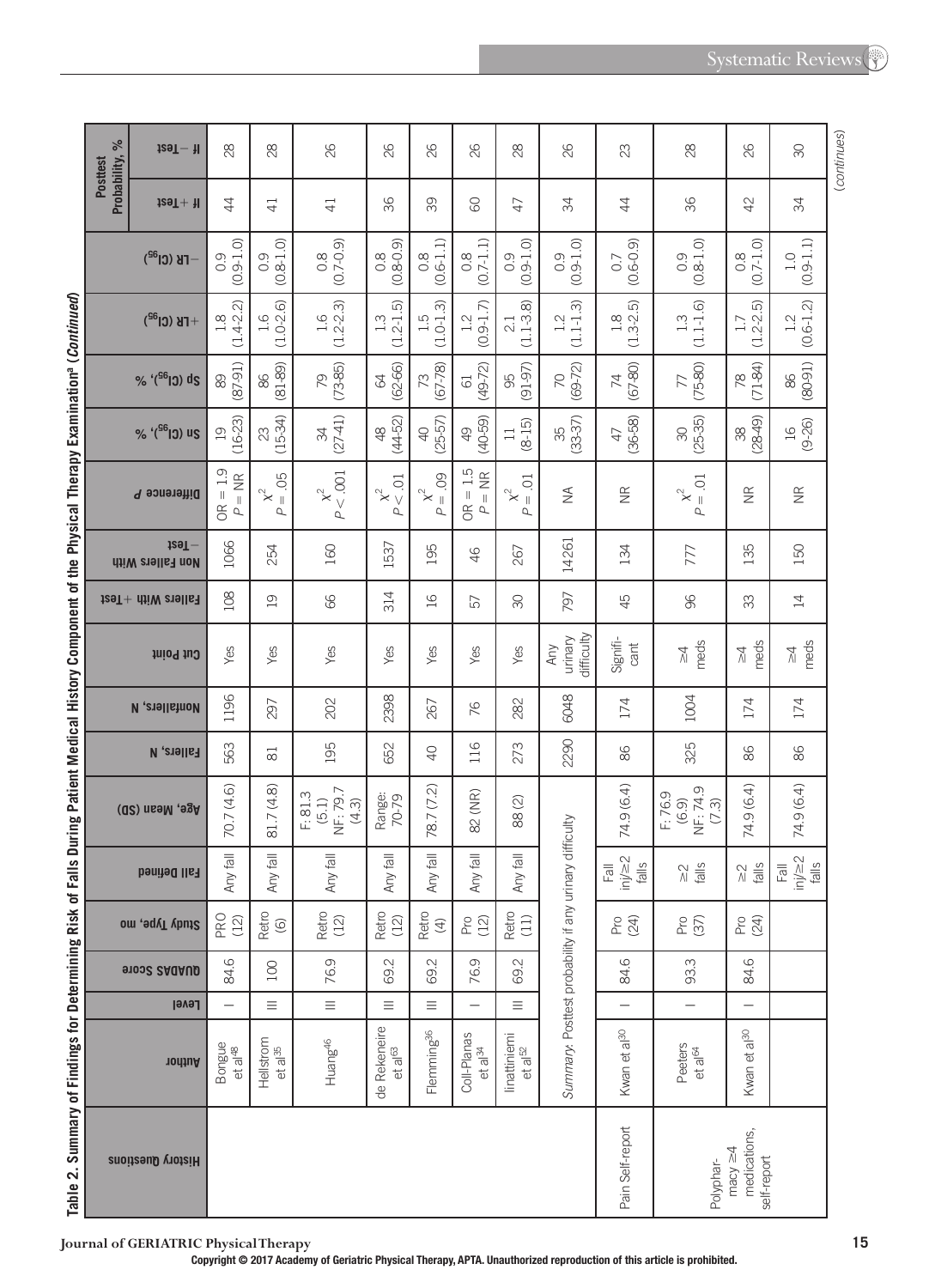|                            | $129T - 1$                          | 34                                             | 82                             | $\approx$                                                                     | $\infty$                          | $\frac{\infty}{2}$                                      | $\overline{C}$                              | 23                                            | 34                                     | 82                             | 23                                                  | 28                                    |
|----------------------------|-------------------------------------|------------------------------------------------|--------------------------------|-------------------------------------------------------------------------------|-----------------------------------|---------------------------------------------------------|---------------------------------------------|-----------------------------------------------|----------------------------------------|--------------------------------|-----------------------------------------------------|---------------------------------------|
| Probability, %<br>Posttest | $129T + 11$                         | 23                                             | SS                             | SS                                                                            | $\overline{4}$                    | R                                                       | SS                                          | 89                                            | $\mathbb{S}$                           | $\overline{Q}$                 | 88                                                  | $\stackrel{\triangle}{\geq}$          |
|                            | $F$ K (Cl <sup>a2</sup> )           | $(0.9 - 1.5)$<br>1.2                           | $(0.4 - 1.7)$<br>$\frac{8}{2}$ | $(0.6 - 1.3)$<br>$\overline{O}$                                               | $0.5 - 0.8$                       | $0.5$<br>$(0.3 - 0.9)$                                  | $0.6$<br>$(0.3-1.3)$                        | $(0.6 - 0.9)$<br>0.7                          | $(0.9 - 1.6)$<br>$\overline{1}$ .<br>2 | $0.8$<br>$(0.6-0.9)$           | $(0.5 - 1.0)$<br>0.7                                | $0.9$<br>$(0.7-1.1)$                  |
|                            | $+$ FB (Cl <sup>32</sup> )          | $(0.2 - 1.4)$<br>C.O                           | $(0.9 - 1.3)$<br>$\Box$        | $(0.9 - 1.4)$<br>$\Box$                                                       | $1.6$<br>(1.2-2.0)                | $(1.0 - 1.5)$<br>$1.2$                                  | $(1.0 - 1.1)$<br>$\Box$                     | $(1.2 - 1.8)$<br>1.5                          | $(0.4 - 1.3)$<br>0.7                   | $2.2$<br>(1.2-4.6)             | $(1.0 - 1.9)$<br>1.4                                | $\lessgtr$                            |
|                            | % '(Sel 0) ds                       | $(57-80)$<br>$\odot$                           | $(13 - 35)$<br>$\approx$       | $42$<br>(31-54)                                                               | $(52-67)$<br>59                   | $(25-44)$<br>34                                         | $(11-15)$<br>$\Xi$                          | $(60 - 67)$<br>$\mathbb{S}^3$                 | $(47 - 69)$<br>58                      | $(69-93)$<br>$83\,$            | $(41-69)$<br>99                                     | 100<br>100<br>100<br>100              |
|                            | % '(SG 13) us                       | $(8-37)$<br>$\rm \approx$                      | $(69 - 90)$<br>$\Xi$           | $(54 - 73)$<br>$\mathcal{R}$                                                  | $(52 - 74)$<br>$\mathcal{R}$      | $(72-90)$<br>$\approx$                                  | $(85 - 96)$<br>$\infty$                     | $(44-64)$<br>R                                | $(15-48)$<br>$\infty$                  | $(27-47)$<br>$\sqrt{6}$        | $(48 - 72)$<br>$\odot$                              | $(2 - 40)$<br>$\Xi$                   |
|                            | Difference P                        | 05<br>$\begin{matrix} x^2 \\ y^2 \end{matrix}$ | $\widetilde{\Xi}$              | $1.2$<br>$\overline{0}$<br>$\lvert \rvert$<br>$P =$<br>$\frac{\alpha}{\beta}$ | $\widetilde{\Xi}$                 | $\widetilde{\Xi}$                                       | $p^{2} > .05$                               | .001<br>$\mathsf{\hat{x}}^2$<br>$\lVert$<br>Р | $\widetilde{\Xi}$                      | $\widetilde{\Xi}$              | 03<br>$\stackrel{\sim}{\times}$ .<br>$\overline{a}$ | $\widetilde{\Xi}$                     |
|                            | $129T -$<br><b>Non Fallers With</b> | 45                                             | $\Xi$                          | 32                                                                            | 110                               | 35                                                      | 8                                           | 569                                           | $47$                                   | 35                             | RG                                                  | $\overline{51}$                       |
|                            | $t$ ea $T +$ $t$ hiW $t$ aall $s$   | $\overline{\phantom{0}}$                       | $\frac{8}{4}$                  | $\overline{7}$                                                                | 54                                | 84                                                      | $\overline{5}$                              | 52                                            | $\supseteq$                            | 35                             | $\overline{4}$                                      | $\sim$                                |
|                            | Cut Point                           | meds<br>$\stackrel{\sim}{\scriptstyle\sim}$    | meds<br>$\frac{1}{2}$          | meds<br>$\frac{5}{10}$                                                        | meds<br>$\frac{1}{4}$             | meds<br>$\stackrel{\textstyle\wedge}{\scriptstyle\sim}$ | meds<br>$\stackrel{\textstyle\wedge}{\sim}$ | meds<br>$\frac{\lambda}{\lambda}$             | meds<br>$\frac{6}{10}$                 | meds<br>$\frac{1}{4}$          | meds<br>SZ                                          | meds<br>$\frac{1}{4}$                 |
|                            | <b>N</b> , enall show               | 89                                             | 58                             | 76                                                                            | 185                               | 104                                                     | 769                                         | 903                                           | ವ                                      | $\overline{4}$                 | R                                                   | $\overline{15}$                       |
|                            | <b>Fallers, N</b>                   | 35                                             | 59                             | 116                                                                           | 85                                | 78                                                      | 99                                          | 96                                            | 34                                     | 95                             | 89                                                  | $\overline{15}$                       |
|                            | Age, Mean (SD)                      | 71(5)                                          | 79.7 (5.3)                     | 82 (NR)                                                                       | 73.7(7)                           | 79.9 (4.7)                                              | NF: 79.0<br>(6.9)<br>F: 79.6<br>(6.6)       | 70.1 (4.4)                                    | U: 76.0<br>R: 75.5<br>$(7.7)$<br>(7.3) | 76.7 (6.1)                     | NF-La 78/<br>$F-LA 87/$<br><b>MA76</b><br>MA79      | NF: 78.4<br>F: 86.2<br>(6.4)<br>(5.8) |
|                            | Fall Defined                        | Any fall                                       | Any fall                       | Any fall                                                                      | $\frac{2}{\sqrt{2}}$              | Any fall                                                | falls<br>$\frac{2}{\sqrt{2}}$               | falls<br>$\frac{1}{\sqrt{2}}$                 | Any fall                               | Any fall                       | Any fall                                            | Any fall                              |
|                            | Study Type, mo                      | $^{8}$ $\circ$                                 | Pro<br>(12)                    | Pro<br>(12)                                                                   | P(2)                              | P(2)                                                    | $^{26}_{-60}$                               | Pro<br>(18)                                   | Retro<br>(12)                          | Retro<br>(12)                  | Retro<br>(12)                                       | Retro<br>(6)                          |
|                            | 91032 2AQAUD                        | 84.6                                           | $\circ$<br>st.                 | G<br>76.                                                                      | $\circ$<br>76.                    | $\mathcal{O}$<br>76.                                    | 76.9                                        | Ņ<br>89                                       | m<br>8                                 | m<br>S.                        | 84.6                                                | ற<br>\$.                              |
|                            | Level                               | $\overline{\phantom{0}}$                       | $\overline{\phantom{0}}$       | -                                                                             | $\overline{\phantom{0}}$          | $\overline{\phantom{0}}$                                | $\overline{\phantom{0}}$                    | $=$                                           | $\equiv$                               | Ξ                              | Ξ                                                   | Ξ                                     |
|                            | nonthor                             | Brauer et al <sup>43</sup>                     | Muir et al <sup>31</sup>       | Coll-Planas<br>et a $\vert^{34}$                                              | Swanenburg<br>et al <sup>49</sup> | Muir et al <sup>33</sup>                                | LeClerc<br>et al <sup>39</sup>              | Buatois<br>et al <sup>57</sup>                | Payne et al <sup>41</sup>              | $\frac{a}{\sqrt{2}}$<br>Sai et | Perracini<br>et al <sup>65</sup>                    | Cook et al $47$<br>Shumway-           |
|                            | History Questions                   |                                                |                                |                                                                               |                                   |                                                         |                                             |                                               |                                        |                                |                                                     |                                       |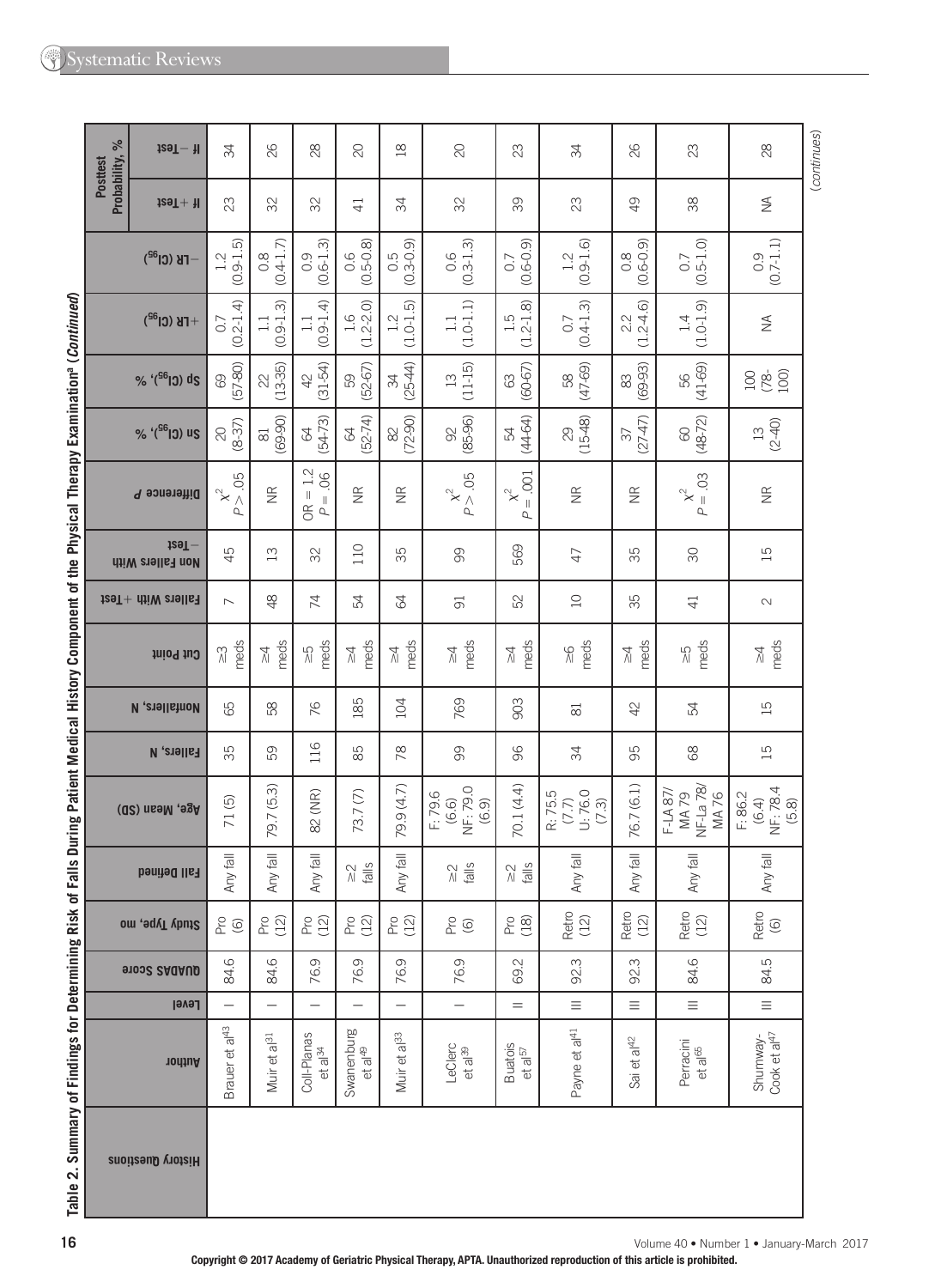| Ï                                    |  |
|--------------------------------------|--|
|                                      |  |
| ļ                                    |  |
| 5                                    |  |
|                                      |  |
|                                      |  |
| ļ                                    |  |
| ֦                                    |  |
| C<br>J<br>Ï                          |  |
| f<br>tor<br>ļ<br>ׇ֚֕֕<br>i<br>Ś<br>j |  |
| l<br>j<br>j<br>i                     |  |
| ı<br>ť<br>ı<br>٥<br>ābi<br>ı         |  |

| $\%$                            | $129T - 1$                     | 28                                                  | $\overline{C}$                                             | 28                                                                                       | $^{28}$                                                      | 28                                     | 28                            | 90                                                           | $\infty$                                                          | $\infty$                      | $^{28}$                               | (continues) |
|---------------------------------|--------------------------------|-----------------------------------------------------|------------------------------------------------------------|------------------------------------------------------------------------------------------|--------------------------------------------------------------|----------------------------------------|-------------------------------|--------------------------------------------------------------|-------------------------------------------------------------------|-------------------------------|---------------------------------------|-------------|
| Probability,<br><b>Posttest</b> | $129T + 11$                    | 38                                                  | R                                                          | 32                                                                                       | SS                                                           | \$                                     | $\overline{4}$                | $\overline{4}$                                               | 32                                                                | 46                            | 32                                    |             |
|                                 | $-FB$ (Cl <sup>32</sup> )      | $(0.7 - 1.0)$<br>0.9                                | $(0.3 - 1.2)$<br>0.6                                       | $.9 - 1.0$<br>0.9<br>ë                                                                   | $0.9$<br>$(0.6-1.3)$                                         | $(0.8 - 1.0)$<br>0.9                   | $0.9$<br>$(8.0.9)$<br>ë       | $(0.9 - 1.0)$<br>$\overline{1}$ .<br>O                       | $(1.0 - 1.0)$<br>$\overline{1}$ .0                                | $(0.9 - 1.0)$<br>0.9          | $0.9$<br>$(0.8-1.2)$                  |             |
|                                 | $+$ FB (Cl <sup>32</sup> )     | $(1.0 - 1.8)$<br>1.4                                | $(1.0 - 1.3)$<br>1.2                                       | $\widehat{\mathcal{N}}$<br>$(1.0-1.$<br>$\Box$                                           | $\frac{1.1}{(0.8-1.5)}$                                      | $(1.4 - 2.4)$<br>$\frac{8}{1}$         | $(1.4 - 2.1)$<br>1.7          | $(0.6 - 4.1)$<br>$\frac{6}{1}$                               | $(0.8 - 1.4)$<br>$\Box$                                           | $(1.4 - 2.8)$<br>2.0          | $(0.9 - 1.3)$<br>$\Xi$                |             |
|                                 | % '(SG) ds                     | $(63 - 76)$<br>70                                   | $(21 - 32)$<br>27                                          | 55<br>(54-57)                                                                            | $(42 - 59)$<br>SO,                                           | $(86 - 90)$<br>89                      | 86<br>84<br>88                | 95<br>(90-98)                                                | $(87 - 92)$<br>$\infty$                                           | $(89 - 94)$<br>$\Im$          | 53<br>(49-56)                         |             |
|                                 | % '(SG) us                     | $(34 - 48)$<br>$\overline{4}$                       | $(70-94)$<br>85                                            | $48$<br>(46-51)                                                                          | $(41-69)$<br>99                                              | $(16-26)$<br>$\overline{\mathcal{C}}$  | $(21-27)$<br>$\boldsymbol{z}$ | $\frac{8}{(3-16)}$                                           | $(9-13)$<br>$\Box$                                                | $(13 - 20)$<br>$\frac{16}{1}$ | $(40 - 61)$<br>51                     |             |
|                                 | Difference P                   | <b>90.</b><br>$\approx$ $\times$ $\vee$<br>$\sigma$ | $\overline{a}$<br>$\mathsf{\hat{x}}^2$<br>$\parallel$<br>Р | $\lessgtr$                                                                               | 46<br>$\mathbf{X}_{\parallel}^2$<br>$\overline{\mathcal{L}}$ | P < 0.001<br>$x^2$                     | $\widetilde{\Xi}$             | $\widetilde{\Xi}$                                            | P < 0.001<br>$\chi^2$                                             | P < 05<br><b>ANOVA</b>        | $p \times \frac{1}{2}$ .05            |             |
|                                 | $129T -$<br><b>Ailers</b> With | 129                                                 | $\overline{7}$                                             | 2292                                                                                     | 67                                                           | 877                                    | 1030                          | 165                                                          | 535                                                               | 512                           | 406                                   |             |
|                                 |                                | 78                                                  | 34                                                         | 733                                                                                      | 90                                                           | 67                                     | 135                           | $\overline{\phantom{0}}$                                     | $\approx$                                                         | 89                            | 50                                    |             |
|                                 | thiod tug                      | meds<br>$\frac{1}{4}$                               | meds<br>$\frac{1}{2}$                                      | meds<br>$\frac{1}{4}$                                                                    | Any                                                          | Any                                    | Any                           | Any                                                          | Any                                                               | Any                           | Any                                   |             |
|                                 | <b>N</b> , enall show          | 190                                                 | 267                                                        | 4161                                                                                     | 133                                                          | 1004                                   | 1196                          | 174                                                          | 597                                                               | 557                           | 769                                   |             |
|                                 | <b>Fallers, N</b>              | 190                                                 | $\overline{Q}$                                             | 1507                                                                                     | 54                                                           | 325                                    | 563                           | 86                                                           | 740                                                               | 546                           | 99                                    |             |
|                                 | Age, Mean (SD)                 | NF: 79.7<br>F: 81.3<br>(5.1)<br>(4.3)               | 78.7 (7.2)                                                 |                                                                                          | 84.8 (5.2)                                                   | NF: 74.9<br>F:76.9<br>(6.9)<br>$(7.3)$ | 70.7 (4.6)                    | 74.9 (6.4)                                                   | 77.0 (6.9)<br>NF: 74.8<br>IF:74.9<br>$\geq 2$ :<br>(6.4)<br>(6.2) | 76.9 (5.3)                    | NF: 79.0<br>F: 79.5<br>(6.6)<br>(6.9) |             |
|                                 | <b>Fall Defined</b>            | $\overline{\overline{\sigma}}$<br>Any fa            | Any fall                                                   |                                                                                          | 司<br>Any fa                                                  | $\frac{1}{6}$<br>$\frac{2}{\sqrt{2}}$  | Any fall                      | $\frac{F \overline{a}}{\overline{b}} \geq 2$<br>$rac{1}{10}$ | Any<br>$\overline{\overline{6}}$                                  | Any fall                      | $\frac{2}{\sqrt{2}}$                  |             |
|                                 | Study Type, mo                 | Retro<br>(12)                                       | Retro<br>$\tag{4}$                                         |                                                                                          | P(2)                                                         | Pro<br>(37)                            | P(2)                          | Pro<br>(24)                                                  | Pro<br>(36)                                                       | $PQ$<br>(12)                  | $^{6}_{6}$                            |             |
|                                 | 91032 SAUAUD                   | 76.9                                                | 69.2                                                       |                                                                                          | 92.3                                                         | 93.3                                   | 84.6                          | 84.6                                                         | 84.6                                                              | 84.6                          | 76.9                                  |             |
|                                 | Level                          | $\equiv$                                            | $\equiv$                                                   |                                                                                          | $\overline{\phantom{0}}$                                     | $\overline{\phantom{0}}$               |                               | $\overline{\phantom{0}}$                                     | $\overline{\phantom{0}}$                                          | $\overline{\phantom{0}}$      | $=$                                   |             |
|                                 | nonthor                        | Huang <sup>46</sup>                                 | Flemming <sup>36</sup>                                     | Summary: Posttest probability of falling if taking $\geq$ 4 medi-<br>cations of any kind | Beauchet<br>et al <sup>66</sup>                              | Peeters<br>et al <sup>64</sup>         | Bongue<br>et al <sup>48</sup> | Kwan et al <sup>30</sup>                                     | Peeters<br>et a $ ^{67}$                                          | Tinetti et al <sup>32</sup>   | LeClerc<br>et al <sup>39</sup>        |             |
|                                 | History Questions              |                                                     |                                                            |                                                                                          |                                                              |                                        |                               | medications<br>Psychoactive                                  | Self-report<br>(yes/no)                                           |                               |                                       |             |

**Journal of GERIATRIC Physical Therapy 17**

**Copyright © 2017 Academy of Geriatric Physical Therapy, APTA. Unauthorized reproduction of this article is prohibited.**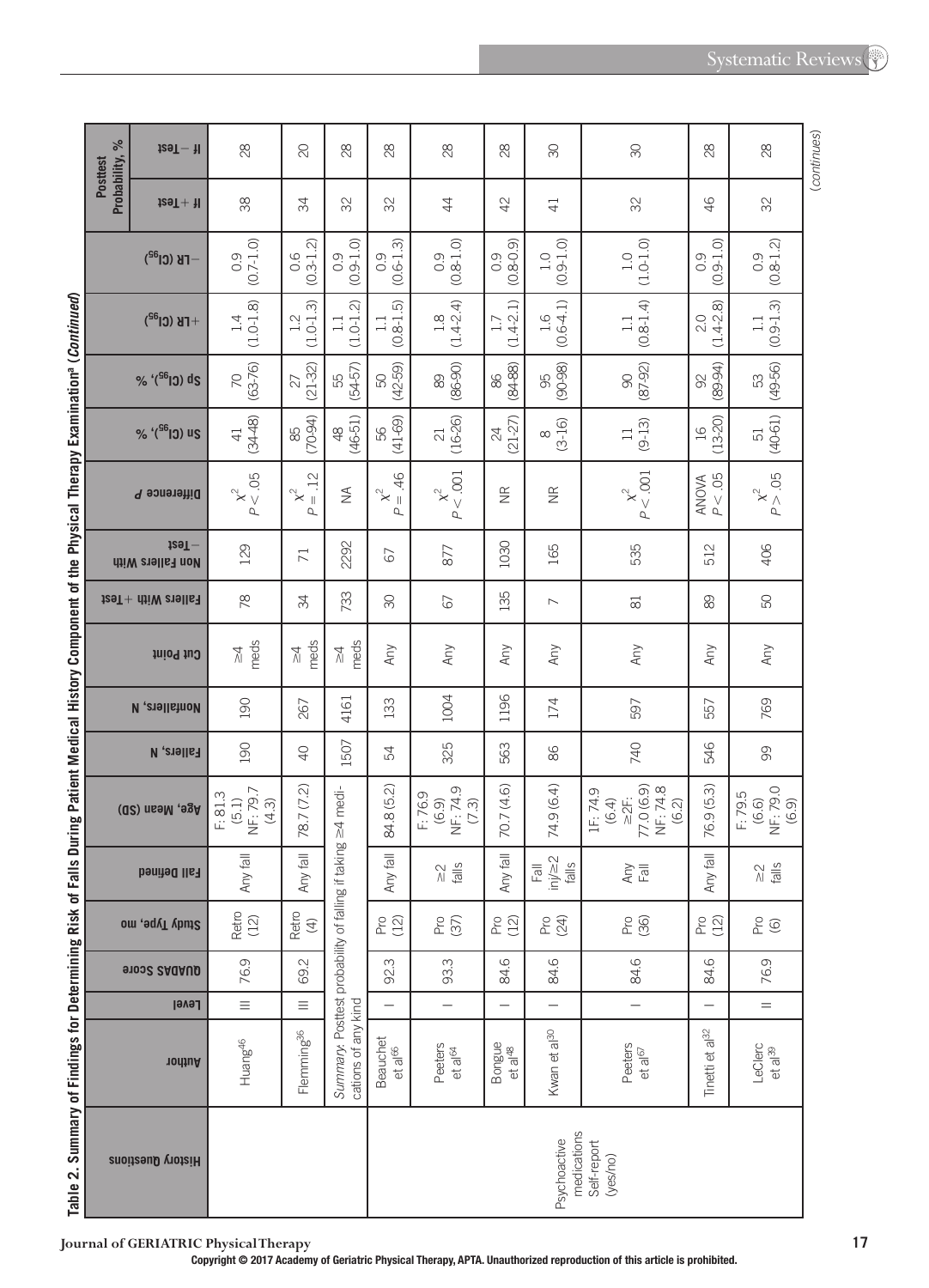| $\frac{5}{6}$                   | ta9T — 1                                        | 28                                    | $\Box$                            | 28                                    | œ                                   | 28                                        | 82                                                                  | 26                                                                  |                                                                                                                                                                                                                                                                                                                                                                                                                                                                                                                                                  |
|---------------------------------|-------------------------------------------------|---------------------------------------|-----------------------------------|---------------------------------------|-------------------------------------|-------------------------------------------|---------------------------------------------------------------------|---------------------------------------------------------------------|--------------------------------------------------------------------------------------------------------------------------------------------------------------------------------------------------------------------------------------------------------------------------------------------------------------------------------------------------------------------------------------------------------------------------------------------------------------------------------------------------------------------------------------------------|
| Probability,<br><b>Posttest</b> | $129T + 11$                                     | $\frac{4}{5}$                         | 55                                | 42                                    | $\overline{4}$                      | 36                                        | 88                                                                  | 88                                                                  |                                                                                                                                                                                                                                                                                                                                                                                                                                                                                                                                                  |
|                                 | $-TB$ (Cl <sup>a2</sup> )                       | $(0.8 - 1.0)$<br>0.9                  | $(0.2 - 0.5)$<br>$0.\overline{3}$ | $(0.8 - 1.0)$<br>0.9                  | $(0.9 - 1.0)$<br>1.0                | $(0.8 - 1.0)$<br>0.9                      | $(0.9 - 1.0)$<br>0.9                                                | $(0.9 - 1.0)$<br>$\overline{0}$ .                                   |                                                                                                                                                                                                                                                                                                                                                                                                                                                                                                                                                  |
|                                 | $+$ FK (Cl <sup>32</sup> )                      | $(1.3 - 3.1)$<br>2.0                  | $(2.3 - 3.6)$<br>2.9              | $(1.1 - 2.7)$                         | $(1.2 - 2.2)$<br>1.6                | $(1.0 - 1.6)$<br>1.3                      | $(1.3 - 1.5)$<br>1.4                                                | $(1.3 - 1.5)$<br>$\overline{14}$                                    |                                                                                                                                                                                                                                                                                                                                                                                                                                                                                                                                                  |
|                                 | % '(SG) ds                                      | $(88-92)$<br>95                       | $(68 - 78)$<br>73                 | $(81-91)$<br>87                       | $(95-96)$<br>95                     | $(60 - 72)$<br>66                         | $(85-86)$<br>85                                                     | $(85 - 86)$<br>85                                                   |                                                                                                                                                                                                                                                                                                                                                                                                                                                                                                                                                  |
|                                 | % '(SG) us                                      | $(12-29)$<br>$\infty$                 | $(66-85)$<br>77                   | $(17-29)$<br>23                       | $(5-10)$<br>↖                       | $(37-49)$<br>43                           | $(19-22)$<br>22                                                     | $(19-22)$<br>22                                                     |                                                                                                                                                                                                                                                                                                                                                                                                                                                                                                                                                  |
|                                 | Difference P                                    | $= .06$<br>ρ                          | P < 02<br>$\chi^2$                | $p \times 05$                         | $= .01$<br>$\overline{a}$           | So.<br>$\times^2$<br>$\lvert \rvert$<br>ρ | ⋚                                                                   | ≸                                                                   |                                                                                                                                                                                                                                                                                                                                                                                                                                                                                                                                                  |
|                                 | $129T -$<br><b>AiiW</b> enalle <sub>1</sub> noM | 812                                   | 218                               | 176                                   | 2288                                | 187                                       | 7269                                                                | 7269                                                                |                                                                                                                                                                                                                                                                                                                                                                                                                                                                                                                                                  |
|                                 | $t$ es $T+$ $t$ tiiW $t$ stell $s$ ł            | $\overline{0}$                        | 89                                | $\overline{4}$                        | $\frac{8}{3}$                       | 118                                       | 750                                                                 | 750                                                                 |                                                                                                                                                                                                                                                                                                                                                                                                                                                                                                                                                  |
|                                 | <b>Sut Point</b>                                | Any                                   | Any                               | Any                                   | Any                                 | Any                                       | Any                                                                 | Any                                                                 |                                                                                                                                                                                                                                                                                                                                                                                                                                                                                                                                                  |
|                                 | <b>N</b> , enall show                           | 903                                   | 297                               | 198                                   | 2398                                | 282                                       | 8508                                                                | 8508                                                                |                                                                                                                                                                                                                                                                                                                                                                                                                                                                                                                                                  |
|                                 | <b>Fallers, N</b>                               | 96                                    | 81                                | 194                                   | 652                                 | 273                                       | 3709                                                                | 3709                                                                |                                                                                                                                                                                                                                                                                                                                                                                                                                                                                                                                                  |
|                                 | Age, Mean (SD)                                  | 70.1 (4.4)                            | 81.7 (4.8)                        | NF: 79.7<br>F: 81.3<br>(4.3)<br>(5.1) | Range:<br>70-79                     | 88(2)                                     | using any psy-                                                      | using any psy-                                                      | analysis of variance; AUC, area under the curve; Cl <sub>sa</sub> , 95% confidence interval; Depend, dependence; F, faller/persons who fell; Fall inj, fall with injury; HHW, heavy house work;<br>M, men in the sample; MA, more active; -, negative; +, positive; NA, not applicable; NF, nonfaller/persons who did not fall; NR, not reported; OR, odds ratio; Pro, prospective;<br>retrospective; ROC, receiver operating characteristic curve; SD, standard deviation; Sn, sensitivity; Sp, specificitiv; U, urban; W, women in the sample. |
|                                 | Fall Defined                                    | ell <sub>6</sub><br>$\sim$<br>ΛI      | 局<br>Any                          | 园<br>Any                              | 园<br>Any                            | 局<br>Any                                  |                                                                     |                                                                     | future falls.                                                                                                                                                                                                                                                                                                                                                                                                                                                                                                                                    |
|                                 | Study Type, mo                                  | $(18+)$<br>Pro                        | Retro<br>$\circledcirc$           | Retro<br>(12)                         | Retro<br>(12)                       | Retro<br>(11)                             |                                                                     |                                                                     |                                                                                                                                                                                                                                                                                                                                                                                                                                                                                                                                                  |
|                                 | 91032 SAQAUD                                    | 69.2                                  | <b>DOI</b>                        | 76.9                                  | 69.2                                | 69.2                                      |                                                                     |                                                                     |                                                                                                                                                                                                                                                                                                                                                                                                                                                                                                                                                  |
|                                 | Level                                           | $=$                                   | $\equiv$                          | $\equiv$                              | $\equiv$                            | $\equiv$                                  |                                                                     |                                                                     |                                                                                                                                                                                                                                                                                                                                                                                                                                                                                                                                                  |
|                                 | nodtuA                                          | <b>Buatois</b><br>et al <sup>57</sup> | Hellstrom<br>$et$ a $ ^{35}$      | Huang <sup>46</sup>                   | de Rekeneire<br>et al <sup>63</sup> | linattiniemi<br>et al <sup>52</sup>       | Summary: Posttest probability of falling if<br>choactive medication | Summary: Posttest probability of falling if<br>choactive medication |                                                                                                                                                                                                                                                                                                                                                                                                                                                                                                                                                  |
|                                 | <b>Riggion Questions</b>                        |                                       |                                   |                                       |                                     |                                           |                                                                     |                                                                     | Abbreviations: AD, use of any assistive device; ADL, activities of daily living; ANOVA<br>IADL, instrumental activities of daily living; LA, less active; IRR, Incident Rate Ratio;<br>QUADAS, Quality Assessment Tool for Diagnostic Accuracy Studies; R, rural; Retro,<br>aposttest probabilities are based on an assumption of a 30% pretest probability for                                                                                                                                                                                  |

Table 2. Summary of Findings for Determining Risk of Falls During Patient Medical History Component of the Physical Therapy Examination<sup>a</sup> (Continued)

Volume 40 . Number 1 . January-March 2017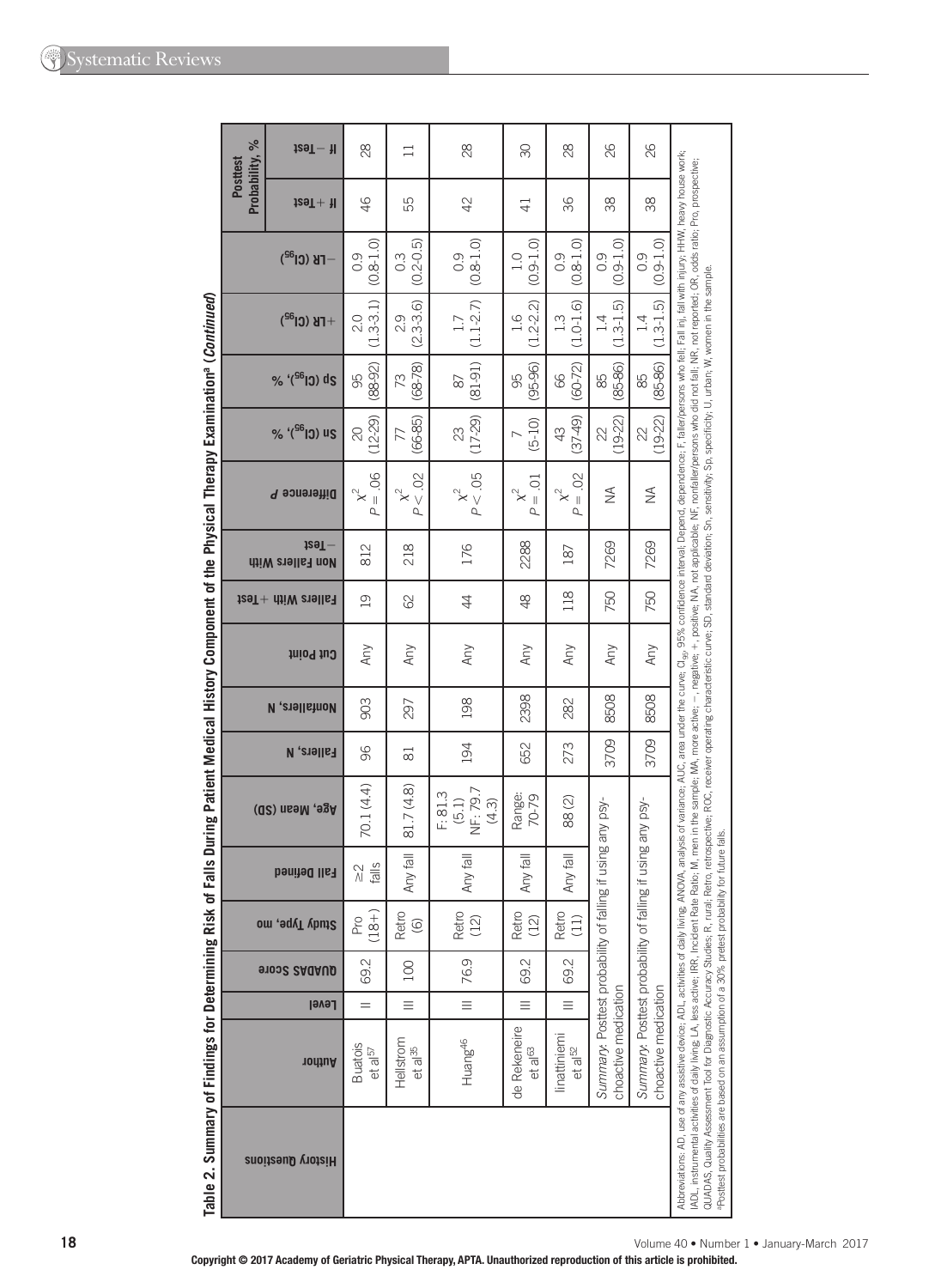|                                                                                                                 | $\%$                     | $129T - 11$                              |                                                    | 23                                                                                          | $\Box$                                                                                  | 23                                       | 14                                                                                                   | $\infty$                                                | 26                                                                                                    | $\Box$                                                                                     |                                        | $\overline{\mathrm{20}}$                                    | (continues) |
|-----------------------------------------------------------------------------------------------------------------|--------------------------|------------------------------------------|----------------------------------------------------|---------------------------------------------------------------------------------------------|-----------------------------------------------------------------------------------------|------------------------------------------|------------------------------------------------------------------------------------------------------|---------------------------------------------------------|-------------------------------------------------------------------------------------------------------|--------------------------------------------------------------------------------------------|----------------------------------------|-------------------------------------------------------------|-------------|
|                                                                                                                 | Probability,<br>Posttest | $129T + 11$                              |                                                    | 55                                                                                          | 89                                                                                      | $\approx$                                | 54                                                                                                   | 42                                                      | 8                                                                                                     | 63                                                                                         |                                        | 77                                                          |             |
|                                                                                                                 |                          | $-TB$ (Cl <sup>32</sup> )                |                                                    | $(0.6 - 1.0)$<br>0.7                                                                        | $0.3$<br>(0.2-0.7)                                                                      | $(0.6-0.9)$                              | $(0.2 - 0.5)$<br>0.4                                                                                 | $0.6$<br>(0.1-0.2)                                      | $(0.7 - 1.0)$<br>$0.\overline{8}$                                                                     | $(0.2 - 0.5)$<br>$0.\overline{3}$                                                          |                                        | $(0.5 - 0.7)$<br>0.6                                        |             |
|                                                                                                                 |                          | $+$ FB (Cl <sup>32</sup> )               |                                                    | $(1.4-6.0)$<br>2.9                                                                          | $(1.6 - 10)$<br>4.0                                                                     | $.2 - 1.6$<br>$1.4\,$<br>J               | $(2.1 - 3.6)$<br>$2.8$                                                                               | $(1.0-2.4)$<br>1.7                                      | $(1.1 - 10)$<br>3.5                                                                                   | $(2.9-5.3)$                                                                                |                                        | $(4.3 - 14)$<br>7.8                                         |             |
|                                                                                                                 |                          | % '(SG) ds                               |                                                    | $(78-94)$<br>$\begin{matrix} 80 \\ 100 \end{matrix}$                                        | $(60 - 95)$<br>$\approx$                                                                | $(49-60)$<br>R                           | $(66 - 79)$<br>73                                                                                    | $(56 - 65)$<br>$\odot$                                  | $(86 - 98)$<br>$\infty$                                                                               | $(76-85)$<br>$\approx$                                                                     |                                        | $(89 - 97)$<br>$\infty$                                     |             |
|                                                                                                                 |                          | % '(SG) us                               |                                                    | $(20 - 53)$<br>35                                                                           | $(50-89)$<br>73                                                                         | $(54 - 69)$<br>$62\,$                    | $(64-83)$<br>74                                                                                      | 66<br>(60-72)                                           | $(8 - 41)$<br>$\overline{\mathbf{C}}$                                                                 | 75<br>(59-87)                                                                              |                                        | $(38 - 59)$<br>$\frac{8}{3}$                                |             |
|                                                                                                                 |                          | Difference <i>P</i>                      |                                                    | $\widetilde{\Xi}$                                                                           | $P = 01$<br>ttest                                                                       | $= 1.3$<br>$\overline{O}$<br>$P =$<br>OR | $\frac{\alpha}{\alpha}$                                                                              | $\widetilde{\geq}$                                      | $\widetilde{\Xi}$                                                                                     | P < 0.001<br>ttest                                                                         |                                        | $OR = 3.3$<br>P < 05                                        |             |
|                                                                                                                 |                          | tesT - dtiW etallsgnoM                   |                                                    | $\overline{71}$                                                                             | $\approx$                                                                               | 181                                      | 127                                                                                                  | 308                                                     | 76                                                                                                    | 51                                                                                         |                                        | 180                                                         |             |
|                                                                                                                 |                          | $129T +$ $\text{diff}$ and $\text{diff}$ |                                                    | $\mathbf{L}$                                                                                | $\frac{1}{6}$                                                                           | 103                                      | 34                                                                                                   | 167                                                     | $\circlearrowright$                                                                                   | 216                                                                                        |                                        | 22                                                          |             |
|                                                                                                                 |                          | Cut Point                                |                                                    | &8                                                                                          | $\frac{50}{50}$                                                                         | $\overline{2}$                           | $\geq 24$                                                                                            | $\geq 24$                                               | $\sqrt{6}$                                                                                            | $\stackrel{\infty}{\wedge}$                                                                |                                        | $\leq 19$                                                   |             |
|                                                                                                                 |                          | <b>N</b> , enall and N                   |                                                    | $\approx$                                                                                   | 22                                                                                      | 334                                      | 174                                                                                                  | 508                                                     | $\overline{\infty}$                                                                                   | 267                                                                                        |                                        | 192                                                         |             |
|                                                                                                                 |                          | <b>Fallers, N</b>                        |                                                    | 34                                                                                          | $\approx$                                                                               | 166                                      | 86                                                                                                   | 252                                                     | 34                                                                                                    | $\overline{Q}$                                                                             |                                        | 2F 46                                                       |             |
| houis Seul-vehalung in Media is a bad in the same served in the Sungan is the Sungan in the Sungan is the Sunga |                          | $(02)$ $92A$                             |                                                    | R: 75.5 (7.7)<br>U: 76.0 (7.3)                                                              | NF: 74.6 (5.4)<br>F: 77.6(7.8)                                                          | 77.9 (4.6)                               | 74.9 (6.4)                                                                                           | on the basis of high                                    | R: 75.5 (7.7)<br>U: 76.0 (7.3)                                                                        | NF: 78.6 (7.7)<br>F: 78.7 (7.2)                                                            |                                        | $M: 7.2(4.9)$<br>F: 78.5 (5.2)                              |             |
|                                                                                                                 |                          | <b>Fall Defined</b>                      |                                                    | lley<br>Kuy                                                                                 | $\frac{2}{\sqrt{6}}$                                                                    | $\frac{2}{\sqrt{6}}$                     | falls<br>lle <sub>3</sub><br>$\overleftrightarrow{\Xi}$<br>$\frac{1}{\sqrt{2}}$                      |                                                         | lley<br>Kuy                                                                                           | lley<br>Kuy                                                                                |                                        | lley<br>Kuy                                                 |             |
|                                                                                                                 |                          | Study Type, mo                           |                                                    | Retro (12)                                                                                  | Retro (6)                                                                               | Pro (12)                                 | Pro (24)                                                                                             |                                                         | Retro (12)                                                                                            | Pro (3)                                                                                    |                                        | Pro (9)                                                     |             |
|                                                                                                                 |                          | 91002 SAQAUD                             |                                                    | 92.3                                                                                        | 76.9                                                                                    | 92.3                                     | 84.6                                                                                                 |                                                         | 92.3                                                                                                  | 69.2                                                                                       |                                        | 84.6                                                        |             |
|                                                                                                                 |                          | Level                                    |                                                    | $\equiv$                                                                                    | $\equiv$                                                                                | -                                        | -                                                                                                    |                                                         | $\equiv$                                                                                              | $\equiv$                                                                                   |                                        | $\overline{a}$                                              |             |
|                                                                                                                 |                          | nodtuA                                   |                                                    | $et a ^{41}$<br>Payne                                                                       | Shumway-<br>et a $\mathbb{A}^4$<br>Cook                                                 | Delbaere<br>et al <sup>68</sup>          | Kwan et al <sup>30</sup>                                                                             | Summary: posttest probability of falling<br>FES-I score | et a $ ^{41}$<br>Payne                                                                                | Flemming <sup>36</sup>                                                                     |                                        | Stalenhoef<br>et a <sup>37</sup>                            |             |
| anne ?. Smillian à lui Paeluillian an t-aisean                                                                  |                          | Self-Report Measure                      | Measures of balance confidence and fear of falling | ow: less confidence<br>Activity-Specific Bal-<br>ance Confidence<br><b>D%-100%</b><br>Scale | .ow: less confidence<br><b>Balance Self-Percep-</b><br>Ordinal 0-60 points<br>tion Test |                                          | Ordinal 16-64 points<br>High: more concern<br>Falls Efficacy Scale<br>International<br>about falling |                                                         | Ordinal 0-10 rating on<br>14 items, averaged<br>ligh: more concern<br>Scale-Modified<br>alls Efficacy | naire Ordinal 0-16<br>ment Question-<br>Falls Risk Assess-<br>ligh: greater risk<br>points | Measures of activities of daily living | Barthel index Ordinal<br>ow: more disability<br>0-20 points |             |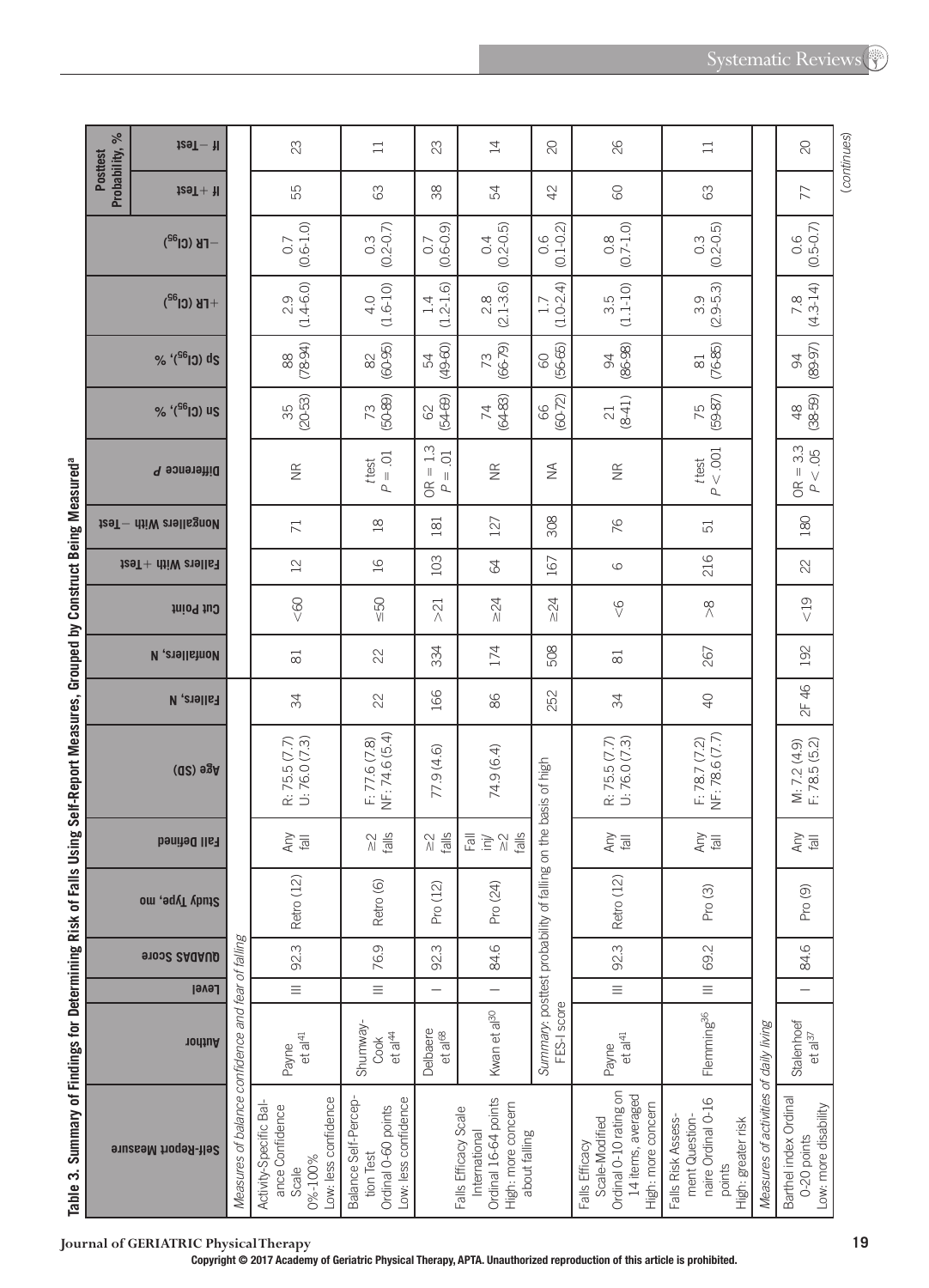| $\%$                     | $129T - 11$                          | $\frac{8}{18}$                                                |                       | 23                                     | 23                                                     | 82                                                     | $\infty$                                                                                               |                        | $\infty$                              | $\infty$                                               | 28                                     | 28                                     | 82                                                      | (continues) |
|--------------------------|--------------------------------------|---------------------------------------------------------------|-----------------------|----------------------------------------|--------------------------------------------------------|--------------------------------------------------------|--------------------------------------------------------------------------------------------------------|------------------------|---------------------------------------|--------------------------------------------------------|----------------------------------------|----------------------------------------|---------------------------------------------------------|-------------|
| Probability,<br>Posttest | $129T + 11$                          | $\overline{4}$                                                |                       | 36                                     | 52                                                     | 36                                                     | 30                                                                                                     |                        | 34                                    | 38                                                     | 45                                     | 4                                      | 46                                                      |             |
|                          | $-TB$ (Cl <sup>32</sup> )            | $(0.4 - 0.7)$<br>0.5                                          |                       | $(0.5 - 1.1)$<br>0.7                   | $(0.4 - 1.0)$<br>0.7                                   | $(0.6 - 1.0)$<br>$\frac{8}{2}$                         | $(0.8 - 1.2)$<br>1.0                                                                                   |                        | $(0.9 - 1.0)$<br>1.0                  | $(1.0 - 1.0)$<br>1.0                                   | $(0.9 - 1.0)$<br>0.9                   | $(0.8 - 1.0)$<br>0.9                   | $(6.0 - 0.0)$                                           |             |
|                          | $+$ FB (Cl <sup>32</sup> )           | $2.2$<br>(1.4-3.4)                                            |                       | $(1.0 - 1.7)$<br>$1.\overline{3}$      | $2.5$<br>(1.1-6.0)                                     | $(1.0 - 1.7)$<br>$1.\overline{3}$                      | $(0.7 - 1.6)$<br>$\frac{0}{1}$                                                                         |                        | $(0.9 - 1.5)$<br>1.2                  | $(1.0 - 2.0)$<br>1.4                                   | $(1.5 - 2.3)$<br>1.9                   | $(0.9 - 3.7)$<br>$\frac{8}{1}$         | $2.0$<br>(1.3-3.2)                                      |             |
|                          | % '(SG) ds                           | $(57-83)$<br>$\overline{71}$                                  |                       | $(43-61)$<br>S2                        | $(65-93)$<br>$\approx$                                 | $(47-63)$<br>55                                        | $(57 - 79)$<br>89                                                                                      |                        | $(79-85)$<br>82                       | $(95 - 96)$<br>96                                      | $(92 - 94)$<br>93                      | $(82 - 94)$<br>89                      | $(78-89)$<br>84                                         |             |
|                          | % '(S613) us                         | $(49-74)$<br>$\mbox{S}2$                                      |                       | $(49 - 76)$<br>63                      | $(24 - 68)$<br>45                                      | $(46-69)$<br>58                                        | $(24-42)$<br>33                                                                                        |                        | $(18 - 25)$<br>$\overline{c}$         | $6(5-8)$                                               | $(11 - 15)$<br>$\frac{3}{2}$           | $(11-34)$<br>$\overline{c}$            | $(23-44)$<br>33                                         |             |
|                          | Difference P                         | $P = .004$<br>$P = .18$<br>t-test LA,<br>MA,                  |                       | P > .05<br>t-test                      | $\mu^2 = 0$                                            | $\frac{1}{2}$                                          | $OR = 1.1$<br>$P = .72$                                                                                |                        | P < .05<br><b>ANOVA</b>               | $p \times \frac{1}{2}$ .05                             | $\frac{1}{2}$                          | $= .003$<br>$\chi^2$<br>$\Delta$       | P < 05<br>$IRR =$<br>$1.82\,$                           |             |
|                          | $129T -$<br><b>Nongallers With</b>   | $\overline{\sigma}$                                           |                       | 3                                      | 27                                                     | $\overline{5}$                                         | 52                                                                                                     |                        | 457                                   | 2292                                                   | 2749                                   | 118                                    | 146                                                     |             |
|                          | $t$ eaT $+$ dtiW analla <sub>1</sub> | $\overline{4}$                                                |                       | 34                                     | $\overline{C}$                                         | $\overline{4}$                                         | 38                                                                                                     |                        | 116                                   | $\overline{41}$                                        | 57                                     | $\Box$                                 | 28                                                      |             |
|                          | Cut Point                            | $\lambda$                                                     |                       | $<25$                                  | $\widetilde{\Xi}$                                      | &025                                                   | $\frac{1}{\sqrt{2}}$                                                                                   |                        | $\geq 16$                             | $\frac{16}{1}$                                         | $\frac{16}{1}$                         | ₹                                      | $\frac{8}{10}$                                          |             |
|                          | <b><i>N</i></b> , anall strop        | 52                                                            |                       | 133                                    | 33                                                     | 166                                                    | 76                                                                                                     |                        | 557                                   | 2398                                                   | 2955                                   | 133                                    | 174                                                     |             |
|                          | <b>Fallers, N</b>                    | 89                                                            |                       | 54                                     | 22                                                     | 76                                                     | 116                                                                                                    |                        | 546                                   | 652                                                    | 1198                                   | 54                                     | 86                                                      |             |
|                          | $(02)$ $92A$                         | MA-NF: 75.6<br>LA-NF: 77.6<br>MA-F: 78.5<br>$LA-F: 86.6$      |                       | NF: 84.4 (5.3)<br>F: 85.7(5.2)         | NF: 74.6 (5.4)<br>F: 77.6(7.8)                         | on the basis of low                                    | 82 (NR)                                                                                                |                        | (5.3)<br>76.9                         | Range: 70-79                                           | indicates depression                   | NF: 84.4 (5.3)<br>F: 85.7(5.2)         | 74.9 (6.4)                                              |             |
|                          | <b>Fall Defined</b>                  | Any<br>$\overline{\overline{6}}$                              |                       | Any                                    | Any                                                    |                                                        | Any                                                                                                    |                        | Any<br>$\overline{E}$                 | Any                                                    |                                        | Any<br>$\overline{\overline{B}}$       | Any<br>$\frac{1}{2}$                                    |             |
|                          | Study Type, mo                       | Retro (12)                                                    |                       | Pro (12)                               | Retro (6)                                              |                                                        | Pro (12)                                                                                               |                        | Pro (12)                              | Retro (12)                                             |                                        | Pro (12)                               | Pro (24)                                                |             |
|                          | <b>91032 SAUAUD</b>                  | 84.6                                                          |                       | 92.3                                   | 76.9                                                   |                                                        | 76.9                                                                                                   |                        | 84.6                                  | 69.2                                                   |                                        | 92.3                                   | 84.6                                                    |             |
|                          | Level                                | $\equiv$                                                      |                       | $\overline{\phantom{0}}$               | $\equiv$                                               |                                                        | $\equiv$                                                                                               |                        |                                       | $\equiv$                                               |                                        |                                        | $\overline{\phantom{0}}$                                |             |
|                          | nodthA                               | Perracini<br>et al <sup>65</sup>                              |                       | <b>Beauchet</b><br>et al <sup>66</sup> | Shumway-<br>et a $\vert$ 44<br>Cook                    | Summary: Posttest probability of falling<br>MMSE score | Coll-Planas<br>et a $ ^{34}$                                                                           |                        | $et a^{32}$<br>Tinetti                | Rekeneire<br>et al <sup>63</sup><br>$\frac{1}{\sigma}$ | Summary: Posttest probability if CES-D | <b>Beauchet</b><br>et al <sup>66</sup> | Kwan et al <sup>30</sup>                                |             |
|                          | Self-Report Measure                  | Ordinal 0-28 points<br>Low: more disability<br>Oars ADL Scale | Measures of cognition |                                        | MMSE Ordinal 0-30<br>impairment<br>Low: more<br>points |                                                        | Memory Concen-<br>Ordinal 0-28 points<br>Short-Orientation<br>impairment<br>tration Test<br>High: more | Measures of depression | miologic Studies<br>Center for Epide- | Ordinal 0-60 points<br>Depression<br>Scale             | depression<br>High: more               | Geriatric Depression<br>Scale-15 item  | Ordinal 0-15 points<br>Ordinal 0-4 points<br>GDS-4-item |             |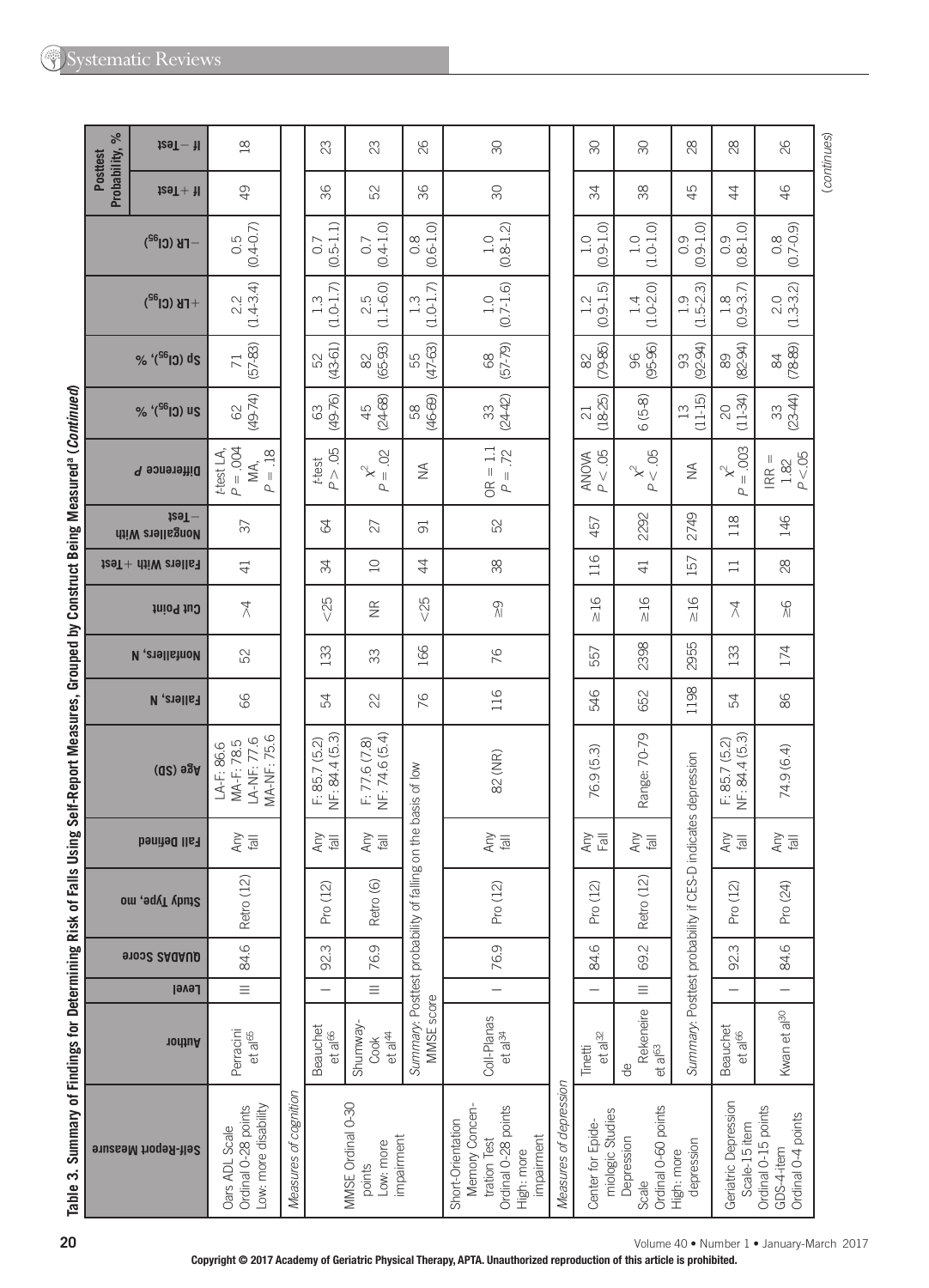Table 3. Summary of Findings for Determining Risk of Falls Using Self-Report Measures, Grouped by Construct Being Measured<sup>a</sup> (Continued) **Table 3.Summary of Findings for Determining Risk of Falls Using Self-Report Measures, Grouped by Construct Being Measured a (***Continued***)** 

| Probability, %<br>Posttest | $129T - 11$                              | 28                                               | 28                                       | $\frac{8}{2}$                                       | 28                                             | 28                                       |                               | 82                                                     | $\infty$                                                  | 4                                                             |                                               | $\Box$                                                             |                                   | 3.2                                                                  | (continues) |
|----------------------------|------------------------------------------|--------------------------------------------------|------------------------------------------|-----------------------------------------------------|------------------------------------------------|------------------------------------------|-------------------------------|--------------------------------------------------------|-----------------------------------------------------------|---------------------------------------------------------------|-----------------------------------------------|--------------------------------------------------------------------|-----------------------------------|----------------------------------------------------------------------|-------------|
|                            | $129T + 11$                              | $\ddot{4}$                                       | 45                                       | 36                                                  | 34                                             | 36                                       |                               | 38                                                     | 42                                                        | 54                                                            |                                               | $\ddot{4}$                                                         |                                   | 20                                                                   |             |
|                            | $-FB$ (Cl <sup>32</sup> )                | $(0.8 - 0.9)$<br>0.9                             | $(0.8 - 0.9)$<br>0.9                     | $(0.8 - 1.0)$<br>0.9                                | $(0.7 - 1.1)$<br>0.9                           | (679)                                    |                               | $(0.7 - 0.9)$<br>$0.\overline{8}$                      | $(0.4 - 0.8)$<br>0.6                                      | $(0.0 - 0.4)$<br>$\overline{0}$ :                             |                                               | $(0.1 - 1.0)$<br>$0.\overline{3}$                                  |                                   | $(1.0 - 1.3)$<br>$\Box$                                              |             |
|                            | $+$ FK (Cl <sup>32</sup> )               | $(1.3 - 2.5)$<br>$\frac{8}{1}$                   | $(1.5 - 2.4)$<br>$\overline{1}$ .9       | $(1.1 - 1.5)$<br>1.3                                | $(0.9 - 1.7)$<br>1.2                           | $.2 - 1.5$<br>$1.\overline{3}$<br>đ      |                               | $.2 - 1.6$<br>1.4<br>J.                                | $(1.4 - 2.1)$<br>1.7                                      | $(1.6-4.5)$<br>2.7                                            |                                               | $(1.0-3.3)$<br>1.8                                                 |                                   | $(0.3 - 1.3)$<br>0.6                                                 |             |
|                            | % '(SG) ds                               | $(81 - 89)$<br>85                                | $(83 - 88)$<br>$86$                      | $(71 - 75)$<br>$\mathbb{R}^2$                       | $(49 - 72)$<br>$\overline{6}$                  | $(70 - 75)$<br>$\approx$                 |                               | $(58-64)$<br>$61$                                      | $(57 - 68)$<br>3                                          | $(46 - 82)$<br>66                                             |                                               | $(25-81)$<br>$\mathbb{R}$                                          |                                   | $(70-83)$<br>77                                                      |             |
|                            | $% '(^{56}C)$ us                         | 26<br>(21-32)                                    | $(22 - 31)$<br>27                        | $(31 - 39)$<br>35                                   | $48$<br>(38-57)                                | $(34-41)$<br>$\sqrt{6}$                  |                               | $(48-59)$<br>63                                        | $(51 - 74)$<br>63                                         | $(77-99)$<br>93                                               |                                               | $(57 - 96)$<br>$\approx$                                           |                                   | $(5 - 26)$<br>$\Xi$                                                  |             |
|                            | Difference P                             | ō<br>$\mathbf{\hat{x}}$ $\vee$<br>$\overline{a}$ | $\widetilde{\geq}$                       | $= 1.5$<br>$\frac{\alpha}{\alpha}$<br>$\frac{R}{C}$ | 1.5<br>23<br>$\parallel$<br>$P =$<br><b>BC</b> | $\widetilde{\geq}$                       |                               | P < 05<br>$\mathbf{\hat{x}}^2$                         | $AUC =$<br><b>ROC</b><br>65                               | P < 0.001<br>ttest                                            |                                               | .05<br>$\stackrel{\sim}{\times}_V$<br>$\overline{\mathcal{L}}$     |                                   | $OR = 2.5$<br>$P = NR$                                               |             |
|                            | $129T -$<br>Nongallers With              | 241                                              | 505                                      | 872                                                 | 46                                             | 918                                      |                               | 611                                                    | 208                                                       | $\overline{0}$                                                |                                               | $\overline{\phantom{0}}$                                           |                                   | 148                                                                  |             |
|                            | $129T +$ $\text{diff}$ and $\text{diff}$ | $\overline{71}$                                  | 110                                      | 198                                                 | 55                                             | 253                                      |                               | 173                                                    | $\frac{8}{4}$                                             | 27                                                            |                                               | $\overline{1}$                                                     |                                   | 6                                                                    |             |
|                            | Cut Point                                | $\bar{\lambda}$                                  | $\overline{\mathcal{N}}$                 | $\overline{\lambda}$                                | $\overrightarrow{M}$                           | $\overline{\lambda}$                     |                               | NHW<br>$\geq$                                          | $\%$                                                      | ب<br><72.                                                     |                                               | $\stackrel{\textstyle\sim}{\scriptstyle\sim}$                      |                                   | $\stackrel{\textstyle\circ}{\scriptstyle\circ}$                      |             |
|                            | <b><i>N</i></b> , anall strop            | 282                                              | 589                                      | 1196                                                | 76                                             | 1272                                     |                               | 1004                                                   | 332                                                       | $\infty$                                                      |                                               | $\Xi$                                                              |                                   | 192                                                                  |             |
|                            | <b>Fallers, N</b>                        | 273                                              | 413                                      | 563                                                 | 116                                            | 679                                      |                               | 325                                                    | 76                                                        | $\infty$                                                      |                                               | $\overline{17}$                                                    |                                   | 46                                                                   |             |
|                            | $(02)$ $92A$                             | NF: 88 (2)<br>F: 88 (3)                          | based on GDS-15 Score                    | 70.7 (4.6)                                          | 82 (NR)                                        | based on GSD-4 Score                     |                               | NF: 74.8 (6.3)<br>F: 76.8(6.8)                         | 77.9 (7.1)                                                | NF: 78 (7.75)<br>F: 80.8 (7.2)                                |                                               | 65 and older                                                       |                                   | M: 77.2 (4.9)<br>W: 78.5 (5.2)                                       |             |
|                            | <b>Fall Defined</b>                      | Any<br>$\overline{\overline{6}}$                 |                                          | Any                                                 | Any                                            |                                          |                               | falls<br>$\stackrel{\textstyle\sim}{\scriptstyle\sim}$ | falls<br>$\stackrel{\textstyle\sim}{\textstyle\sim}$      | Any<br>$\overline{\overline{6}}$                              |                                               | lley<br>Kuy                                                        |                                   | falls<br>$\stackrel{\textstyle\sim}{\scriptstyle\sim}$               |             |
|                            | Study Type, mo                           | Pro (11)                                         |                                          | Pro (12)                                            | Pro (12)                                       |                                          |                               | Pro (36)                                               | Pro (12)                                                  | Retro (24)                                                    |                                               | <b>Retro (12)</b>                                                  |                                   | Pro (9)                                                              |             |
|                            | <b>91032 SAUAUD</b>                      | 69.2                                             |                                          | 84.6                                                | 76.9                                           |                                          |                               | 92.3                                                   | 84.6                                                      | $\infty$                                                      |                                               | 77.9                                                               |                                   | 84.6                                                                 |             |
|                            | Level                                    | $=$                                              |                                          |                                                     |                                                |                                          |                               |                                                        | $\overline{\phantom{0}}$                                  | $\equiv$                                                      |                                               | $\equiv$                                                           |                                   |                                                                      |             |
|                            | nonthor                                  | linattiniemi<br>$et$ a $52$                      | Summary: Posttest probability of falling | $et$ a $ ^{48}$<br>Bongue                           | Coll-Planas<br>et al $^{34}$                   | Summary: Posttest probability of falling |                               | et al <sup>64</sup><br>Peeters                         | et al <sup>69</sup><br>Peeters                            | Bohannon<br>et al <sup>70</sup>                               |                                               | Hashidate<br>et a <sup>71</sup>                                    |                                   | Stalenhoef<br>et a $ ^{37}$                                          |             |
|                            | Self-Report Measure                      |                                                  |                                          |                                                     |                                                |                                          | Measures of physical activity | Longitudinal study of<br>Aging Physical                | Activity Questionnaire<br>Ordinal 0-30 points<br>LASA-PAQ | SF-36 Physical Activ-<br>Ordinal 0-100 points<br>ity Subscale | Measures of caregiver concern about fall risk | Subjective risk rating<br>for specific tasks<br>Ordinal 0-7 points | Measures of overall health status | Ordinal High = poor<br>Profile (SIP-68)<br>Sickness Impact<br>health |             |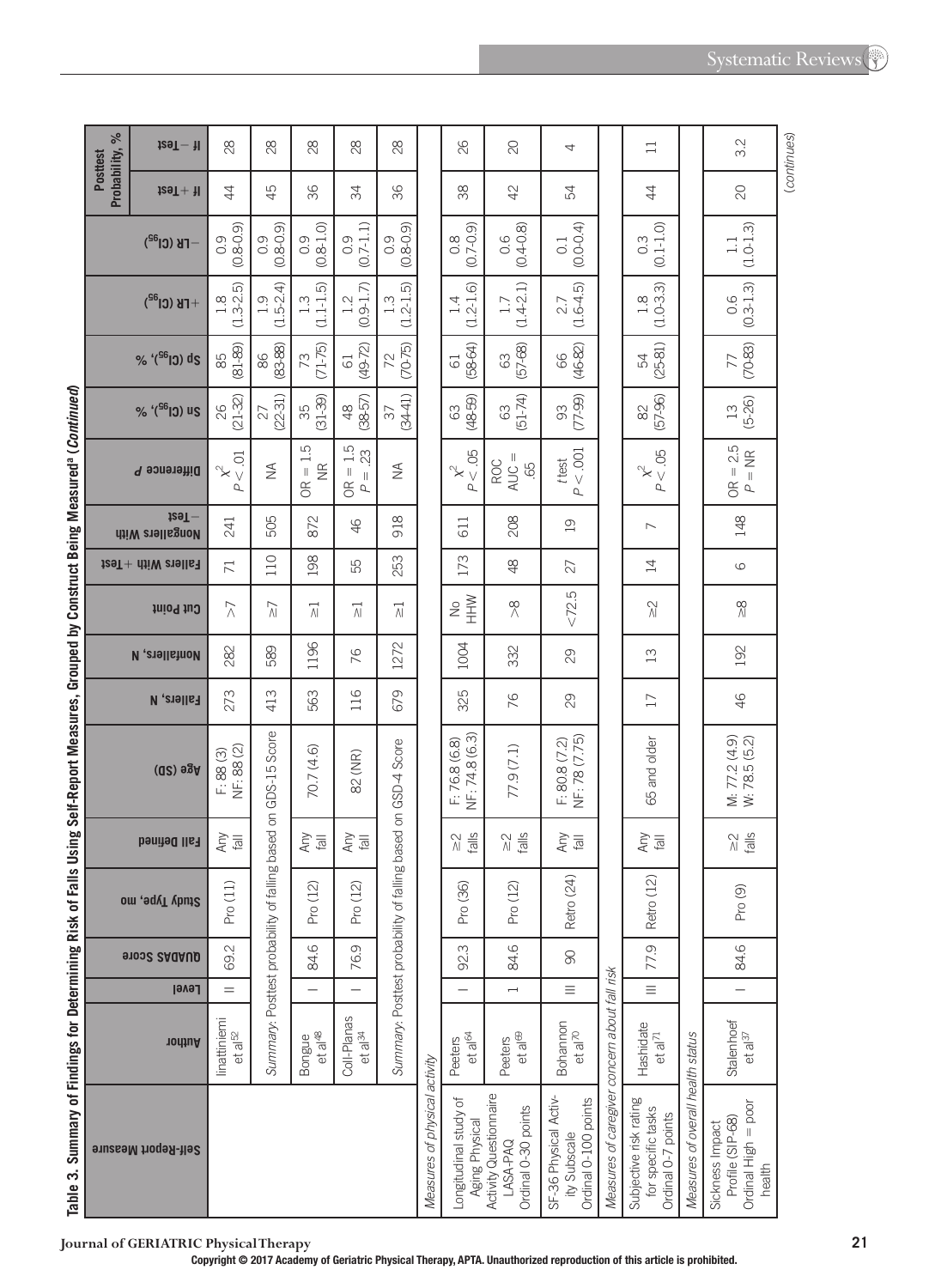| Probability, %<br><b>Posttest</b> | izəT-<br>Л                                        | 30                                           | 30                           |                                                                                                                                                                                                                                                                                                                                                                                                                                                                                                                                                                                                                                                                                                                           |
|-----------------------------------|---------------------------------------------------|----------------------------------------------|------------------------------|---------------------------------------------------------------------------------------------------------------------------------------------------------------------------------------------------------------------------------------------------------------------------------------------------------------------------------------------------------------------------------------------------------------------------------------------------------------------------------------------------------------------------------------------------------------------------------------------------------------------------------------------------------------------------------------------------------------------------|
|                                   | $129T +$<br>Ш                                     | 32                                           | 30                           |                                                                                                                                                                                                                                                                                                                                                                                                                                                                                                                                                                                                                                                                                                                           |
|                                   | <b>FB</b> (Cl <sup>a2</sup> )                     | $(0.8 - 1.2)$                                | $(0.6-1.7)$<br>$\frac{1}{1}$ |                                                                                                                                                                                                                                                                                                                                                                                                                                                                                                                                                                                                                                                                                                                           |
|                                   | $+$ FK (Cl <sup>a2</sup> )                        | $(0.5 - 2.4)$                                | $ 0.7-1.4 $<br>1.0           |                                                                                                                                                                                                                                                                                                                                                                                                                                                                                                                                                                                                                                                                                                                           |
|                                   | % '( <sup>G6</sup> I3) ds                         | $(69-87)$<br>79                              | $(28-50)$<br>38              |                                                                                                                                                                                                                                                                                                                                                                                                                                                                                                                                                                                                                                                                                                                           |
|                                   | $^{\prime}$ (Cl <sub>95</sub> ) <sup>,</sup><br>% | $(11-41)$<br>24                              | $(44 - 78)$<br>62            |                                                                                                                                                                                                                                                                                                                                                                                                                                                                                                                                                                                                                                                                                                                           |
|                                   | Difference P                                      | $\frac{\infty}{\infty}$                      | $\frac{\infty}{\infty}$      |                                                                                                                                                                                                                                                                                                                                                                                                                                                                                                                                                                                                                                                                                                                           |
| <b>41IW</b>                       | izəT ·<br>Nongallers                              | 84                                           | $\overline{\circ}$           |                                                                                                                                                                                                                                                                                                                                                                                                                                                                                                                                                                                                                                                                                                                           |
|                                   | tallers With +Test                                | $\infty$                                     | $\overline{c}$               |                                                                                                                                                                                                                                                                                                                                                                                                                                                                                                                                                                                                                                                                                                                           |
|                                   | Cut Point                                         | ςS                                           | $\frac{8}{\sqrt{2}}$         |                                                                                                                                                                                                                                                                                                                                                                                                                                                                                                                                                                                                                                                                                                                           |
|                                   | <b>Nonfallers,</b><br>N                           | 81                                           |                              |                                                                                                                                                                                                                                                                                                                                                                                                                                                                                                                                                                                                                                                                                                                           |
|                                   | Fallers,<br>N                                     | 34                                           |                              |                                                                                                                                                                                                                                                                                                                                                                                                                                                                                                                                                                                                                                                                                                                           |
|                                   | $(02)$ $98A$                                      | U: 76.0(7.3)<br>R: 75.5 (7.7)                |                              | of Aging Physical Activity Questionnaire; LR, likelihood ratio; MA, more active; MMSE, Mini-Mental State Questionnaire; NA, not applicable; NF, nonfallers; NR, not reported; -,                                                                                                                                                                                                                                                                                                                                                                                                                                                                                                                                          |
|                                   | Fall Defined                                      | $\frac{  \mathbf{e}  }{\lambda_{\text{UV}}}$ |                              |                                                                                                                                                                                                                                                                                                                                                                                                                                                                                                                                                                                                                                                                                                                           |
|                                   | Study Type, mo                                    | III   92.3   Retro (12)                      |                              |                                                                                                                                                                                                                                                                                                                                                                                                                                                                                                                                                                                                                                                                                                                           |
|                                   | enoo2 2AQAUD                                      |                                              |                              |                                                                                                                                                                                                                                                                                                                                                                                                                                                                                                                                                                                                                                                                                                                           |
|                                   | Level                                             |                                              |                              |                                                                                                                                                                                                                                                                                                                                                                                                                                                                                                                                                                                                                                                                                                                           |
|                                   | <b>Author</b>                                     | et al <sup>41</sup><br>Payne                 |                              |                                                                                                                                                                                                                                                                                                                                                                                                                                                                                                                                                                                                                                                                                                                           |
|                                   | Self-Report Measure                               | Self-rated health                            | Ordinal 0-10 points          | egative; OARS, Older Adults Resources; OR, odds ratio; +, positive; Pro, prospective; QUAIM Assessment Tool for Diagrostic Accuracy Studies; Retro, retrospective; RC, rural; ROC, SD, standard deviation; SF-36, 36-item Shor<br>bbreviations: ADIV, Morg, ANOVA, analysis of variance; AUG; CES-D, Center for Epidemiological Studies Depression; O <sub>ck,</sub> 95% confidence interval; F, allers; fall inj, fall with injury;FES-I, Falls Efficary Scale Internatio<br>Posttest probabilities are based on an assumption of a 30% pretest probability for future falls.<br>Scale; HHW, heavy house work; IRR; LA, less active; LASA-PAQ, Longitudinal Study<br>Survey; Sn, sensitivity; Sp, specificity; U, urban. |

and use of an *ambulatory assistive device* (PoTP = 36%). Five of these six questions (excluding fear of falling), when answered negatively, reduced PoTP to 26%. One study<sup>34</sup> (Level I, prospective,  $n = 192$ ) suggested that any reported difficulty with transfers (PoTP =  $78\%$ ) or stairs (PoTP = 69%) should trigger further evaluation. Although less powerful, self-reported difficulty with walking might indicate possibility of future falls (PoTP =  $41\%$ ).<sup>40,50</sup> Although the literature suggests that advancing age  $( >80 \text{ years}), ^{37-41}$ poor self-reported health, 30,31,52 and frequent alcohol consumption<sup>39,40,41,43,46,48,49</sup> are risk factors for falls, these conclusions were not supported by summary PoTP values for either positive or negative test results. Evidence about polypharmacy was inconsistent across studies.

#### **Posttest Probability: Self-Report Measures**

Self-report measures, in the form of questionnaires, are often used to collect data before physical therapy examination. 18 Some of these measures demonstrate clinical utility as fall risk tools (Table 3).

Positive test results for 4 ordinal measures of balance confidence/fear of falling substantially increased PoTP. Although data about the Falls Risk Assessment Questionnaire<sup>36</sup> ( $>8$  of 16 points; PoTP = 63%), the Balance Self-Perception Test<sup>44</sup> ( $\leq$ 50 of 60 points; PoTP =  $63\%$ ), and the Activities Specific Balance Confidence Test<sup>41</sup>  $(< 90$  of 100%; PoTP = 59%) look promising, results were based on a single study with small sample sizes. The *Falls Efficacy Scale International* ( $\geq$ 24; PoTP = 42%) is supported by 2 Level I prospective studies with moderate sample sizes, 30,68 and may be more trustworthy.

Both positive and negative test results on ordinal measures of ADL appear to be informative. Scoring 19 points or less on the Barthel index resulted in a PoTP of 77%, whereas scoring 20 points or more resulted in a PoTP of  $20\%$  for multiple falls.<sup>37</sup> This was derived from a single study with moderate sample size  $(n = 242)$ . The Older Adults Resources and Services (OARS) ADL scale<sup>65</sup> produced similar results. It should be noted that the OARS scale requires specialized training and more time to administer than the Barthel index.

Cognitive dysfunction, as measured by the Mini-Mental State Evaluation (MMSE) score less than 25, appears to shift PoTP slightly (38% if positive, 23% if negative) on the basis of 1 Level I<sup>66</sup> and 1 Level III<sup>44</sup> study, both with small sample sizes. Because cognitive dysfunction was one of the exclusion criteria for the review, the value of the MMSE as a fall risk tool may have been underestimated.

Two of 3 ordinal measures of depression appear to have potential to indicate risk of falling. Both the *Geriatric Depression Scale-15* (GDS-15) score less than 6 (supported by 2 Level  $I^{30,66}$  and 1 Level  $II^{52}$  prospective studies) and the Center for Epidemiological Studies Depression (CES-D) score 16 or more<sup>32,63</sup> yielded a PoTP of 45% if positive, and a PoTP of 28% if negative. The GDS-15 has fewer

**22** Volume 40 • Number 1 • January-March 2017

Table 3. Summary of Findings for Determining Risk of Falls Using Self-Report Measures, Grouped by Construct Being Measured<sup>9</sup> (Continued)

 **Summary of Findings for Determining Risk of Falls Using Self-Report Measures, Grouped by Construct Being Measured a (***Continued***)**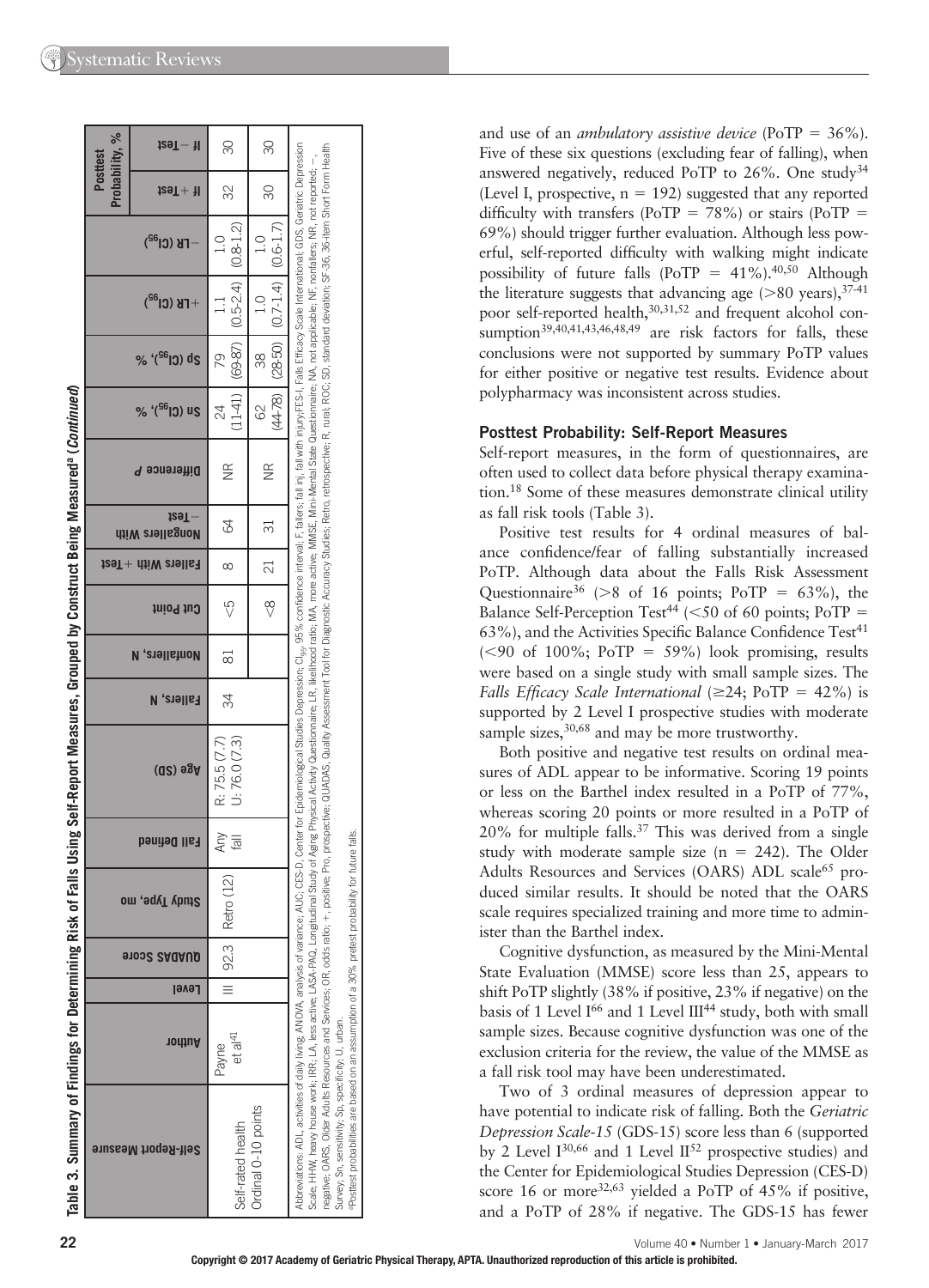|                                                   |                              | $129T - 11$                                   | $\frac{8}{10}$                       | $\frac{8}{2}$                                       | 82                                | $\frac{8}{10}$                               | $\Box$                                 | 23                                                       | 4                                                      | $\infty$                       | $\frac{8}{2}$             | 82                                               | 26                                      | $\infty$                                              | 23                                                    |
|---------------------------------------------------|------------------------------|-----------------------------------------------|--------------------------------------|-----------------------------------------------------|-----------------------------------|----------------------------------------------|----------------------------------------|----------------------------------------------------------|--------------------------------------------------------|--------------------------------|---------------------------|--------------------------------------------------|-----------------------------------------|-------------------------------------------------------|-------------------------------------------------------|
|                                                   | Posttest<br>ability<br>Prob- | $129T + 11$                                   | 45                                   | $\overline{6}$                                      | 38                                | $\widetilde{\geq}$                           | $\overline{71}$                        | 59                                                       | 89                                                     | $\lessgtr$                     | 52                        | 8                                                | $\leq$                                  | 54                                                    | $\overline{6}$                                        |
|                                                   |                              | $F$ K (Cl <sup>32</sup> )                     | $(0.3 - 0.7)$<br>0.5                 | $(0.8 - 1.0)$<br>0.9                                | $(0.6 - 1.0)$<br>$0.\overline{8}$ | $(0.3 - 0.8)$<br>0.5                         | $(0.1 - 0.6)$<br>$0.\overline{3}$      | $(0.6 - 0.80)$<br>0.7                                    | $(0.0 - 0.4)$<br>$\overline{0}$ .                      | $(0.9 - 1.0)$<br>$\frac{0}{1}$ | $(0.8-1.1)$               | $(0.7 - 1.0)$<br>$\frac{8}{2}$                   | $(0.7 - 1.0)$<br>$\frac{8}{2}$          | $(0.4 - 0.9)$<br>0.6                                  | $(0.5 - 1.0)$<br>0.7                                  |
|                                                   |                              | $+$ FB (Cl <sup>32</sup> )                    | $(1.5-2.4)$<br>1.9                   | $\begin{array}{c c} 2.2 & \\ 1.4-3.6 & \end{array}$ | $(1.0 - 1.9)$<br>1.4              | $\lessgtr$                                   | 16.6)<br>$(1.9 -$<br>5.7               | $(2.6-4.3)$<br>3.4                                       | $(2.0 - 12)$<br>5.0                                    | $\lessgtr$                     | $(0.5 - 12)$<br>2.5       | $(0.8 - 16)$<br>3.5                              | $\lessgtr$                              | $(1.2 - 6.0)$<br>27                                   | $\begin{array}{c c} 2.2 & \\ 0.9 - 5.0 & \end{array}$ |
|                                                   |                              | % '(SG) ds                                    | $(58 - 70)$<br>$\mathcal{Q}$         | $(89 - 93)$<br>$\overline{5}$                       | $(50 - 69)$<br>$\odot$            | $(85 - 100)$<br>100                          | $(65-97)$<br>86                        | $(85 - 90)$<br>$\otimes$                                 | $(60 - 95)$<br>$\approx$                               | $(89 - 100)$<br>100            | $(79 - 99)$<br>$\infty$   | $(78-99)$<br>$\frac{1}{2}$                       | $(89-100)$<br>100                       | $(64 - 93)$<br>$\Xi$                                  | $(64 - 93)$<br>$\approx$                              |
|                                                   |                              | % '(SG) us                                    | $(57 - 79)$<br>69                    | $(12 - 28)$<br>$\overline{19}$                      | $(43-66)$<br>55                   | $(25-81)$<br>54                              | $(55-92)$<br>77                        | (3447)<br>$\overline{4}$                                 | $(71-99)$<br>$\overline{5}$                            | $(1 - 16)$<br>S                | $(5-33)$<br>$\frac{1}{2}$ | $(9 - 40)$<br>$\approx$                          | $(7-36)$<br>$\overline{0}$              | $(32 - 68)$<br>SO,                                    | $(24-49)$<br>$\overline{4}$                           |
|                                                   |                              | Difference P                                  | $P = .007$<br>t test                 | P > 05<br>t test                                    | $\widetilde{\Xi}$                 | P < 001<br>U-WM                              | P < 0.001<br>t test                    | $\lessgtr$                                               | $\widetilde{\Xi}$                                      | $P = 50$<br><b>ANOVA</b>       | $P = .08$<br><b>ANOVA</b> | $AMOMA P = .18$                                  | $P = .04$<br><b>ANOVA</b>               | $P = .02$<br>ANOVA                                    | $P = .01$<br><b>ANOVA</b>                             |
|                                                   |                              | (Q2) nsaM<br>izeT-<br><b>diiW</b> crell stnoW | 10.8 (23.8)<br>95                    | 143.9(8.5)<br>703                                   | 52.0 (6.1)<br>$\odot$             | 55.0 (NR)<br>$\mathbb{S}$                    | 52.6 (3.4)<br>$\overline{19}$          | 807                                                      | $\mathop{20}\limits^{\infty}$                          | 30.0 (0.0)<br>R                | 29.7(1.1)<br>$\infty$     | 29.2 (4.4)<br>$\infty$                           | 30.0 (0.0)<br>32                        | 26.2 (8.4)<br>82                                      | 26.9 (7.7)<br>82                                      |
|                                                   |                              | (Q2) nsaM<br>$t$ eallers With $+$ Test        | 12.2(4.6)<br>51                      | 39.4 (8.5)<br>19                                    | 48.9 (9.1)<br>43                  | 45.0 (NR)                                    | 36.6 (11.1)<br>17                      | 86                                                       | $\infty$                                               | 29.7 (1.7)                     | 27.9(5.4)<br>5            | 26.8 (5.0)                                       | 26.9 (5.0)<br>$\circ$                   | 21.4 (11.4)<br>16                                     | 21.1 (11.8)<br>$\frac{1}{3}$                          |
|                                                   |                              | Cut Point                                     | $\geq 10$                            | $\frac{30}{5}$                                      | <b>СР</b>                         | $\leq 45$                                    | $rac{49}{5}$                           | 50                                                       | $<$ 51 $\prime$ yes<br>no or<br>$\leq$ 42/             | EO-Firm<br>$30s$               | A < 30s<br>EC-Firm        | $30s$<br>Dome-<br>FOAM                           | $30s$<br>FOAM<br>ģ                      | $<$ 30 $s$<br>FOAM<br>ပ္ပ်                            | FOAM<br><30 s<br>Dome-                                |
|                                                   |                              | <b>N</b> , enall show                         | 265                                  | 769                                                 | 104                               | 23                                           | 22                                     | 918                                                      | 22                                                     |                                |                           |                                                  | 32                                      |                                                       |                                                       |
|                                                   |                              | <b>Fallers, N</b>                             | $\overline{7}$                       | 8                                                   | œ                                 | $\Xi$                                        | $\approx$                              | 212                                                      | 22                                                     |                                |                           |                                                  | 32                                      |                                                       |                                                       |
| £                                                 |                              | Age Mean (SD)                                 | 80.4 (4.5)                           | NF: 79.0 (6.9)<br>F: 79.5 (6.6)                     | 79.9 (4.7)                        | NF: 73.8 (4.1)<br>F: 76.0 (6.7)              | NF: 74.6 (5.4)<br>F: 77.6(7.8)         | Summary: Posttest probability of falling on the basis of | NF: 74.6 (5.4)<br>F: 77.6(7.8)                         |                                | $=2F: 74.8$<br>(7.3)      | not reported<br>NF: 74.5 (6.4)<br>Single fallers | between NF<br>difference<br>due to no   | conditions)<br>and single<br>in $5$ of $6$<br>fallers |                                                       |
|                                                   |                              | <b>Fall Defined</b>                           | $\frac{2}{\sqrt{3}}$                 | $\frac{2}{\sqrt{3}}$                                | Any<br>$\overline{\overline{6}}$  | Any<br>$\overline{\overline{\overline{6}}}$  | falls<br>$\frac{2}{\sqrt{2}}$          |                                                          | falls<br>$\stackrel{\textstyle\sim}{\scriptstyle\sim}$ |                                |                           |                                                  | falls<br>$\frac{2}{\sqrt{2}}$           |                                                       |                                                       |
| ֖֪֧֧֧֧֧֚֚֚֚֚֚֚֬֝֝֬֝֬֝֝֝֬֝֓֝֬֝֬֝֬֝֬֝֓֝֬֝֬֝֓֝֬֝֓֝֬֝ |                              | Study Type, mo                                | Pro<br>(12)                          | $P_{\text{CO}}$                                     | Pro<br>(12)                       | Retro<br>(12)                                | Retro<br>$\copyright$                  |                                                          | Retro<br>$\copyright$                                  |                                |                           |                                                  | Retro<br>(12)                           |                                                       |                                                       |
|                                                   |                              | 91002 2AQAUD                                  | 92.3                                 | 76.9                                                | 76.9                              | 76.9                                         | 76.9                                   |                                                          | 76.9                                                   |                                |                           |                                                  | 69.2                                    |                                                       |                                                       |
|                                                   |                              | Level                                         |                                      |                                                     |                                   | Ξ                                            | $\equiv$                               |                                                          | $\equiv$                                               |                                |                           |                                                  | $\equiv$                                |                                                       |                                                       |
| יפוו                                              |                              | nonthor                                       | Tiedemann<br>et al <sup>72</sup>     | et al <sup>39</sup><br>LeClerc                      | Muir et al <sup>31</sup>          | et al <sup>73</sup><br>O'Brien               | Shumway<br>et al <sup>44</sup><br>Cook | BBS score <50                                            | Shumway<br>et al $4$<br>Cook                           |                                |                           |                                                  | Ricci et al <sup>74</sup>               |                                                       |                                                       |
|                                                   |                              | <b>Functional Measure</b>                     | Alternate Step Test<br>Continuous, s |                                                     |                                   | Ordinal 0-56 points<br>ow score: high<br>BBS | risk                                   |                                                          | BBS and history of<br>imbalance                        |                                |                           | Organization and<br>of Sensory<br>Clinical Test  | Foam and dome<br>continuous,<br>Balance | sec Less time:<br>higher risk                         |                                                       |

Table 4. Summary of Findings for Determining Risk of Falls Using Performance-Based Functional Measures<sup>a</sup> **Table 4. Summary of Findings for Determining Risk of Falls Using Performance-Based Functional Measures a**

**Journal of GERIATRIC Physical Therapy 23**

(continues) ( *continues* )

**Copyright © 2017 Academy of Geriatric Physical Therapy, APTA. Unauthorized reproduction of this article is prohibited.**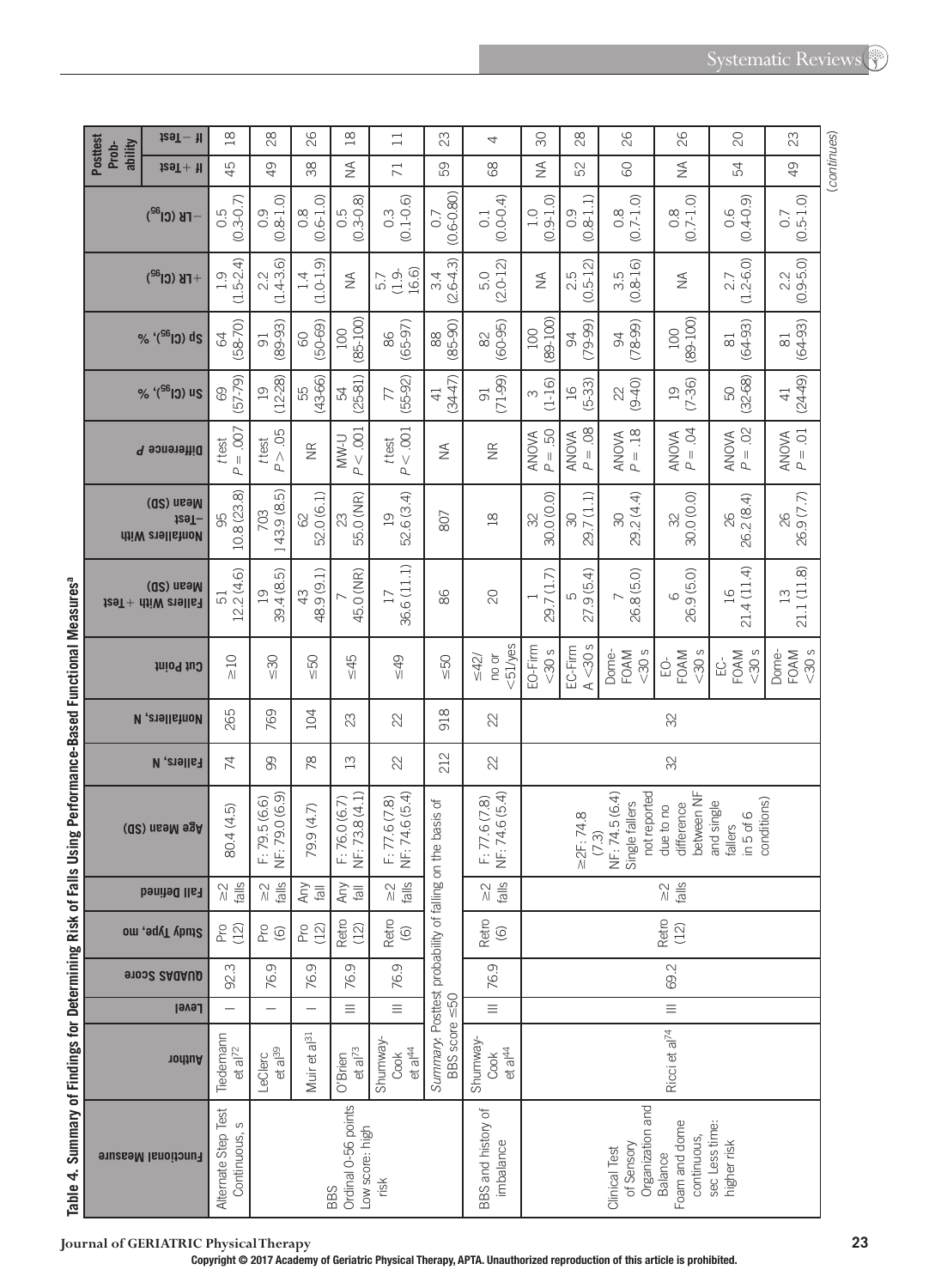| <b>Posttest</b><br>ability | $129T - H$                                                      | 23                              | 23                              | $\overline{C}$                                             | 59                                   | $_{28}$                                                                    | $\overline{C}$                                                                                        | $\frac{8}{10}$                                         | 25                                              | $\overline{C}$                                               | 23                                                           | $\infty$                                                              | $\infty$                                     |
|----------------------------|-----------------------------------------------------------------|---------------------------------|---------------------------------|------------------------------------------------------------|--------------------------------------|----------------------------------------------------------------------------|-------------------------------------------------------------------------------------------------------|--------------------------------------------------------|-------------------------------------------------|--------------------------------------------------------------|--------------------------------------------------------------|-----------------------------------------------------------------------|----------------------------------------------|
| Prob-                      | $129T + 11$                                                     | 34                              | $\overline{61}$                 | $\overline{4}$                                             | $^{28}$                              | $\infty$                                                                   | 63                                                                                                    | 39                                                     | 34                                              | 42                                                           | $\overline{4}$                                               | $\overline{4}$                                                        | $\infty$                                     |
|                            | $-FB$ (Cl <sup>32</sup> )                                       | $(0.2 - 0.6)$<br>$\overline{0}$ | $(0.5 - 0.9)$<br>0.7            | $(0.4 - 1.2)$<br>0.6                                       | €<br>$3.3$<br>$(1.1 - 9.$            | $(0.7-3)$<br>0.9                                                           | $(0.5 - 0.8)$<br>0.6                                                                                  | $0.5$<br>$(0.3 - 0.8)$                                 | $(0.5 - 1.1)$<br>$\frac{8}{2}$                  | $(0.5 - 0.8)$<br>0.6                                         | $(0.6 - 0.8)$<br>S)                                          | $(0.6 - 0.7)$<br>$\overline{O}$                                       | $(0.7 - 1.3)$<br>$\overline{1}$ .0           |
|                            | $+$ FB (Cl <sup>32</sup> )                                      | 26.9)<br>$(5.2 -$<br>3.7        | $(1.3 - 10.3)$<br>3.7           | $1.6$<br>(0.9-3.1)                                         | $\widehat{O}$<br>0.51<br>Ö           | $\widehat{\mathcal{N}}$<br>$(0.9-1)$ .<br>1.0                              | $4.0$<br>(2.3-7.3)                                                                                    | $1.5$<br>$2-1.9$<br>d                                  | $1.2$<br>(1.0-1.5)                              | $(1.4 - 2.0)$<br>1.7                                         | $(1.4 - 1.8)$<br>1.6                                         | $(1.4 - 1.8)$<br>1.6                                                  | $(07 - 1.4)$<br>1.0                          |
|                            | % '(SG) ds                                                      | $(91 - 100)$<br>88              | $(76-97)$<br>$\infty$           | $(41 - 83)$<br>$\mathcal{R}$                               | $3(1-6)$                             | $(29 - 40)$<br>R                                                           | $(82 - 94)$<br>8                                                                                      | $(43 - 61)$<br>SS                                      | $(39 - 51)$<br>45                               | $(61 - 68)$<br>$\mathcal{R}$                                 | $(62 - 67)$<br>65                                            | $(61 - 65)$<br>$\mathbb{S}$                                           | 52<br>(45-60)                                |
|                            | % '(SG) us                                                      | $(41-83)$<br>$\mathcal{L}$      | $(21 - 56)$<br>$\frac{8}{2}$    | $(36 - 79)$<br>59                                          | $(81-96)$<br>$\infty$                | $(60 - 76)$<br>88                                                          | $(32 - 57)$<br>$\ddot{4}$                                                                             | $(60 - 84)$<br>73                                      | $(55 - 76)$<br>89                               | $(50 - 70)$<br>8                                             | $(48-63)$<br>55                                              | $(54-64)$<br>59                                                       | $(34-64)$<br>$\overline{49}$                 |
|                            | Difference P                                                    | $\widetilde{\Xi}$               | $P = 15$<br>ttest               | t test<br>$\mathsf{P} =$<br>.001                           | $P = 0.03$<br>t test                 | $\lessgtr$                                                                 | $\lessgtr$                                                                                            | $P = .19$<br>t test                                    | t test<br>$\stackrel{\vee}{\mathsf{P}}$<br>.001 | $<.001$<br>$\mathsf{\hat{x}}^2$<br>Р                         | $\widetilde{\Xi}$                                            | $\frac{1}{2}$                                                         | $P = .25$<br>t test                          |
|                            | (Q2) nsəM<br><b>izaT-</b> diiW anallahnoM                       | 58                              | 22.2(1.8)<br>35                 | ெ<br>20.6 (2.<br>$\Box$                                    | $\overline{a}$<br>23.0 (1.<br>6      | 111                                                                        | 107                                                                                                   | 25(6.7)<br>$\odot$                                     | 12.5(4.8)<br>127                                | 582                                                          | 1146                                                         | 1858                                                                  | 1.1(0.6)<br>8                                |
|                            | (Q2) nsəM<br>$129T +$ $\text{div }$ $\text{div }$ $\text{div }$ | 4                               | 20.7(3.3)<br>$\overline{12}$    | .5.6(5.7)<br>13                                            | $\widehat{\infty}$<br>22.5 (1.<br>89 | 95                                                                         | 29                                                                                                    | 20(7.3)<br>$43$                                        | 14.8(6.2)<br>53                                 | 58                                                           | 101                                                          | 212                                                                   | 1.0(0.6)<br>22                               |
|                            | Cut Point                                                       | $\widetilde{\Xi}$               | $\widetilde{\Xi}$               | $\overline{0}$                                             | $\leq 19$                            | $\frac{19}{5}$                                                             | $\leq 19$                                                                                             | 25                                                     | $\omega$<br>$\geq 12$                           | S<br>$\leq 15$                                               | S<br>$\frac{5}{10}$                                          | $\frac{2}{2}$                                                         | $\mathsf{\Omega}$<br>$\overline{\lambda}$    |
|                            | <b>N</b> , enallation                                           | 59                              | 39                              | $\approx$                                                  | 204                                  | 324                                                                        | 120                                                                                                   | 133                                                    | 282                                             | 903                                                          | 1775                                                         | 2960                                                                  | 170                                          |
|                            | <b>Fallers, N</b>                                               | 12                              | SS                              | 22                                                         | $\overline{7}$                       | 140                                                                        | 8                                                                                                     | 89                                                     | 8                                               | 96                                                           | 183                                                          | 359                                                                   | 45                                           |
|                            | (Q2) nsaM egA                                                   | NF: 78.8 (4.4)<br>F: 77.9(5.1)  | NF: 78.8 (4.4)<br>F: 77.9 (5.1) | F: 74.6(5.4)<br>F: 77.6(7.8)<br>Z                          | 76.3 (NR)                            | falls on the                                                               | falls on the                                                                                          | 77.0 (6.5)                                             | 80.4 (4.5)                                      | 70.1 (4.4)                                                   | 70(4)                                                        | the basis of                                                          | 80.4 (4.5)                                   |
|                            | Fall Defined                                                    | $\frac{2}{\sqrt{2}}$            | $\frac{2}{\sqrt{3}}$            | $\frac{2}{\sqrt{2}}$                                       | Any<br>$\overline{\overline{6}}$     |                                                                            |                                                                                                       | falls<br>$\stackrel{\textstyle\sim}{\scriptstyle\sim}$ | $\frac{2}{\sqrt{3}}$                            | $rac{1}{6}$<br>$\stackrel{\textstyle\sim}{\scriptstyle\sim}$ | <b>alls</b><br>$\stackrel{\textstyle\sim}{\scriptstyle\sim}$ |                                                                       | $\frac{1}{2}$                                |
|                            | Study Type, mo                                                  | Pro<br>$\copyright$             | Retro<br>$\circledcirc$         | Retro<br>$\copyright$                                      | Retro<br>(12)                        |                                                                            |                                                                                                       | Retro<br>(12)                                          | Pro<br>(12)                                     | $(\geq 18)$<br>Pro                                           | P(8)                                                         |                                                                       | Pro<br>(12)                                  |
|                            | <b>91032 SAUAUD</b>                                             | 76.9                            | 76.9                            | O<br>76.                                                   | 69.2                                 |                                                                            |                                                                                                       | 84.6                                                   | 92.3                                            | 69.2                                                         | 46.2                                                         | S                                                                     | 92.3                                         |
|                            | Level                                                           | $\overline{\phantom{0}}$        | Ξ                               | $\equiv$                                                   | $\equiv$                             |                                                                            |                                                                                                       | $\equiv$                                               |                                                 | $=$                                                          | $=$                                                          |                                                                       | $\overline{\phantom{0}}$                     |
|                            | nodiuA                                                          | Weiss                           | $et al^{75}$                    | Shumway<br>et al $44$<br>Cook                              | et al $\mathbb{R}$<br>Herman         | Summary: Posttest probability of recurrent<br>basis of DGI score $\leq$ 19 | Summary: Posttest probability of recurrent<br>(excluding Herman 2009)<br>basis of DGI score $\leq$ 19 | Hernandez<br>Rose <sup>76</sup><br>and                 | Tiedemann<br>$et al^{72}$                       | Buatois<br>et al <sup>57</sup>                               | $et al^{77}$<br><b>Buatois</b>                               | Summary: Posttest probability of falling on<br>$5TSTS$ time $\geq 12$ | Tiedemann<br>et al <sup>72</sup>             |
|                            | <b>Functional Measure</b>                                       |                                 |                                 | Dynamic gait index<br>Low scores: higher<br>Ordinal (0-24) | risk                                 |                                                                            |                                                                                                       | Fullerton Advanced<br>Balance Scale<br>Ordinal 0-40    |                                                 | 5TSTS                                                        | Continuous, s                                                |                                                                       | One time sit to<br>S<br>Continuous,<br>stand |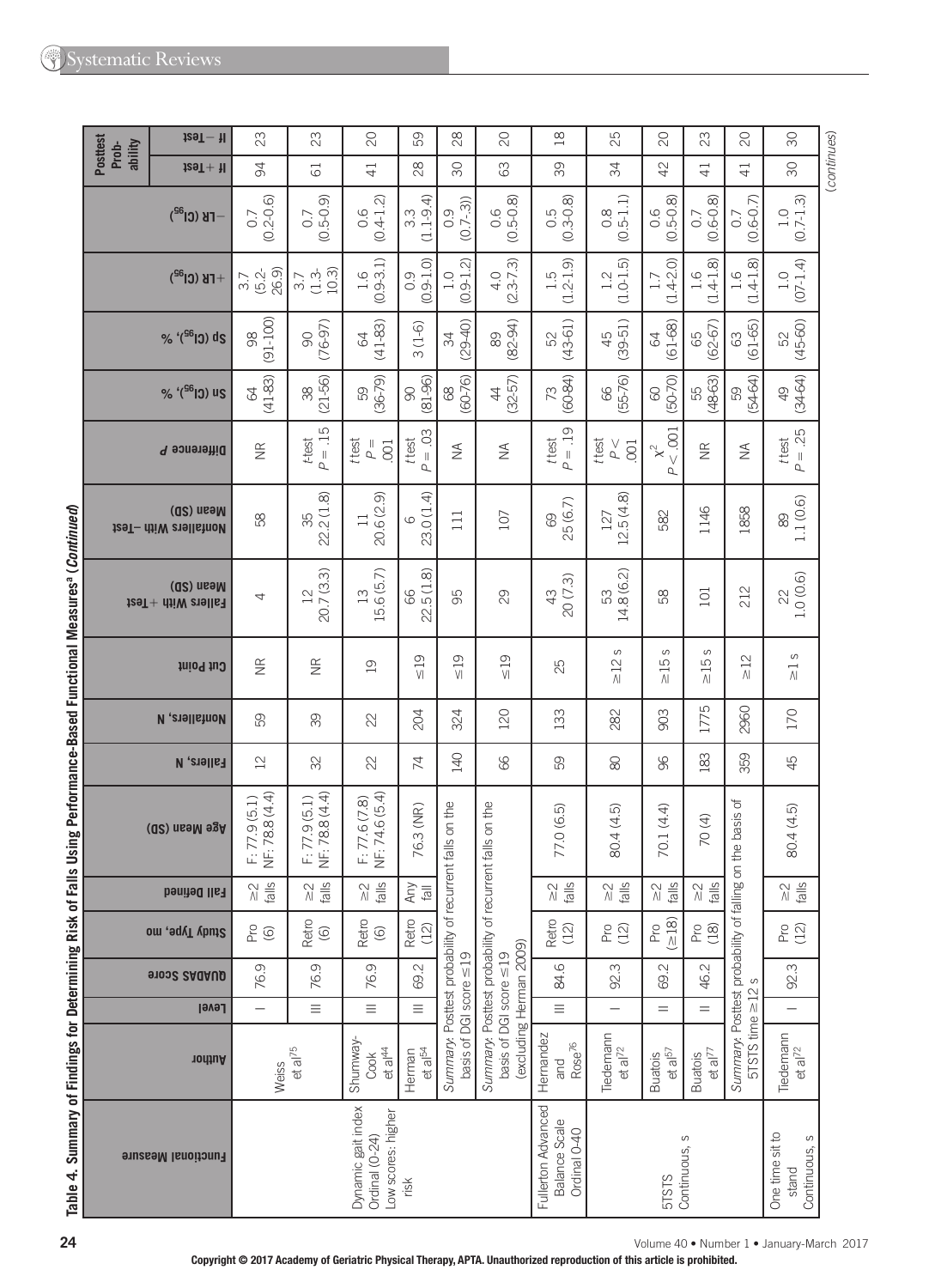|                                                                                                                                                                                                                                |                                     | $129T - 11$                                            | $\overline{15}$                                                                     | $\infty$                                                                     | $\frac{8}{10}$                                                | $\infty$                                                                       | $\overline{15}$                          | $\overline{17}$                                          | $\overline{15}$                                                    | $\overline{15}$                                                    | $\frac{8}{10}$                                                                         |             |
|--------------------------------------------------------------------------------------------------------------------------------------------------------------------------------------------------------------------------------|-------------------------------------|--------------------------------------------------------|-------------------------------------------------------------------------------------|------------------------------------------------------------------------------|---------------------------------------------------------------|--------------------------------------------------------------------------------|------------------------------------------|----------------------------------------------------------|--------------------------------------------------------------------|--------------------------------------------------------------------|----------------------------------------------------------------------------------------|-------------|
|                                                                                                                                                                                                                                | <b>Posttest</b><br>ability<br>Prob- | $129T + 11$                                            | 63                                                                                  | 46                                                                           | 55                                                            | 74                                                                             | 67                                       | 77                                                       | SO                                                                 | 46                                                                 | 45                                                                                     | (continues) |
|                                                                                                                                                                                                                                |                                     | $-FB$ (Cl <sup>a2</sup> )                              | $(0.9 - 1.0)$<br>$(0.3 - 0.7)$<br>$\frac{1}{10}$<br>$\overline{0}$<br>$(2.0 - 7.6)$ |                                                                              | $0.5$<br>$(0.3 - 0.7)$                                        | $0.5 - 0.8$                                                                    | $(0.2 - 0.9)$<br>0.4                     | $0.5$<br>$(0.4-0.7)$                                     | $(0.2 - 0.8)$<br>$\overline{0.4}$                                  | $0.4$<br>$(0.2 - 0.8)$                                             | $(0.4 - 0.7)$<br>$0.\overline{5}$                                                      |             |
|                                                                                                                                                                                                                                |                                     | $+$ FB (Cl <sup>32</sup> )                             |                                                                                     | $2.0$<br>(1.3-3.0)                                                           | $2.8$<br>(1.4-5.6)                                            | 12.6<br>$(3.5-$<br>6.6                                                         | $(1.5 - 14.7)$<br>4.7                    | $(4.6 - 13)$<br>7.9                                      | $(1.2-4.2)$<br>$2.\overline{3}$                                    | $2.0$<br>(1.2-3.4)                                                 | $(1.5 - 2.4)$<br>1.9                                                                   |             |
|                                                                                                                                                                                                                                | % '(Si <sup>66</sup> ) ds           |                                                        | $(71-92)$<br>$\infty$                                                               | $(96 - 98)$<br>50                                                            | $(59 - 90)$<br>77                                             | $(89 - 96)$<br>$(89 - 97)$<br>$(66 - 97)$<br>$\infty$<br>$\infty$<br>$\approx$ |                                          | $(48 - 86)$<br>69                                        | $(41 - 80)$<br>8                                                   | $(59 - 72)$<br>89                                                  |                                                                                        |             |
|                                                                                                                                                                                                                                |                                     | % '(SG) us                                             | $(45-81)$<br>65                                                                     | $5(4-7)$                                                                     | $(50-77)$<br>$\mathcal{L}$                                    | $(27-57)$<br>$\overline{41}$                                                   | $(32-86)$<br>$\odot$                     | $(51-85)$<br>$(58-90)$<br>$(40-69)$<br>55<br>70<br>77    |                                                                    |                                                                    | $(53 - 75)$<br>$\mathcal{L}$                                                           |             |
|                                                                                                                                                                                                                                |                                     | Difference P                                           | $P = .001$<br>t test                                                                | $P = 01$<br>$\mathbb{\mathsf{X}}^2$                                          | P < 0.001<br>t test                                           | $OR =$<br>2.0                                                                  | P < 01<br><b>U-MW</b>                    | $\frac{1}{2}$                                            | $= .03$<br>KS<br>$\Delta$                                          | $= .02$<br>KS<br>$\Delta$                                          | P < 0.001<br>lambda<br>Wilks                                                           |             |
|                                                                                                                                                                                                                                |                                     | (Q2) nsaM<br><b>129T-</b> dtiW evallstnoM              | $\frac{4}{5}$                                                                       | 2333                                                                         | 99.5)<br>$\overline{24}$                                      | 180                                                                            | 27.7 (4.9)<br>$\infty$                   | 200                                                      | 0.7(0.1)<br>$\frac{8}{10}$                                         | 0.7(0.1)<br>$\frac{16}{1}$                                         | 131                                                                                    |             |
|                                                                                                                                                                                                                                |                                     | (Q2) nsaM<br>$t$ eaT + $\frac{d}{dt}$ + $\frac{d}{dt}$ |                                                                                     | 35                                                                           | 76.1 (24.2)<br>34                                             | $\overline{0}$                                                                 | 22.2(5.9)<br>$\infty$                    | 27                                                       | 0.6(01)<br>$\overline{c}$                                          | 0.6(0.1)<br>23                                                     | 52                                                                                     |             |
|                                                                                                                                                                                                                                |                                     | Cut Point                                              | 15 times                                                                            | Unable                                                                       | $\leq 8$                                                      | $\leq$ 15 cm<br>$\leq 5.9$ in                                                  | $<$ 22 cm<br>$<8.7$ in                   | <b>CM</b><br>&82                                         | &0.66                                                              | <0.64                                                              | $\widetilde{\Xi}$                                                                      |             |
|                                                                                                                                                                                                                                |                                     | <b>N</b> , enall show                                  | 55                                                                                  | 2398                                                                         | $\overline{\sigma}$                                           | 192                                                                            | 23                                       | 215                                                      | 82                                                                 |                                                                    | 199                                                                                    |             |
|                                                                                                                                                                                                                                |                                     | <b>Fallers, N</b>                                      | $\overline{\sigma}$                                                                 | 652                                                                          | S3                                                            | 46                                                                             | $\Xi$                                    | 89                                                       | $\infty$                                                           |                                                                    | $\approx$                                                                              |             |
| <b>S DSIIIS LALINIIIQIICA-DSPG LAIICAI MESS II AS L'ADITINII AU</b>                                                                                                                                                            |                                     | Age Mean (SD)                                          | NF: 71.7 (5.1)<br>F: 72.1(5.9)                                                      | Range: 70-79                                                                 | 75.5 (7.3)                                                    | M: 77.2 (4.9)<br>W: 78.5 (5.2)                                                 | NF: 73.8 (4.1)<br>F: 76.0 (6.7)          | Summary. Posttest probability of falling on the basis of | F: 68.8(6.0)                                                       | NF: 66.5 (5.8)                                                     | 74.9 (6.4)                                                                             |             |
|                                                                                                                                                                                                                                |                                     | Fall Defined                                           | Any<br>$\overline{\overline{6}}$                                                    | Any                                                                          | $rac{1}{16}$<br>$\stackrel{\textstyle\sim}{\scriptstyle\sim}$ | $\frac{5}{10}$                                                                 | Any                                      |                                                          | Any                                                                | $\overline{\mathbb{B}}$                                            | Any<br>$\overline{\mathbb{B}}$                                                         |             |
|                                                                                                                                                                                                                                |                                     | Study Type, mo                                         | Retro<br>(12)                                                                       | Retro<br>(12)                                                                | Retro<br>(12)                                                 | <u>දි</u> ල                                                                    | Retro<br>(12)                            |                                                          |                                                                    | Pro (12)                                                           | Retro<br>(12)                                                                          |             |
|                                                                                                                                                                                                                                |                                     | 91002 SAQAUD                                           | 69.2                                                                                | 69.2                                                                         | 92.3                                                          | 84.6                                                                           | 76.9                                     |                                                          |                                                                    | 92.3                                                               | 84.6                                                                                   |             |
|                                                                                                                                                                                                                                |                                     | <b>Level</b>                                           | $\equiv$                                                                            | $\equiv$                                                                     | $\equiv$                                                      |                                                                                | $\equiv$                                 |                                                          |                                                                    | $\overline{\phantom{0}}$                                           | $\equiv$                                                                               |             |
|                                                                                                                                                                                                                                |                                     | nonthor                                                | Cho et al <sup>78</sup>                                                             | eneire<br>et al <sup>63</sup><br>de Rek-                                     | Van Swear-<br>$et al79$<br>ingen                              | Stalenhoef<br>$et al^{37}$                                                     | et al <sup>73</sup><br>O'Brien           | functional reach distance <22 cm                         | Lindeman                                                           | et al <sup>55</sup>                                                | $et al^{80}$<br>Kwan                                                                   |             |
| is the 4- Sulliminal Sulling of the Sulling State of the Sulling State of the Sulling State of the Sulling State of the Sulling State of the Sulling State of the Sulling State of the Sulling State of the Sulling State of t |                                     | <b>Functional Measure</b>                              | 30-s Sit-to-Stand<br>Continuous,<br>Test                                            | stand without<br>(able/unable)<br>Ability to sit to<br>Dichotomous<br>UE use | Continuous, cm<br>Stride length                               | Functional (ante-                                                              | Continuous, cm or<br>rior) reach<br>inch |                                                          | trial) (% height)<br>length (longest<br>continuous<br>Maximal step | trials) (% height)<br>length (mean 5<br>continuous<br>Maximal step | ological profile<br>assessment<br>Minimal chair<br>with physi-<br>Continuous<br>height |             |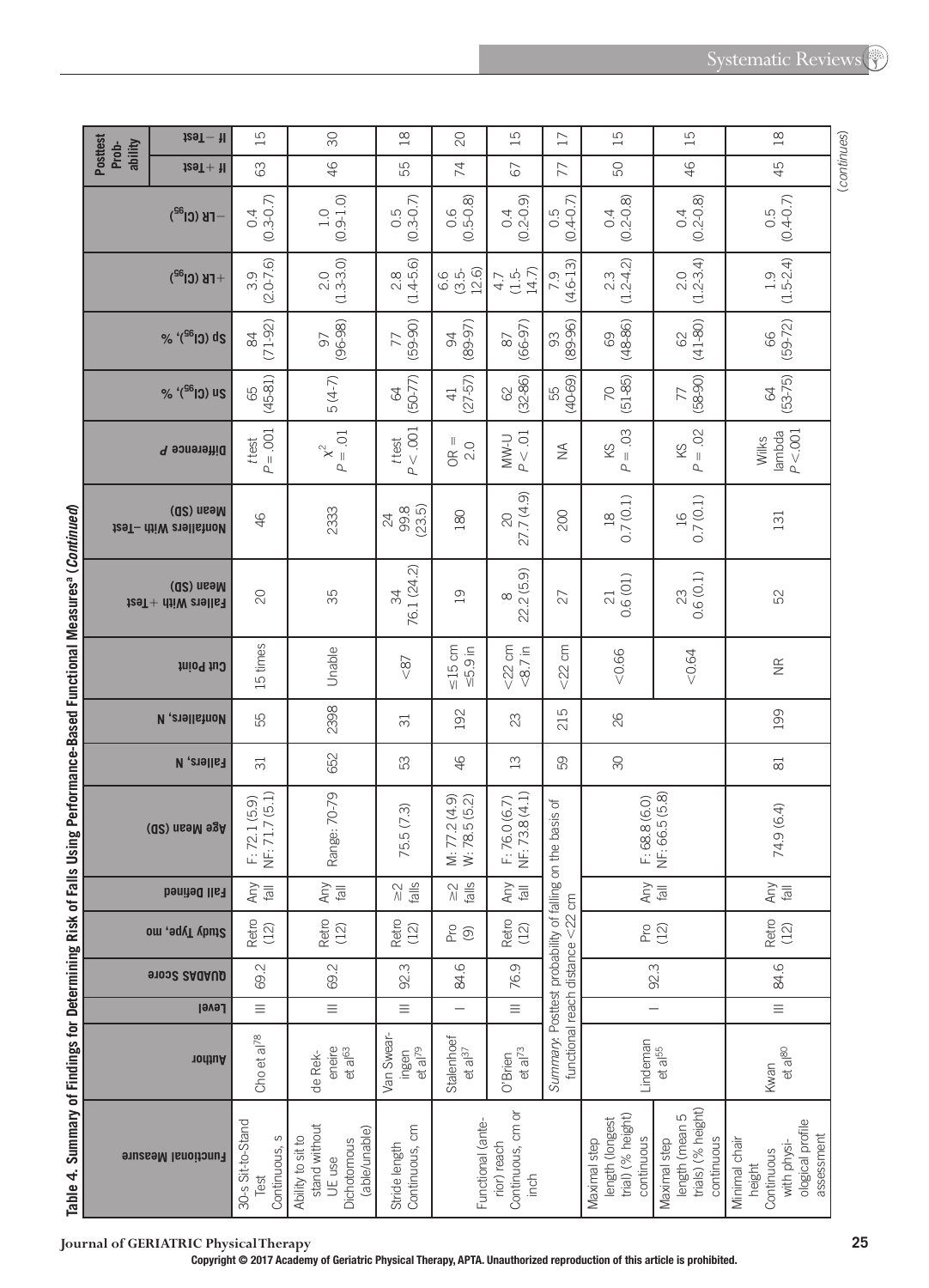|                                                                      |                                            | $129T - H$                                | 15                                                             | 4                                        | 4                                                  | $^{28}$                                         | 26                                    | $\infty$                           | $\frac{8}{10}$                                               | 23                                                            | $\infty$                               | $\Box$                                   | 4                               |             |
|----------------------------------------------------------------------|--------------------------------------------|-------------------------------------------|----------------------------------------------------------------|------------------------------------------|----------------------------------------------------|-------------------------------------------------|---------------------------------------|------------------------------------|--------------------------------------------------------------|---------------------------------------------------------------|----------------------------------------|------------------------------------------|---------------------------------|-------------|
|                                                                      | <b>Posttest</b><br>ability<br>Prob-        | $129T + 11$                               | 67                                                             | 75                                       | 29                                                 | $\lessgtr$                                      | 39                                    | 38                                 | 77                                                           | 42                                                            | $\overline{4}$                         | 54                                       | 75                              | (continues) |
|                                                                      |                                            | $-FB$ (Cl <sup>32</sup> )                 | $(0.3 - 0.6)$<br>0.4                                           | $(0.1 - 0.3)$<br>$\overline{0}$ :        | $(0.0 - 0.2)$<br>$\overline{\text{o}}$             | $0.5$<br>$(0.3 - 0.7)$                          | $(6.0 - 2.0)$                         | $(0.4 - 1.0)$<br>0.6               | $(0.1 - 0.4)$<br>0.5                                         | $(0.6 - 0.7)$<br>0.7                                          | $(0.9 - 1.0)$<br>1.0                   | ဂြ<br>$(0.2 - 0.1)$<br>$0.\overline{3}$  | $(0.1 - 0.3)$<br>$\overline{0}$ |             |
|                                                                      | $+$ FB (Cl <sup>32</sup> )<br>% '(S6 J) ds |                                           | $4.8$<br>$(1.9, 3)$<br>$12.3$                                  | 7.0<br>(2.8-<br>17.6)                    | 86<br>818<br>81                                    | $\lessgtr$                                      | $-3-1.7$<br>1.5<br>J.                 | $(1.1 - 1.7)$<br>1.4               | 7.84<br>7.85.3)<br>15.3)                                     | ଚି<br>$5-1$<br>1.7<br>$\cup$                                  | $(0.8 - 2.4)$<br>1.6                   | $(1.6 - 4.8)$<br>27                      | 7.0<br>(2.8-<br>17.6)           |             |
|                                                                      |                                            |                                           | $(70-96)$<br>$\infty$                                          | $(70-96)$<br>$\rm \approx$               | $(75-97)$<br>89                                    | $(92 - 100)$<br>100                             | $(65 - 73)$<br>69                     | $(41 - 56)$<br>$\frac{8}{3}$       | $(76-95)$<br>$\infty$                                        | $(65 - 72)$<br>69                                             | $(89 - 96)$<br>89                      | $(52 - (86)$<br>71                       | $(70-96)$<br>$\infty$           |             |
|                                                                      |                                            | % '(SG) us                                | $(48 - 75)$<br>$\rm \odot$                                     | $(79-97)$<br>$\overline{5}$              | $(83 - 98)$<br>93                                  | $(32 - 71)$<br>52                               | $(42 - 50)$<br>46                     | $(56-82)$<br>70                    | 8 & g                                                        | $(50-57)$<br>53                                               | $(5-20)$<br>$\Box$                     | $(66-89)$<br>79                          | $(79-97)$<br>$\overline{9}$     |             |
|                                                                      |                                            | Difference P                              | P < 0.001<br>t test                                            | $\widetilde{\Xi}$                        | $P = .03$<br>$-0.62$<br><b>ROC</b><br>$\gtrapprox$ | $\widetilde{\Xi}$                               | $AMOWA\nP < .05$                      | $\widetilde{\Xi}$                  | $P < .01$<br>ttest                                           | $\lessgtr$                                                    | 22<br>$\mathsf{\hat{x}}^2$<br>$=$      | $<.001$<br>t test<br>$\overline{a}$      | $\widetilde{\Xi}$               |             |
|                                                                      |                                            | (Q2) nsaM<br>129T- dtiW evallstnoM        | 3.6 (3.5)<br>27                                                | 27                                       | 33                                                 | $\overline{4}$                                  | 384                                   | 83                                 | 23.1 (5.9)<br>$\overline{Q}$                                 | 596                                                           | 262                                    | .6(4.0)<br>$\approx$<br>17.              | 27                              |             |
| Using Performance-Based Functional Measures <sup>a</sup> (Continued) |                                            | (Q2) nsaM<br>$129T +$ diiW $21916T$       | 9.3(4.9)<br>33                                                 | $\frac{8}{3}$                            | 54                                                 | $\overline{1}$                                  | 252                                   | 57                                 | $\widehat{\mathfrak{m}}$<br>15.8 (7.<br>$\infty$             | 377                                                           | O                                      | $\widehat{\odot}$<br>8(4)<br>42<br>$\Xi$ | $\frac{8}{3}$                   |             |
|                                                                      |                                            | Cut Point                                 | $\sqrt{2}$                                                     | mGARS<br>$>9$ and<br>$rac{15}{5}$<br>PPT | $\widetilde{\Xi}$                                  | &0.28                                           | $<$ 15 $/$ 28<br>12/22                | $<$ 25 $/$ 28<br>< 36/40           | 17/26<br>< 18/28                                             | &02                                                           | Unable                                 | $rac{5}{\sqrt{2}}$                       | mGARS<br>$I$ dd $6 <$<br>$<15$  |             |
|                                                                      |                                            | <b>N</b> , exall strop                    |                                                                | $\overline{\sigma}$                      | 37                                                 | $\overline{4}$                                  | 557                                   | 172                                | 99                                                           | 869                                                           | 282                                    |                                          | $\overline{\sigma}$             |             |
|                                                                      |                                            | <b>Fallers, N</b>                         |                                                                | S3                                       | 58                                                 | 27                                              | 546                                   | S3                                 | $\overline{c}$                                               | 705                                                           | $\otimes$                              |                                          | S3                              |             |
|                                                                      |                                            | (Q2) nsaM egA                             |                                                                | 75.5(7.3)                                | 83(6)                                              | NF: 75 (7)<br>F: 80(6)                          | 79.6 (5.2)                            | 80.0 (4.4)                         | 71.7 (5.6)                                                   | the basis of                                                  | 80.4 (4.5)                             | 75.5 (7.3)                               |                                 |             |
|                                                                      |                                            | <b>Fall Defined</b>                       |                                                                | $\frac{2}{\sqrt{3}}$                     | Any                                                | $\frac{2}{\sqrt{3}}$                            | Any<br>$\overline{\overline{a}}$      | Any<br>$\overline{\overline{a}}$   | $rac{1}{6}$<br>$\stackrel{\textstyle\sim}{\scriptstyle\sim}$ |                                                               | $\frac{2}{\sqrt{3}}\frac{1}{\sqrt{6}}$ |                                          | $\frac{2}{\sqrt{3}}$            |             |
|                                                                      |                                            | Study Type, mo                            | Retro                                                          | (12)                                     | Pro<br>(12)                                        | Pro<br>(12)                                     | (12)<br>Pro                           | P(2)                               | Retro<br>$\copyright$                                        |                                                               | Pro<br>(12)                            |                                          | Retro<br>(12)                   |             |
|                                                                      |                                            | <b>91032 SAQAUD</b>                       |                                                                | 92.3                                     | $\omega$<br>92.                                    | $\circ$<br>84.                                  | $\circ$<br>84.                        | Ō<br>76.                           | ம<br>G1.                                                     |                                                               | 92.3                                   |                                          | 92.3                            |             |
|                                                                      |                                            | Level                                     |                                                                | $\equiv$                                 | —                                                  |                                                 | -                                     | -                                  | $\equiv$                                                     |                                                               | $\overline{\phantom{0}}$               |                                          | $\equiv$                        |             |
|                                                                      |                                            | nodtuA                                    | Van Swear-<br>et al <sup>79</sup><br>ingen                     |                                          | et al <sup>81</sup><br>Topper                      | et al <sup>56</sup><br>Panzer                   | et al <sup>32</sup><br>Tinetti        | $et$ a $ $ <sup>82</sup><br>Raiche | Avdic and<br>Pecar <sup>83</sup>                             | Summary: Posttest probability of falling on<br>POMA score <25 | Tiedemann<br>$et al^{72}$              | Van Swear-                               | ingen<br>et al <sup>79</sup>    |             |
| Table 4. Summary of Findings for Determining Risk of Falls           |                                            | <b>Functional Measure</b>                 | normality Rating<br>Modified Gait Ab-<br>Ordinal 0-21<br>Scale | mGARS >9 with<br>Combined<br>PPT < 15    |                                                    | Oriented Mobility<br>Assessment<br>Performance- | Ordinal 0-28 points<br>(POMA/Tinetti) |                                    |                                                              | Pick up 5-lb weight<br>(able/unable)<br>Dichotomous<br>test   | Ordinal 0-28<br>7-item PPT             | mGARS > 9<br>$PT < 15$ and               |                                 |             |
| 26                                                                   |                                            | Volume 40 . Number 1 . January-March 2017 |                                                                |                                          |                                                    |                                                 |                                       |                                    |                                                              |                                                               |                                        |                                          |                                 |             |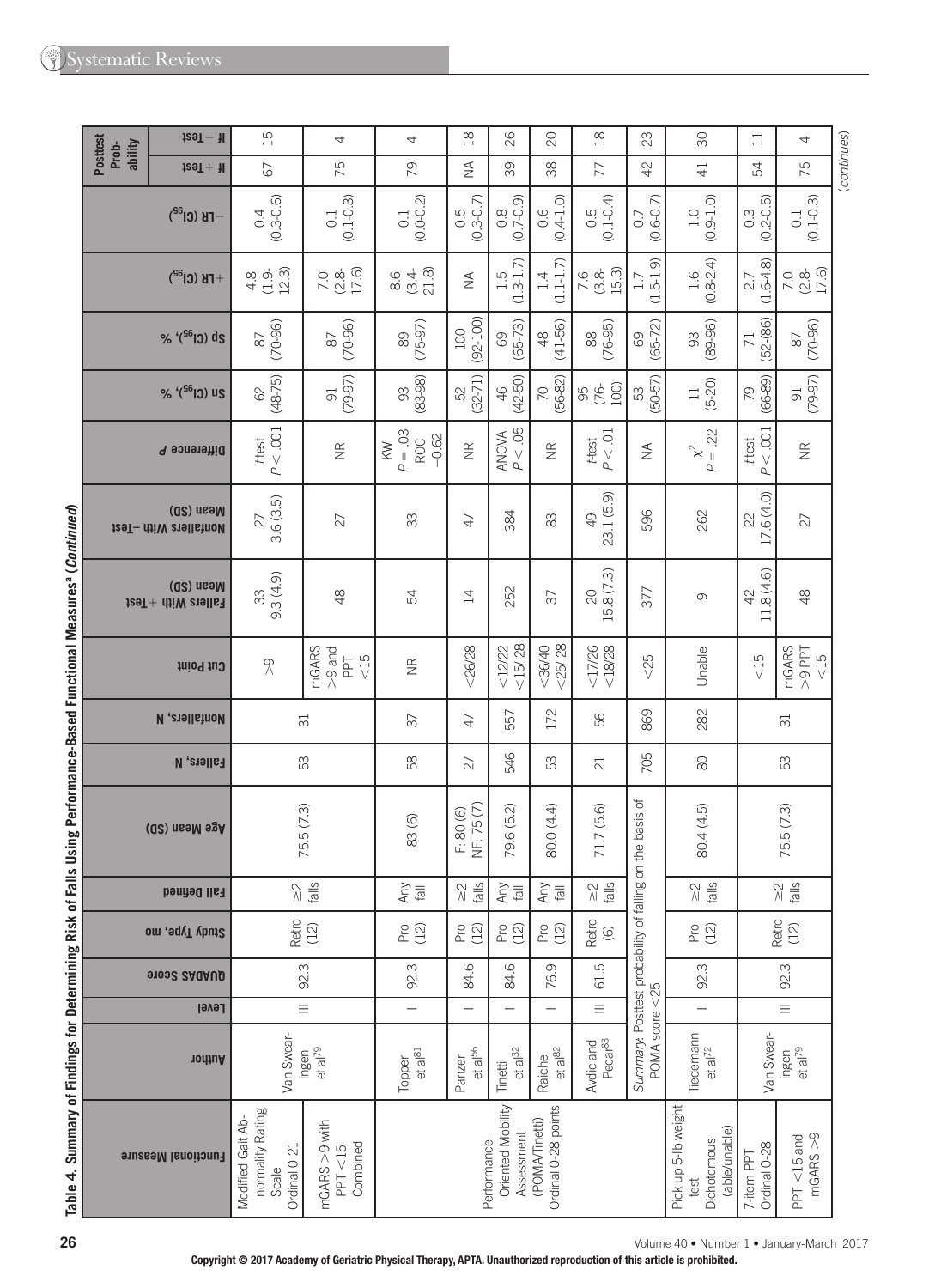|                                                                        | <b>Posttest</b>                           | $129T - 11$               | 23                                                                          | 26                               | 23                                                         | 23                                                             | 26                   | 82                        | $\frac{8}{18}$                                   | $\overline{15}$                                                | 20                                                                                                       | 23                                                                                            |  |  |
|------------------------------------------------------------------------|-------------------------------------------|---------------------------|-----------------------------------------------------------------------------|----------------------------------|------------------------------------------------------------|----------------------------------------------------------------|----------------------|---------------------------|--------------------------------------------------|----------------------------------------------------------------|----------------------------------------------------------------------------------------------------------|-----------------------------------------------------------------------------------------------|--|--|
|                                                                        | ability<br>Prob-                          | $129T + 11$               | 36                                                                          | 36                               | 36                                                         | $\overline{4}$                                                 | SS                   | 55                        | 54                                               | 55                                                             | 39                                                                                                       | 61                                                                                            |  |  |
|                                                                        |                                           | $FB$ (Cl <sup>a2</sup> )  | $(0.5 - 0.9)$<br>0.7                                                        | $0.8$<br>$(0.6-1.0)$             | $(0.6 - 0.9)$<br>0.7                                       | $(0.6 - 0.9)$<br>$\overline{0}$ .                              | $0.8$<br>$(0.6-1.1)$ | $(6.0 - 8)$<br>(0.8-0.9)  | $0.5$<br>$(0.3 - 0.8)$                           | $0.4$<br>$(0.2 - 0.6)$                                         | $(0.5 - 0.7)$                                                                                            | $(0.7 - 0.8)$<br>0.7                                                                          |  |  |
|                                                                        |                                           | $(1.1 - 1.4)$<br>1.3      | $(1.0 - 1.7)$<br>1.3                                                        | $(1.1 - 1.5)$<br>$\frac{3}{1}$   | $(1.2 - 1.2)$<br>1.6                                       | $(1.0 - 1.2)$<br>$\Box$                                        | (1.84.9)             | $2.7$<br>(1.4-5.5)        | $28$<br>$15-5.2$<br>ਦਂ                           | $(1.3 - 1.6)$<br>1.5                                           | $(2.5-5.4)$                                                                                              |                                                                                               |  |  |
|                                                                        |                                           | % '(SG) ds                | $(39 - 50)$<br>$\ddot{a}$                                                   | $(50 - 64)$<br>57                | $(45 - 53)$<br>$\overline{Q}$                              | $(62 - 73)$<br>$8^{\circ}$                                     | $(22 - 33)$<br>27    | $(89 - 95)$<br>R          | $(56-90)$<br>76                                  | $(55 - 88)$<br>$\overline{7}$                                  | $(48 - 56)$<br>52                                                                                        | $(87 - 94)$<br>$\overline{5}$                                                                 |  |  |
|                                                                        |                                           | % '(SG) us                | $(62 - 77)$<br>$\overline{C}$                                               | $(45-68)$<br>57                  | $(59-71)$<br>89                                            | $(39-61)$<br>SO                                                | $(71-84)$<br>78      | $(16-30)$<br>22           | $(46-82)$<br>67                                  | (58-83)<br>72                                                  | $(64 - 74)$<br>69                                                                                        | $(28-42)$<br>35                                                                               |  |  |
|                                                                        |                                           | Difference P              | $P = .04$<br>$OR =$<br>1.2                                                  | P < 05<br>t test                 | $\lessgtr$                                                 | $P = .003$<br>t test                                           | $\widetilde{\Xi}$    | $\frac{\alpha}{\beta}$    | $P = .001$<br>t test                             | t test<br>$\stackrel{\vee}{\simeq}$<br>001                     | $\lessgtr$                                                                                               | $\lessgtr$                                                                                    |  |  |
|                                                                        | (Q2) nsaM<br><b>129T-</b> dtiW eyall show |                           | 148                                                                         | 1.7(1.3)<br>113                  | 261                                                        | $1.03$<br>(0.28)<br>192                                        | 72                   | 244                       | 1.3(0.2)<br>22                                   | 0.74(0.25)<br>$\mathbb{S}$                                     | 317                                                                                                      | 267                                                                                           |  |  |
|                                                                        | (QS) useM<br>Fallers With + Test          |                           | 116                                                                         | Q.<br>2.0 (1.<br>46              | 162                                                        | 0.94(0.26)<br>$\overline{Q}$                                   | 126                  | 36                        | 1(0.2)<br>$\overline{0}$                         | 50 (0.24)<br>38<br>ö                                           | 223                                                                                                      | 74                                                                                            |  |  |
|                                                                        |                                           | thiod tud                 | $>0.6$                                                                      | $\widetilde{\Xi}$                | > 0.6                                                      | $<1.0$                                                         | 0.1<br>$\vee$        | 0.6<br>$\vee$             | < 1.2                                            | &0.6                                                           | $<1.0$                                                                                                   | 0.06                                                                                          |  |  |
|                                                                        |                                           | <b>N</b> , enall show     | 334                                                                         | 199                              | 533                                                        | 282                                                            | 264                  |                           | 29                                               | $\overline{31}$                                                | 607                                                                                                      | 295                                                                                           |  |  |
|                                                                        | <b>Fallers, N</b>                         |                           | 166                                                                         | $\approx$                        | 247                                                        | 8                                                              | 161                  |                           | $\infty$                                         | S3                                                             | 323                                                                                                      | 214                                                                                           |  |  |
| s Using Performance-Based Functional Measures <sup>a</sup> (Continued) | (Q2) nsaM agA                             |                           | 77.9 (4.6)                                                                  | NF: 70(5)<br>F: 68(3)            | on the basis of                                            | 80.4 (4.5)                                                     | 74 (5.7)             |                           | NF: 78 (7.8)<br>F: 83(5.5)                       | 75.5 (7.3)                                                     | on the basis of<br>to avoid dupli-                                                                       | on the basis<br>06 and Van                                                                    |  |  |
|                                                                        |                                           | Fall Defined              | Any<br>$\overline{\overline{B}}$                                            | Any<br>$\overline{\overline{a}}$ |                                                            | $\frac{1}{6}$<br>$\stackrel{\textstyle\sim}{\scriptstyle\sim}$ | Any                  | $\overline{\overline{a}}$ | Any<br>$  e_1$                                   | <b>Sll</b> ey<br>$\stackrel{\textstyle\sim}{\scriptstyle\sim}$ |                                                                                                          |                                                                                               |  |  |
|                                                                        |                                           | Study Type, mo            | Pro<br>(12)                                                                 | Retro<br>(12)                    |                                                            | Pro<br>(12)                                                    |                      | Pro<br>(12)               | Retro<br>(12)                                    | Retro<br>(24)                                                  |                                                                                                          |                                                                                               |  |  |
|                                                                        |                                           | 91002 SAQAUD              | 92.3                                                                        | 84.6                             |                                                            | 92.3                                                           | 76.9                 |                           | 92.3                                             | 92.3                                                           |                                                                                                          |                                                                                               |  |  |
|                                                                        |                                           | Level                     |                                                                             | $\equiv$                         |                                                            |                                                                |                      |                           | $\equiv$                                         | $\equiv$                                                       |                                                                                                          |                                                                                               |  |  |
|                                                                        |                                           | nodtuA                    | Delbaere<br>et al <sup>84</sup>                                             | et al <sup>80</sup><br>Kwan      | Summary: Posttest probability of falling<br>PPA score >0.6 | Tiedemann<br>et al <sup>72</sup>                               | Vicarro              | et al <sup>85</sup>       | Pasquale<br>scano <sup>86</sup><br>and To-<br>₫é | Van Swear-<br>et al <sup>79</sup><br>ingen                     | Summary: Posttest probability of falling<br>SSWS <1.0 (excluding Vicarro <0.6<br>cation of participants) | Summary: Posttest probability of falling<br>of SSWS <0.6 (based on Vicarro <0.<br>Swearingen) |  |  |
| Table 4. Summary of Findings for Determining Risk of Fal               |                                           | <b>Functional Measure</b> | $-2$ to $+3$<br>Age-referenced<br>Continuous (z-<br>score)<br>points<br>PPA |                                  |                                                            | Continuous, m/s<br>SSWS                                        |                      |                           |                                                  |                                                                |                                                                                                          |                                                                                               |  |  |

( *continues* )

(continues)

**Test** −**If** 

26

23

26

Single-limb stance Dominant limb SLS/OLS Continuous, s

Single-limb stance<br>Dominant limb

Continuous, s

Bongue<br>et al<sup>48</sup>

ngue | 1 | 84.6 Pro | Any | 70.7 (4.6) | 563 | 1196<br>etal<sup>48</sup>

 $\begin{array}{c}\n\bigoplus\limits_{\text{real}}\nolimits\nonumber\\ \n\bigoplus\limits_{\text{real}}\nolimits\nonumber\\ \n\bigoplus\limits_{\text{real}}\nolimits\nonumber\\ \n\bigoplus\limits_{\text{real}}\nolimits\nolimits\nolimits\bigoplus\limits_{\text{real}}\nolimits\nolimits\nolimits\bigoplus\limits_{\text{real}}\nolimits\nolimits\bigoplus\limits_{\text{real}}\nolimits\nolimits\bigoplus\limits_{\text{real}}\nolimits\nolimits\bigoplus\limits_{\text{real}}\nolimits\bigoplus\limits_{\text{real}}\nolimits\bigoplus\limits_{\text{real}}\$ 

 $P_{12}^{\circ}$ 

84.6  $\overline{-}$ 

<12.7 343 587

 $12.7$ 

1196

563

70.7 (4.6)

343

OR = 1.5 *P* < .05

587

61 (57-65)

49 (46-52)

1.2 (1.1-1.3)

 $\begin{bmatrix} 0.8 \\ 0.7 - 0.9 \end{bmatrix}$  $(0.7-0.9)$  34  $26$ 

26

 $\approx$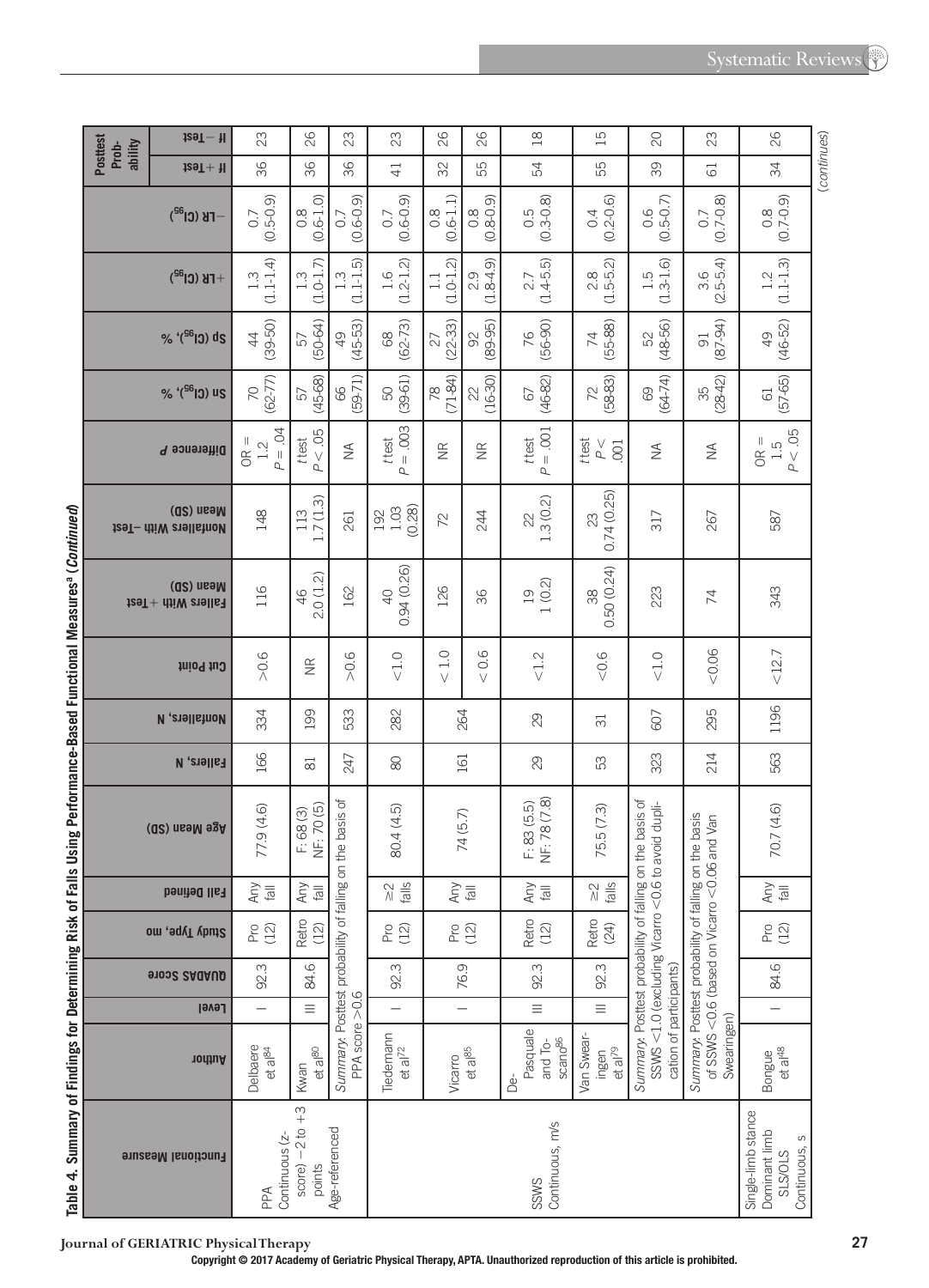|                                     | $129T - H$                                                      | $\infty$                                    | $^{28}$                                                        | 23                                | $\infty$                                         | 82                                                                          | $\frac{8}{2}$                                                                      | 26                                | 82                                          | 4                                                | 82                                     | 23                                              | 82                                              |             |
|-------------------------------------|-----------------------------------------------------------------|---------------------------------------------|----------------------------------------------------------------|-----------------------------------|--------------------------------------------------|-----------------------------------------------------------------------------|------------------------------------------------------------------------------------|-----------------------------------|---------------------------------------------|--------------------------------------------------|----------------------------------------|-------------------------------------------------|-------------------------------------------------|-------------|
| <b>Posttest</b><br>ability<br>Prob- | $129T + 11$                                                     | 38                                          | 42                                                             | 59                                | 67                                               | 34                                                                          | 45                                                                                 | 36                                | 36                                          | 92                                               | 36                                     | 38                                              | SS                                              | (continues) |
|                                     | $-$ FB (Cl $^{32}$ )                                            | $(0.4 - 0.9)$<br>0.6                        | $(0.8 - 1.0)$<br>0.9                                           | $(0.6 - 0.9)$<br>0.7              | $0.6$<br>$(0.4-0.8)$                             | $(0.7 - 0.9)$<br>$\frac{8}{2}$                                              | $(0.9 - 1.0)$<br>0.9                                                               | $(0.8 - 0.9)$<br>$0.\overline{8}$ | $(6.0 - 8)$<br>(0.8-0.9)                    | $(0.0 - 0.3)$<br>$\overline{0}$ .                | $.6 - 1.0$<br>$0.\overline{8}$<br>Ö.   | $(0.5 - 0.8)$<br>0.7                            | $(0.5 - 1.3)$<br>0.08                           |             |
| $+$ FB (Cl <sup>32</sup> )          |                                                                 | $(1.1 - 1.7)$<br>1.4                        | $(1.1 - 2.8)$<br>1.7                                           | $.5-4.7$<br>3.4<br>$\overline{Q}$ | $(1.5 - 14.5)$<br>4.7                            | $\widehat{\omega}$<br>$(1.1 - 0.1)$<br>1.2                                  | $(1.5 - 2.5)$<br>1.9                                                               | $(1.2 - 1.5)$<br>1.3              | $(1.1 - 1.4)$<br>$1.3$                      | 27 (3.9<br>185)                                  | $(1.0 - 1.6)$<br>$1.\overline{3}$      | $\begin{array}{c} 1.4 \\ (1.1-1.7) \end{array}$ | $(0.9 - 1.2)$<br>$\Box$                         |             |
|                                     | % '(SG) ds                                                      | $(36 - 56)$<br>$\frac{4}{5}$                | $(88 - 92)$<br>$\infty$                                        | $(88 - 91)$<br>$\infty$           | $(73 - 98)$<br>$\infty$                          | $(47 - 52)$<br>$\overline{Q}$                                               | $(89 - 91)$<br>$\infty$                                                            | $(63 - 68)$<br>65                 | $(57 - 63)$<br>8                            | $(82 - 100)$<br>57                               | $(52 - 64)$<br>89                      | $(49 - 61)$<br>55                               | $(23 - 34)$<br>$\approx$                        |             |
|                                     | % '(SG) us                                                      | $(63-84)$<br>74                             | $\frac{8}{9}$<br>26)<br>$\overline{17}$                        | $(25-46)$<br>35                   | $(29-64)$<br>$\frac{\infty}{4}$                  | (59-66)<br>$63\,$                                                           | $(15-24)$<br>$\overline{0}$                                                        | $(42 - 50)$<br>46                 | $(46-55)$<br>51                             | $(77-99)$<br>93                                  | $(42-65)$<br>54                        | $(51-73)$<br>63                                 | $(67-86)$<br>78                                 |             |
|                                     | Difference P                                                    | RR: 1.58<br>$P = 0.04$                      | $< .001$<br>$\chi^2$<br>$\Delta$                               | $\frac{\alpha}{\alpha}$           | $<.001$<br>ttest<br>$\overline{\mathcal{L}}$     | $\lessgtr$                                                                  | $\frac{1}{2}$                                                                      | 1.4 NR<br>Ш<br>$\frac{R}{C}$      | $OR =$<br>$1.5$ NR                          | $= .001$<br>t test<br>$\Delta$                   | $P = .05$<br>t test                    | $P = .01$<br>t test                             | $P = .08$<br>t test                             |             |
|                                     | (Q2) nsaM<br>tesT- dtiW enallstnoM                              | $\frac{8}{4}$                               | 815                                                            | 1594                              | 10.3(9.6)<br>82                                  | 635                                                                         | 2435                                                                               | Non Dom<br>781                    | first 5 s<br>$714$<br>UE mvt                | 12.3(1.7)<br>28                                  | .5(2.6)<br>163<br>ம                    | 155<br>5.7 (3.3)                                | 2                                               |             |
|                                     | (Q2) nsəM<br>$129T +$ $\text{div }$ $\text{div }$ $\text{div }$ | 58                                          | $\frac{16}{2}$                                                 | 29                                | 3.2(3.3)<br>$\overline{4}$                       | 401                                                                         | 59                                                                                 | Non Dom<br>259                    | UE mvt first<br>s 285<br>$\mathsf{L}\Omega$ | 7.5(1.4)<br>27                                   | .9(2.7)<br>43<br>πÒ                    | <u> ဂ</u><br>6.6 (3.<br>50                      | 8                                               |             |
|                                     | thiod tug                                                       | $rac{10}{\sqrt{2}}$                         | $\sqrt{5}$                                                     |                                   | 6.5                                              | 12.7                                                                        | Ю<br>€,                                                                            | < 7.6                             | UE mvt<br>yes                               |                                                  | $\frac{5}{2}$                          |                                                 | $\geq$ 4 steps                                  |             |
|                                     | <b>M</b> , exell stro <i>N</i>                                  | 104                                         | 903                                                            | 1775                              | 29                                               | 1300                                                                        | 2707                                                                               | 1196                              |                                             | 29                                               | 282                                    |                                                 | 282                                             |             |
|                                     | <b>Fallers, N</b>                                               | 78                                          | 96                                                             | 183                               | $\infty$                                         | 641                                                                         | 308                                                                                |                                   | 563                                         | 8                                                |                                        | $\otimes$                                       | $\otimes$                                       |             |
|                                     | Age Mean (SD)                                                   | 79.9 (4.7)                                  | 70(4)                                                          | 70(4)                             | F: 83.6 (5.6)<br>NF: 78 (7.8)                    | the basis of                                                                | the basis of                                                                       |                                   | 70.7 (4.6)                                  | NF: 78.0 (7.8)<br>F: 83.5(5.5)                   |                                        | 80.4 (4.5)                                      | 80.4 (4.5)                                      |             |
|                                     | Fall Defined                                                    | Any<br>$\overline{\overline{\overline{c}}}$ | $\frac{1}{6}$<br>$\stackrel{\textstyle\sim}{\scriptstyle\sim}$ | $\frac{1}{\sqrt{2}}$              | Any<br>$\overline{\overline{a}}$                 |                                                                             |                                                                                    |                                   | lley<br>Kuy                                 | Any                                              | $\frac{2}{\sqrt{3}}\frac{1}{\sqrt{6}}$ |                                                 | $\frac{1}{\sqrt{2}}$                            |             |
|                                     | Study Type, mo                                                  | Pro<br>(12)                                 | P(8)                                                           | Pro<br>(18)                       | Retro<br>(24)                                    |                                                                             |                                                                                    |                                   | Pro<br>(12)                                 | Retro<br>(24)                                    |                                        | Pro<br>(12)                                     | Pro<br>(12)                                     |             |
|                                     | <b>91002 SAQAUD</b>                                             | 76.9                                        | Ņ<br>69                                                        | Ņ<br>46.                          | m<br>92.                                         |                                                                             |                                                                                    |                                   | 84.6                                        | m<br>92.                                         |                                        | 92.3                                            | m<br>S.                                         |             |
|                                     | Level                                                           | $\overline{\phantom{0}}$                    | $=$                                                            | $\equiv$<br>$=$                   |                                                  |                                                                             |                                                                                    |                                   | $\overline{\phantom{0}}$                    | $\equiv$                                         |                                        | —                                               | -                                               |             |
|                                     | nodiuA                                                          | Muir et al <sup>33</sup>                    | et al <sup>57</sup><br><b>Buatois</b>                          | $et al^{73}$<br><b>Buatois</b>    | Pasquale<br>scano <sup>86</sup><br>and To-<br>Ďe | Summary: Posttest probability of falling on<br>SLS time <12.7 (Bonge, Muir) | Summary: Posttest probability of falling on<br>SLS time <6.5 (Buatois, DePasquale) | Bongue                            | et al <sup>48</sup>                         | Pasquale<br>scano <sup>86</sup><br>and To-<br>Ъé | Tiedemann                              | et al <sup>72</sup>                             | Tiedemann<br>et al <sup>72</sup>                |             |
|                                     | <b>Functional Measure</b>                                       |                                             |                                                                |                                   |                                                  |                                                                             |                                                                                    | Single-limb stance                | S<br>Continuous,<br>Alternatives            | Spring Scale Test<br>body weight<br>Continuous % | 8-Stair ascent time<br>Continuous, s   | 8-Stair descent<br>S<br>Continuous,<br>time     | Continuous # steps<br># Steps in a half<br>turn |             |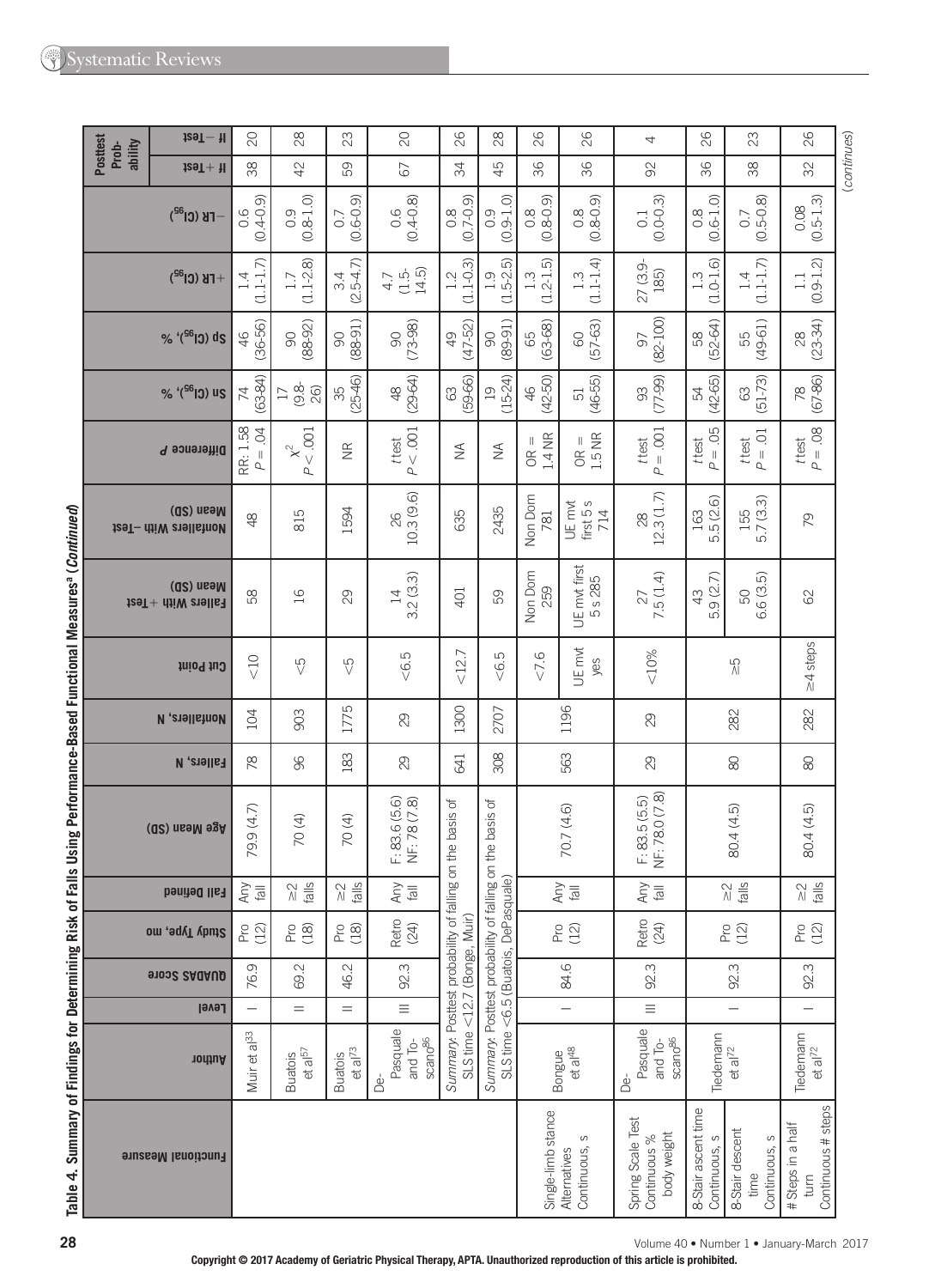|                                                                     |                                     | $129T - 11$                                 | 82                                                                      | 15                                              | 23                                                       | $\infty$                                    | $\frac{\infty}{2}$                     | $\infty$                        | $^{28}$                           | $\approx$                                                      | $\frac{8}{2}$                          | $\infty$                                      | 26                               | $\infty$                               | $\Box$                                                    |             |
|---------------------------------------------------------------------|-------------------------------------|---------------------------------------------|-------------------------------------------------------------------------|-------------------------------------------------|----------------------------------------------------------|---------------------------------------------|----------------------------------------|---------------------------------|-----------------------------------|----------------------------------------------------------------|----------------------------------------|-----------------------------------------------|----------------------------------|----------------------------------------|-----------------------------------------------------------|-------------|
|                                                                     | <b>Posttest</b><br>ability<br>Prob- | $129T + 11$                                 | 36                                                                      | 56                                              | $\overline{4}$                                           | 96                                          | 96                                     | 38                              | 42                                | 47                                                             | 38                                     | 83                                            | 51                               | 8                                      | 47                                                        | (continues) |
|                                                                     |                                     | $T$ K (Cl <sup>32</sup> )                   | $(0.6 - 1.1)$<br>$\frac{8}{2}$                                          | $(0.2 - 0.7)$<br>0.4                            | $(0.5 - 0.9)$<br>$\overline{0}$ .                        | $(0.1 - 0.5)$<br>0.2                        | $0.5$<br>$(0.3 - 0.9)$                 | $(0.8 - 0.9)$<br>0.9            | $(0.9 - 1.0)$<br>$\overline{0}$ . | $(0.9 - 10)$<br>$\overline{0}$ .                               | $(0.8 - 1.1)$<br>0.9                   | $(0.1 - 0.5)$<br>0.2                          | $(0.6 - 1.0)$<br>$\frac{8}{2}$   | $(0.1 - 0.8)$<br>0.2                   | $0.3$<br>(0.1-0.7)                                        |             |
|                                                                     |                                     | $+$ FK (Cl <sup>32</sup> )                  | $(0.9 - 1.8)$<br>$1.\overline{3}$                                       | $(1.5 - 5.9)$<br>3.0                            | $1.6$<br>$2.21$<br>J                                     | $(1.1 - 1.6)$<br>m                          | $(1.1 - 1.6)$<br>1.3                   | $(1.2 - 1.6)$<br>1.4            | $(1.0 - 3.0)$<br>1.7              | $(1.4 - 3.1)$<br>21                                            | $(1.0 - 2.0)$<br>1.4                   | 44.4)<br>11.5<br>$(2.0 -$                     | $2.4$<br>$2.4.8$<br>J            | $(1.6 - 7.8)$<br>3.5                   | $\begin{array}{c c} 2.1 & 2.1 \\ (1.5-3.0) & \end{array}$ |             |
|                                                                     |                                     | % '(Si <sup>6</sup> i) ds                   | $(52 - 71)$<br>8                                                        | $(56 - 90)$<br>76                               | $(56 - 73)$<br>65                                        | $(14 - 42)$<br>26                           | $(29 - 46)$<br>$\sqrt{37}$             | $(72 - 77)$<br>75               | $(91 - 94)$<br>93                 | $(92 - 94)$<br>$\infty$                                        | $(80 - 85)$<br>$\approx$               | $(77-99)$<br>93                               | $(76-92)$<br>85                  | $(53 - 92)$<br>76                      | $(49 - 72)$<br>$\overline{61}$                            |             |
|                                                                     |                                     | % '(SG) us                                  | $(38-62)$<br>50                                                         | $(53-87)$<br>72                                 | $(46-66)$<br>56                                          | $(90-99)$<br>96                             | $(69-91)$<br>$\approx$                 | $(30-38)$<br>34                 | $(7 - 21)$<br>$\Xi$               | $(10-21)$<br>$\Xi$                                             | $25$<br>(17-35)                        | $(60-92)$<br>79                               | $(20-54)$<br>35                  | $(52-98)$<br>$\stackrel{\sim}{\infty}$ | $(63-95)$<br>$\approx$                                    |             |
|                                                                     |                                     | Difference P                                | $\frac{\alpha}{\alpha}$                                                 | $P = .001$<br>t test                            | $\leq$                                                   | $\frac{\alpha}{\alpha}$                     | $= .02$<br>$\approx$<br>$\overline{a}$ | P < 0.05<br>$OR =$<br>1.5       | $x^{2}$ 001<br>$\overline{a}$     | Ю.<br>$\stackrel{\sim}{\times}_{\mathrm{V}}$<br>$\overline{a}$ | P < 0.05<br>t test                     | $= .001$<br>t test<br>$\overline{a}$          | $\widetilde{\Xi}$                | P < 05<br><b>ANOVA</b>                 | $P < 01$<br>t test                                        |             |
|                                                                     |                                     | (Q2) nsaM<br><b>129T-</b> dtiW evallstnoM   | $\mathcal{L}$                                                           | 23.9 (9.9)<br>$\approx$                         | 86                                                       | $\Box$                                      | 23 (7.9)<br>$\overline{P}$             | 894                             | 836                               | 1650                                                           | 23.5 (16.9)<br>631                     | 7.0 (0.9)<br>27                               | 89                               | 12.5(2.4)<br>$\overline{16}$           | 8.3 (2.5)<br>$\overline{4}$                               |             |
|                                                                     |                                     | Mean (SD)<br>$129T +$ $\text{diff}$ eralist | 39                                                                      | 21 12.7<br>(10.8)                               | 8                                                        | $\overline{5}$                              | 27 (8.7)<br>$\ddot{4}$                 | 193                             | $12$                              | 25                                                             | 27.6 (17.2)<br>22                      | 9.2(1.3)<br>23                                | $^{2}$                           | 14.9 (3.1)<br>$\overline{10}$          | 10.5(2.9)<br>$\overline{C}$                               |             |
|                                                                     |                                     | thiod tud                                   | $\frac{30}{5}$                                                          | $\approx$                                       | $\sqrt{30}$                                              | Unable                                      | $\approx 20$                           | $\frac{1}{2}$                   | $\geq 12$                         | $\frac{2}{\pi}$                                                | $\frac{8}{10}$                         | $\geq$ 7.4                                    | 51<                              | 5<br>$\geq 13$                         | $\frac{8}{10}$                                            |             |
|                                                                     |                                     | <b>N</b> , enall show                       | 104                                                                     | 29                                              | 133                                                      | $\overline{4}$                              | 133                                    | 1196                            | 903                               | 1775                                                           | 769                                    | 29                                            | $\overline{81}$                  | $\overline{c}$                         | 77                                                        |             |
|                                                                     |                                     | <b>Fallers, N</b>                           | $\frac{8}{2}$                                                           | $\infty$                                        | 107                                                      | æ                                           | R,                                     | 563                             | 96                                | 183                                                            | 8                                      | 8                                             | ₩                                | $\overline{2}$                         | $\overline{24}$                                           |             |
| <b>S DSIIIS LALINIIIQIICA-DSPG LAIICAI MESS II AS L'ADITINII AU</b> |                                     | (Q2) nsaM agA                               | 79.9 (4.7)                                                              | F: 83.5 (5.5)<br>NF: 78 (7.8)                   | Summary: Posttest probability of falling on the basis of | 76.7 (6.1)                                  | $\widehat{c}$<br>84.8 (5.              | 70.7 (4.6)                      | 70.1 (4.4)                        | 70(4)                                                          | 79.5 (6.9)                             | NF: 78.0 (7.8)<br>F: 83.5(5.5)                | U: 76.0 (7.3)<br>R: 75.5 (7.7)   | <u> ဂ</u><br>82.6 (5.                  | 66.3 (5.2)                                                |             |
|                                                                     |                                     | Fall Defined                                | $\begin{array}{c}\n\text{Im}\,\\ \text{Im}\,\\ \text{Im}\, \end{array}$ | Any<br>$\overline{\overline{\overline{6}}}$     |                                                          | Any<br>$\overline{\overline{\overline{a}}}$ | Any<br>$\overline{\mathbb{F}}$ all     | Any                             | $\frac{2}{\sqrt{2}}$              | $\frac{2}{\sqrt{3}}$                                           | $\frac{1}{\sqrt{2}}\frac{1}{\sqrt{2}}$ | Any<br>$\overline{\overline{\overline{6}}}$   | Any<br>$\overline{\overline{a}}$ | Any                                    | Any<br>$\overline{\overline{E}}$                          |             |
|                                                                     |                                     | Study Type, mo                              | $P$ ro<br>(12)                                                          | Retro<br>(24)                                   |                                                          | P(2)                                        | Pro<br>(12)                            | P(2)                            | $P_{18}$<br>( $\geq 18$ )         | Pro<br>(18)                                                    | $^{26}_{60}$                           | Retro<br>(24)                                 | Retro<br>(12)                    | Retro<br>(12)                          | Retro<br>(12)                                             |             |
|                                                                     |                                     | <b>91032 SAUAUD</b>                         | 76.9                                                                    | 92.3                                            |                                                          | 92.3                                        | 92.3                                   | 84.6                            | 69.2                              | 46.2                                                           | 76.9                                   | 92.3                                          | 92.3                             | 84.6                                   | 84.6                                                      |             |
|                                                                     |                                     | Level                                       | $\overline{\phantom{0}}$                                                | $\equiv$                                        |                                                          |                                             | $\overline{\phantom{0}}$               |                                 | $\quad =$                         | $=$                                                            | $=$                                    | $\equiv$                                      | $\equiv$                         | $\equiv$                               | $\equiv$                                                  |             |
|                                                                     |                                     | nonthor                                     | Muir et al <sup>31</sup>                                                | Pasquale<br>scano <sup>86</sup><br>and To-<br>Å | tandem stance time                                       | Sai et al <sup>42</sup>                     | <b>Beauchet</b><br>et al <sup>66</sup> | $et$ al <sup>48</sup><br>Bongue | Buatois<br>et al <sup>57</sup>    | Buatois<br>et al <sup>77</sup>                                 | LeClerc<br>et al <sup>39</sup>         | Pasquale<br>Toscan <sup>86</sup><br>and<br>Ъé | $et al41$<br>Payne               | Greany and<br>DiFAbio <sup>87</sup>    | Huo <sup>88</sup>                                         |             |
| i danie 4. Sullila y un rilluligs iui peteriilling Kisk ui rall     |                                     | <b>Functional Measure</b>                   |                                                                         | Tandem stance<br>Continuous, s                  |                                                          | (able/unable)<br>Tandem walk                |                                        |                                 |                                   | Continuous, s<br><b>TUG</b>                                    | Longer times:<br>higher risk           |                                               |                                  |                                        |                                                           |             |

**Journal of GERIATRIC Physical Therapy 29**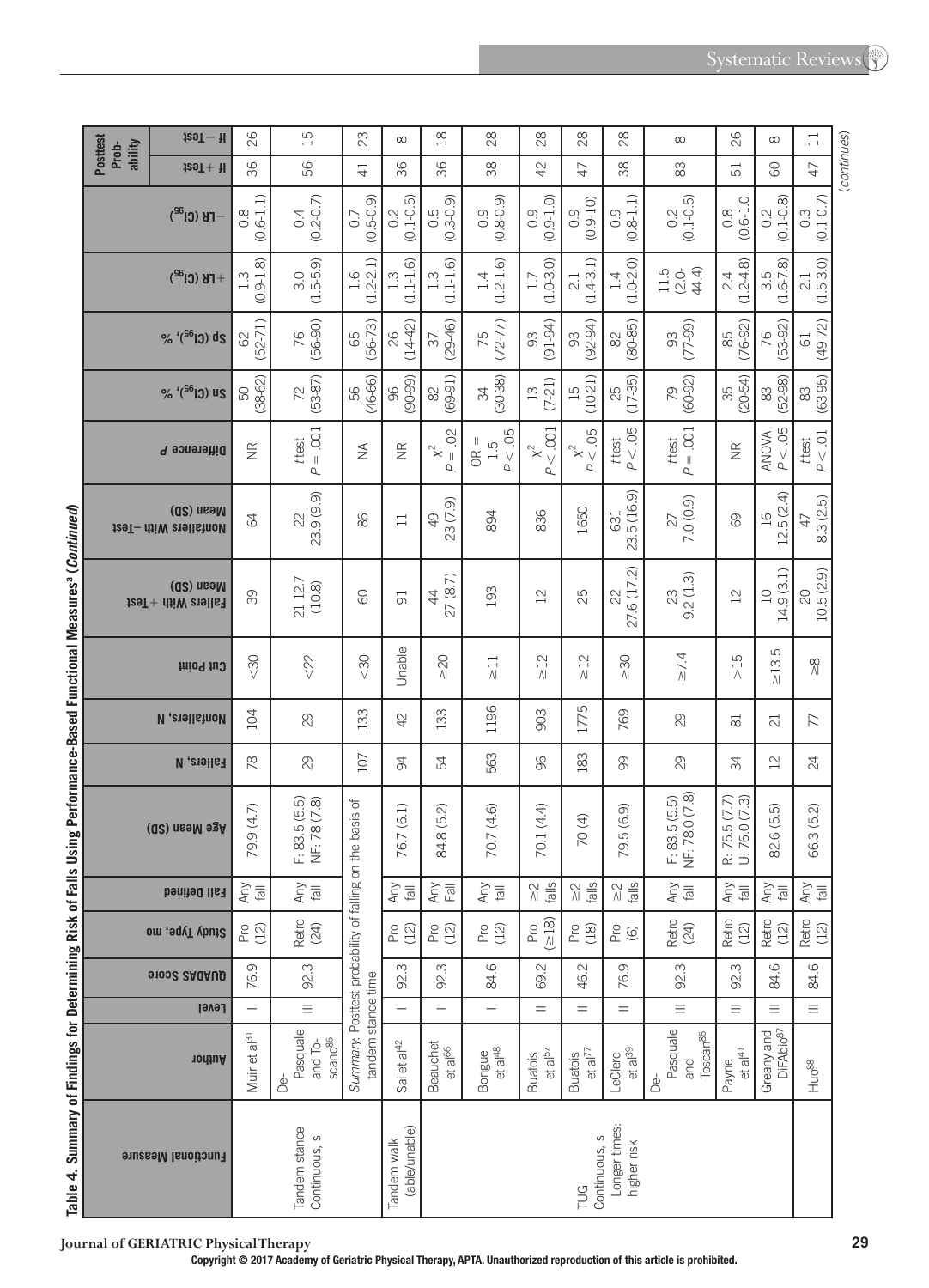| <b>Posttest</b><br>ability<br>Prob- | $129T - 11$                            | $\infty$                                               | 15                               | 26                               | 23                                                                                | 25                                                                               | $\infty$                     | $\infty$                                                       |                                                                                                                                                                                                                                                                                                                                                                                                                                                                                                                                                                                                                                                                                                                                                                                                                                                            |
|-------------------------------------|----------------------------------------|--------------------------------------------------------|----------------------------------|----------------------------------|-----------------------------------------------------------------------------------|----------------------------------------------------------------------------------|------------------------------|----------------------------------------------------------------|------------------------------------------------------------------------------------------------------------------------------------------------------------------------------------------------------------------------------------------------------------------------------------------------------------------------------------------------------------------------------------------------------------------------------------------------------------------------------------------------------------------------------------------------------------------------------------------------------------------------------------------------------------------------------------------------------------------------------------------------------------------------------------------------------------------------------------------------------------|
|                                     | $129T + 11$                            | 74                                                     | $\frac{1}{2}$                    | 57                               | $\overline{4}$                                                                    | 47                                                                               | $\frac{8}{4}$                | 84                                                             |                                                                                                                                                                                                                                                                                                                                                                                                                                                                                                                                                                                                                                                                                                                                                                                                                                                            |
|                                     | $-TB$ (Cl <sup>32</sup> )              | $(1.8 - 24.0)$<br>0.2                                  | $(0.2 - 0.8)$<br>0.4             | $(0.7 - 0.9)$<br>$\frac{8}{2}$   | $(0.5 - 0.9)$<br>0.7                                                              | $(0.8 - 0.8)$<br>$\frac{8}{2}$                                                   | $(0.1 - 0.6)$<br>0.2         | $(0.1 - 0.6)$<br>0.2                                           |                                                                                                                                                                                                                                                                                                                                                                                                                                                                                                                                                                                                                                                                                                                                                                                                                                                            |
|                                     | $+$ FB (Cl <sup>32</sup> )             | 24.0)<br>6.5<br>G.B                                    | $\lessgtr$                       | $(1.9 - 5.0)$<br>$\overline{31}$ | $(1.2 - 1.2)$<br>1.6                                                              | $(1.9 - 2.4)$<br>2.1                                                             | 87.1)<br>12.0<br>$(1.8 -$    | 81.1)<br>12.0<br>$(1.8 - )$                                    |                                                                                                                                                                                                                                                                                                                                                                                                                                                                                                                                                                                                                                                                                                                                                                                                                                                            |
|                                     | % '(SG) ds                             | $(60 - 98)$<br>$\infty$                                | $(85 - 100)$<br>100              | $(88 - 95)$<br>$\infty$          | $(56 - 73)$<br>65                                                                 | $(84 - 86)$<br>88                                                                | $(68 - 100)$<br>93           | $(68 - 100)$<br>SS                                             |                                                                                                                                                                                                                                                                                                                                                                                                                                                                                                                                                                                                                                                                                                                                                                                                                                                            |
|                                     | % '(S6) us                             | $(60-98)$<br>$\approx$                                 | $(32-86)$<br>$\mathbb{G}$        | $(19-34)$<br>82                  | $(46-66)$<br>56                                                                   | $(28-34)$<br>$\overline{\mathrm{c}}$                                             | $(52-96)$<br>$\infty$        | $(52-96)$<br>$\rm 80$                                          |                                                                                                                                                                                                                                                                                                                                                                                                                                                                                                                                                                                                                                                                                                                                                                                                                                                            |
|                                     | Difference P                           | $MANOVA$ $P < .001$                                    | P < 0.001<br><b>U-MW</b>         | $\widetilde{\Xi}$                | $\lessgtr$                                                                        | $\lessgtr$                                                                       | $MANOVA$ $P < .001$          | $\begin{array}{c} \text{MANOM} \\ \text{P} < .001 \end{array}$ |                                                                                                                                                                                                                                                                                                                                                                                                                                                                                                                                                                                                                                                                                                                                                                                                                                                            |
|                                     | (Q2) nsaM<br>tesT- dtiW etallstnoM     | 8.4 (1.7)<br>$\overline{13}$                           | 11.3(2.4)<br>$\mathbb{S}$        | 242                              | 32                                                                                | 4465                                                                             | 9.7(2.3)<br>$\overline{1}$   | 9.7(1.6)<br>$\overline{4}$                                     |                                                                                                                                                                                                                                                                                                                                                                                                                                                                                                                                                                                                                                                                                                                                                                                                                                                            |
|                                     | Mean (SD)<br>$t$ eallers With $+$ Test | 22.2 (9.3)<br>$\frac{3}{2}$                            | 21.5(11.3)<br>$\infty$           | 42                               | 43                                                                                | 381                                                                              | 27.7 (11.6)<br>$\frac{2}{3}$ | 27.2(11)<br>$\overline{2}$                                     |                                                                                                                                                                                                                                                                                                                                                                                                                                                                                                                                                                                                                                                                                                                                                                                                                                                            |
|                                     | Cut Point                              | >13.5                                                  | 20                               | $\frac{5}{15}$                   | $>7.4$                                                                            | $\geq$                                                                           | >13.5<br>D <sub>T-C</sub>    | >13.5<br>DT-M                                                  |                                                                                                                                                                                                                                                                                                                                                                                                                                                                                                                                                                                                                                                                                                                                                                                                                                                            |
|                                     | <b>N</b> , enall show                  | $\overline{15}$                                        | 23                               | 264                              | 106                                                                               | 5180                                                                             | $\overline{15}$              |                                                                |                                                                                                                                                                                                                                                                                                                                                                                                                                                                                                                                                                                                                                                                                                                                                                                                                                                            |
|                                     | <b>Fallers, N</b>                      | $\overline{15}$                                        | $\Xi$                            | 161                              | 53                                                                                | 1230                                                                             | $\Xi$                        |                                                                |                                                                                                                                                                                                                                                                                                                                                                                                                                                                                                                                                                                                                                                                                                                                                                                                                                                            |
|                                     | Age Mean (SD)                          | NF: 78.4 (5.8)<br>F: 86.2(6.4)                         | NF: 73.8 (4.1)<br>F: 76.0 (6.7)  | 74 (5.6)                         | TUG time                                                                          | TUG time                                                                         | F: 86.2 (6.4)                | NF: 78.4 (5.8)                                                 | ratio, Pro, prospective, PPA, Physiological Profile Assessment; PPT, Physical Performance Test; QUADAS, Quality Assessment Tool for Diagnostic Accuracy Studies; Retro, retrospec-                                                                                                                                                                                                                                                                                                                                                                                                                                                                                                                                                                                                                                                                         |
|                                     | Fall Defined                           | falls<br>$\stackrel{\textstyle\sim}{\scriptstyle\sim}$ | Any<br>$\overline{\overline{B}}$ | Any<br>  e                       |                                                                                   |                                                                                  |                              | $\frac{1}{\sqrt{2}}$                                           |                                                                                                                                                                                                                                                                                                                                                                                                                                                                                                                                                                                                                                                                                                                                                                                                                                                            |
|                                     | Study Type, mo                         | Retro<br>$\circledcirc$                                | Retro<br>(12)                    | Retro<br>(12)                    |                                                                                   |                                                                                  | Retro                        | $\copyright$                                                   |                                                                                                                                                                                                                                                                                                                                                                                                                                                                                                                                                                                                                                                                                                                                                                                                                                                            |
|                                     | <b>91032 SAQAUD</b>                    | 84.6                                                   | 76.9                             | 76.9                             |                                                                                   |                                                                                  | 84.6                         |                                                                |                                                                                                                                                                                                                                                                                                                                                                                                                                                                                                                                                                                                                                                                                                                                                                                                                                                            |
|                                     | Level                                  | $\equiv$                                               | $\equiv$                         | $\equiv$                         |                                                                                   |                                                                                  | $\equiv$                     |                                                                |                                                                                                                                                                                                                                                                                                                                                                                                                                                                                                                                                                                                                                                                                                                                                                                                                                                            |
|                                     | nodtuA                                 | Shumway-<br>et al $47$<br>Cook                         | et al <sup>73</sup><br>O'Brien   | et al <sup>85</sup><br>Vicarro   | Summary: Posttest probability of falling if<br>>0.74 s (based on DePasquale, Huo) | Summary: Posttest probability of falling if<br>≥12 s (excluding DePasquale, Huo) | Shumway-                     | $Cook$<br>et al <sup>47</sup>                                  |                                                                                                                                                                                                                                                                                                                                                                                                                                                                                                                                                                                                                                                                                                                                                                                                                                                            |
|                                     | <b>Functional Measure</b>              |                                                        |                                  |                                  |                                                                                   |                                                                                  | <b>TUG</b>                   | Dual task                                                      | surface; KS, Kolmogorov-Smirnov lest; KW, Kouskal-Wallis test; LR, Ikelihood rails oc, MANOVA, multivariance; M, men; mGARS, Modified Gair Abnormality Raing Scale; Mvt, movement; MW-U, Mann-Whitney Utest; NA, not applicabl<br>Abbreviations: ANOVA, analysis of variance; BBS, Berg Balance Scale; O <sub>sp</sub> , 95% confidence interval; DGI, dynamic galt index; EC, eyes closed; EO, eyes open; F, fallers; Firm, tested while starding on firm supporting surfa<br>tive; Sn, senstiwty; Sp, specificity; SD, standard deviation; SSWS, self-selected walking speed; 5TSTS, 5 times sit to stand; TUG, Timed Up and Go; UE, upper extremity; W, women.<br>aposttest probabilities are based on an assumption of a 30% pre-test probability for future falls.<br>ers; Non Dom, nondominant; NR, not reported; +, positive; -, negative; OR, odds |
|                                     |                                        |                                                        |                                  |                                  |                                                                                   |                                                                                  |                              |                                                                | Volume 40 . Number 1 . January-March 2017                                                                                                                                                                                                                                                                                                                                                                                                                                                                                                                                                                                                                                                                                                                                                                                                                  |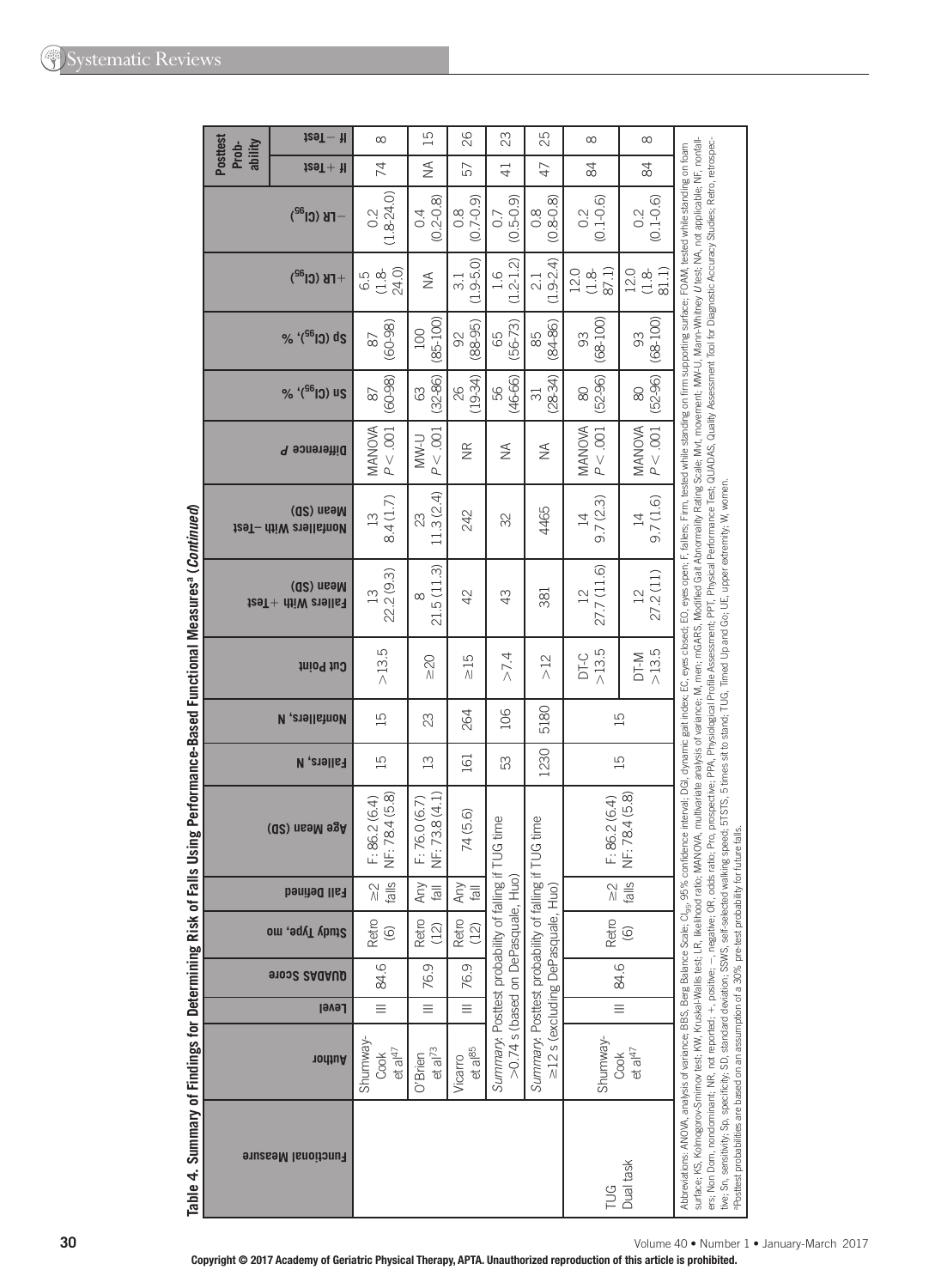items and requires less time to complete. Although shorter, the GDS-4<sup>34,48</sup> was not as useful (PoTP =  $36\%$ ) as the 15-item version.

Self-report measures of physical activity may also have clinical utility for fall risk assessment. A Level I study<sup>64</sup> with moderate sample size suggests that the Longitudinal Study of Aging Physical Activity Questionnaire (LASA-PAQ) score of more than 8 may be useful for identifying those at risk for multiple falls (PoTP =  $46\%$  if positive, PoTP  $= 20\%$  if negative). A single Level III study<sup>70</sup> with small sample ( $n = 29$ ) suggests that the Medical Outcome Short Form Health Survey (SF-36) Physical Activity Subscale score of less than 72.5 may be useful (PoTP  $= 54\%$  if positive, PoTP = 20% if negative). Measures of caregiver concern<sup>71</sup> and of overall health status<sup>41</sup> were cited in single studies with small to moderate sample sizes. Neither demonstrated ability to identify fall risk.

#### **Posttest Probability: Performance-Based Measures**

Of the 28 performance-based measures included in the review, 17 were supported by a single study, 4 by 2 studies, and 7 by 3 or more studies (see Table 4). For most, Sp values were much higher than Sn values, indicating greater usefulness for ruling in risk of future falls than ruling them out. Although some PoTP values for the 20 measures evaluated by 1 or 2 studies looked promising, sample sizes tended to be small and confidence intervals for Sn, Sp, and LR values large. These measures require further investigation before recommendations on their use for predicting falls can be made with confidence. This discussion focuses on 7 measures supported by at least 3 studies. These allowed combining sample sizes, and resulted in smaller confidence intervals.<sup>16,17</sup>

The *Berg Balance Scale* (BBS) increased PoTP more than any other performance measure. 31,39,44,73 A cut score of 50 points provides a PoTP of 59% for those who score 50 or less (a positive test) and from a PoTP of 23% for those who score 51 or more points (a negative test). These BBS results are based on 2 Level I prospective studies<sup>31,39</sup> and 3 Level III retrospective studies 44,73 with a combined sample size of 1130 older adults.

The single-task *Timed Up and Go* (TUG) test 12 seconds or more had a PoTP of 47% (positive test) and a PoTP of 25% if TUG time less than 12 seconds. TUG findings are based on 2 Level  $I^{48,66}$  and 3 Level  $II^{39,57,77}$ prospective studies, and 7 Level III<sup>41,47,73,85-88</sup> retrospective studies with a combined sample of 6410 older adults.

*Single-limb stance* (SLS) also altered PoTP substantially: being unable to maintain the SLS potions for at least 6.5 seconds (positive test) yielded a PoTP of 45%. Exceeding this time (negative test) yields a PoTP of 28%. SLS findings are supported by 2 Level  $I^{27,44}$  and 2 Level  $II^{53,73}$  prospective studies, as well as 1 level  $III^{82}$  retrospective studies with a combined sample size of 3015 older adults.

For those requiring 12 seconds or more to complete the *5 times sit-to-stand test* (5TSTS) (positive test), the PoTP =

41%. For those able to complete this task in less than 12 seconds (negative test), the  $PoTP = 20\%$ . These findings are derived from data in 1 Level  $I^{72}$  and 2 Level  $II^{57,77}$  prospective studies with a combined sample of 3319 participants.

The Performance-Oriented Mobility Assessment (POMA, Tinetti) includes both balance and gait subscales. Because scoring methodology differed across retrieved articles, we cautiously extrapolated values on the basis of a range of possible from 0 to 28 points to be able to do studyto-study comparison. Scoring less than 25 points (positive test) increased PoTP to 42%. Scoring more than 25 points (negative test) decreased PoTP to 23%. POMA findings are derived from 4 Level  $I^{32,56,81,82}$  prospective studies and 1 Level  $III^{83}$  retrospective study with a combined sample size of 1374 participants.

*Self-selected walking speed* (SSWS) less than 1.0 m/s (positive test) resulted in a PoTP of 39%. An SSWS 1.0 m/s or more (negative test) resulted in a PoTP of 20%. This is based on 2 Level  $I^{72,85}$  prospective studies, and 2 Level  $III^{79,86}$ retrospective studies with a combined sample size of 1354 participants used to calculate these values. Two of these<sup>79,85</sup> (combined sample size 509 participants) also considered an SSWS cut score of 0.6 m/s, reporting a PoTP of 61% for those walking 0.6 m/s or less (positive test), and a PoTP of 23% for those walking more than 0.6 m/s (negative test).

Results for the dynamic gait index were difficult to interpret because 1 of the 3 retrospective studies<sup>54</sup> had a very poor Sp, reporting 198 of 204 participants with no history of falling scoring less than 19 points as cut point, but reporting a mean (standard deviation) of 22.5 (1.8). When this study was excluded from synthesis, the ability of the dynamic gait index to predicting recurrent  $(\geq 2)$  falls was a PoTP of 63% for those scoring 19 or less (positive test) and a PoTP of 20% for those scoring more than 19 (negative test). This finding should be interpreted with caution, however, because the combined sample size is only 186 older adults, and the confidence intervals for Sn, Sp, and LRs are wide.

#### **Combining Measures for Cumulative Posttest Probability**

Table 5 summarizes the measures with the largest PoTP for positive test results and the smallest PoTP for negative test results, as discussed in the previous sections. The following paragraphs explain how clinicians might calculate cumulative PoTP values when more than one measure has a positive test result.

Although no single medical history question emerged as a powerful diagnostic tool for identifying older adults at risk of future falls, queries about fall history, ADL difficulty, use of an ambulatory device, concern about falling, and use of psychoactive medication, in combination, are likely useful for initial screening. Yes responses to any of these questions can be used to identify those who would most benefit from a more comprehensive risk assessment for falls. 6 If these questions are conceptually independent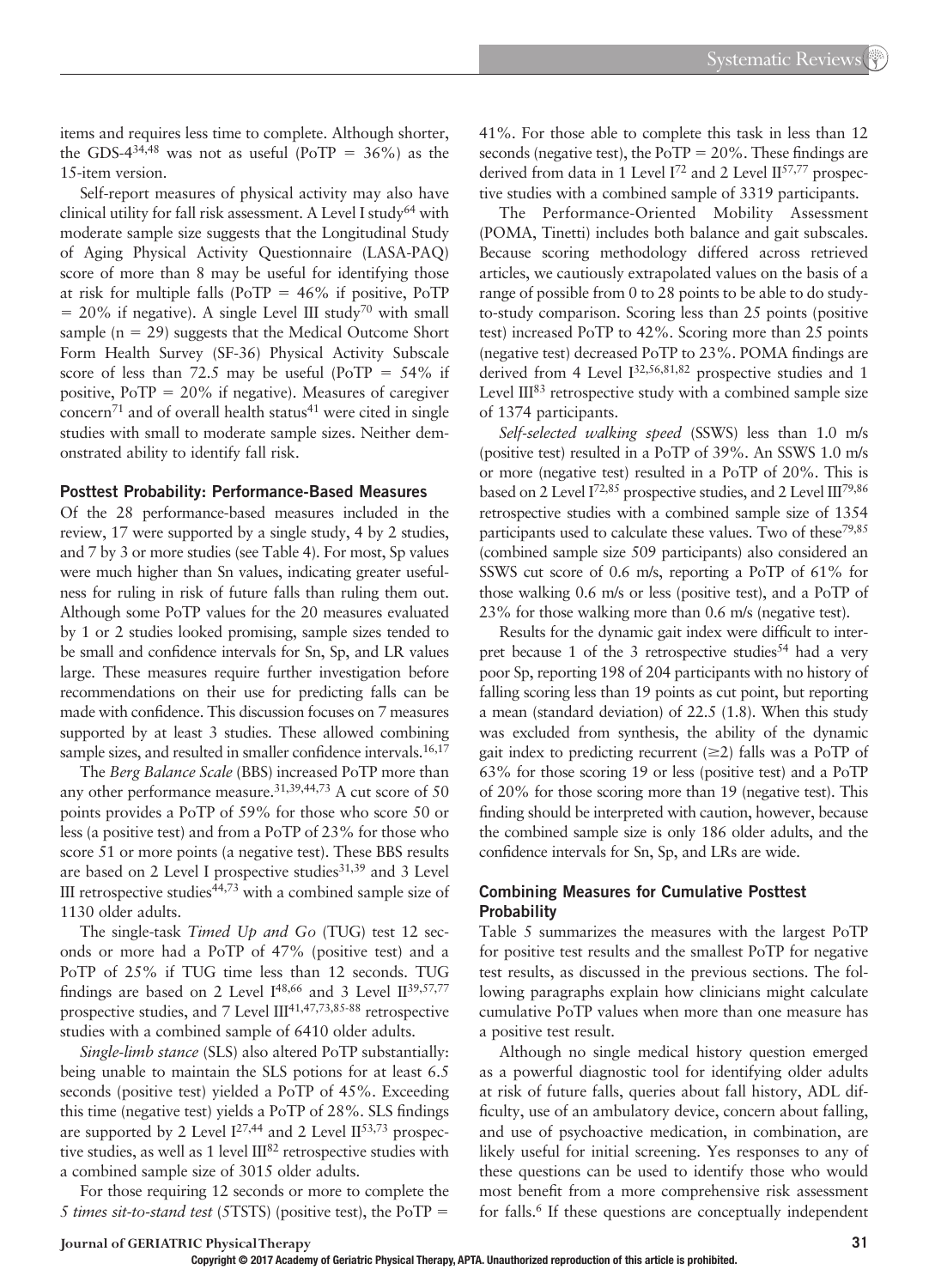| <b>Category</b>                          | <b>Measure</b>                                                                                                                                                                                                       | <b>Cut Point</b> | $+LR$   | $-LR$ | PoTP, $%$ If $+$ Test | PoTP, $%$ If $-$ Test |
|------------------------------------------|----------------------------------------------------------------------------------------------------------------------------------------------------------------------------------------------------------------------|------------------|---------|-------|-----------------------|-----------------------|
|                                          | Any previous falls                                                                                                                                                                                                   | Yes/no           | 1.8     | 0.8   | 44                    | 26                    |
|                                          | Psychoactive medication                                                                                                                                                                                              | Yes/no           | 1.4     | 0.8   | 38                    | 26                    |
| Medical history questions                | Requiring any ADL assistance                                                                                                                                                                                         | Yes/no           | 1.4     | 0.8   | 38                    | 26                    |
|                                          | Self-report fear of falling                                                                                                                                                                                          | Yes/no           | 1.4     | 0.9   | 38                    | 28                    |
|                                          | Ambulatory assistive device use                                                                                                                                                                                      | Yes/no           | 1.3     | 0.9   | 36                    | 26                    |
|                                          | Geriatric Depression Scale-15                                                                                                                                                                                        | $<$ 6 points     | 1.9     | 0.9   | 45                    | 28                    |
| Self-report measures                     | Falls Efficacy Scale International                                                                                                                                                                                   | $>24$ points     | 1.7     | 0.6   | 42                    | 20                    |
|                                          | Berg Balance Scale                                                                                                                                                                                                   | $<$ 50 points    | 3.4     | 0.7   | 59                    | 23                    |
|                                          | Timed Up and Go Test                                                                                                                                                                                                 | >11 s            | 2.1     | 0.8   | 47                    | 25                    |
| Performance-based functional<br>measures | Single-limb stance eyes open                                                                                                                                                                                         | $< 6.5$ s        | 1.9     | 0.9   | 45                    | 28                    |
|                                          | Five Times Sit-to-Stand Test                                                                                                                                                                                         | >12 s            | 1.6     | 0.7   | 41                    | 20                    |
|                                          | Self-selected walking speed                                                                                                                                                                                          | $<$ 1.0 m/s      | $1.5\,$ | 0.6   | 39                    | 20                    |
|                                          | $\Delta$ Abbraviations: $\pm$ R nocitiva likelihood ratio: $\pm$ R nagativa likelihood ratio: PoTP nocttast probability: PrTP pratast probability: $\pm$ tast positiva tast result: $\pm$ tast nagativa tast result: |                  |         |       |                       |                       |

**Table 5. Summary of Clinically Useful Indicators of Risk of 1 or More Future Falls Based on a PrTP of 30% a**

Abbreviations: +LR, positive likelihood ratio; −LR, negative likelihood ratio; PoTP, posttest probability; PrTP, pretest probability; +, test positive test result; −, test negative test result. <sup>a</sup>To the extent that tests are independent (unrelated) the PoTP of 1 positive test can be used as a new PrTP for the next positive test, etc., to develop a cumulative individualized risk estimate Because the degree of relationship among tests is not clearly understood at this time, this strategy may inflate the cumulative risk estimate. Online resources such as www.easycalculation.com/ statistics/post-test-probability.php can assist clinicians in quickly determining cumulative PoTP risk values.

of each other, it may be appropriate to use one question's PoTP as the next test's PrTP to develop a cumulative estimate of PoTP.<sup>16,17</sup> Clinicians can quickly calculate cumulative PoTP with online resources such as www.medcalc. org/calc/diagnostic\_test.php(Sn, Sp, and LR) and https:// www.easycalculation.com/statistics/post-test-probability. php(PoTP values).

As an example, during interview an older woman reports a previous fall, sleeping pill use, needing assistance with bathing, being fearful of falling, and use of a cane for ambulation. Assuming a PrTP of 30%, her cumulative PoTP would be calculated by using the largest PoTP as the next measure's PrTP, and multiplying by the test's +LR etc. It would increase to an individual PoTP of 44% on the basis of fall history, then to a cumulative PoTP of 52% on the basis of sleeping pill use, then to a cumulative PoTP of 60% because of self-reported fear of falling, and finally to a cumulative PoTP of 68% because she uses a cane to walk. This demonstrates a 2.4-fold increased risk from the original PrTP 30% value, and would support the need for more in-depth evaluation of balance and risk of falling. Conversely, the PoTP for an individual with no previous falls (individual PoTP =  $26\%$ ), without psychoactive medication (cumulative PoTP =  $22\%$ ), no ADL difficulty (cumulative PoTP =  $18\%$ ), no fear of falling (cumulative  $PoTP = 17\%$ ), and no need of assistive device (cumulative PoTP = 16%) has been reduced by half from the PrTP of 30%. Education about home safety and value of activity may be sufficient to address this person's fall risk. Because these concepts are at least somewhat related, the cumulative PoTP may overestimate risk to some degree. The "cost" of referral for in-depth evaluation, even if the PoTP is somewhat inflated, is low when considered against the potential negative consequences of a future fall event.

No single self-report measure emerged as a strong predictor of future falls; however, adding the Fall Efficacy Scale-I (FES-I) and the GDS-15 as part of intake information for community-dwelling older adults may be useful. GDS-15 scores more than 6 ( $+LR = 1.9$ ,  $PoTP = 45\%$ ) or less than 6 points ( $-LR = 0.9$ ,  $PoTP = 28\%$ ) and FES-I scores 24 points or more  $(+LR = 1.7, PoTP = 42\%)$  or below 24 points ( $-LR = 0.6$ ,  $PoTP = 20\%$ ) may indicate whether further assessment is warranted. The use of cumulative PoTP may be most informative: a GDS score of more than 6 (individual PoTP 45%), and an FES-I score of less than 24 points (cumulative PoTP 58%), when combined with self-reported ADL difficulty (cumulative  $PoTP = 66\%$ ) and need for an assistive device (cumulative  $PoTP = 72\%$ ) certainly increases suspicion that a future fall will occur.

Performance-based measures demonstrated a stronger ability to predict future falls than either medical history questions or self-report measures. For screening purposes (where minimal time and equipment are desirable), adding SLS and SSWS to history questions may better determine who requires further examination: persons who cannot maintain SLS for at least 6.5 seconds (individual PoTP =  $45\%$ ), who walk less than 1.0 m/s (cumulative PoTP =  $55\%$ ), with previous falls (cumulative PoTP = 69%), self-reported fear of falling (cumulative  $PoTP = 76\%$ ), and who routinely use an assistive device (cumulative  $PoTP = 80\%$ ) would likely benefit from more comprehensive risk assessment.

For a more detailed risk assessment, the BBS and POMA contain similar test items, but the BBS has a larger range of possible scores and a more substantial impact on PoTP;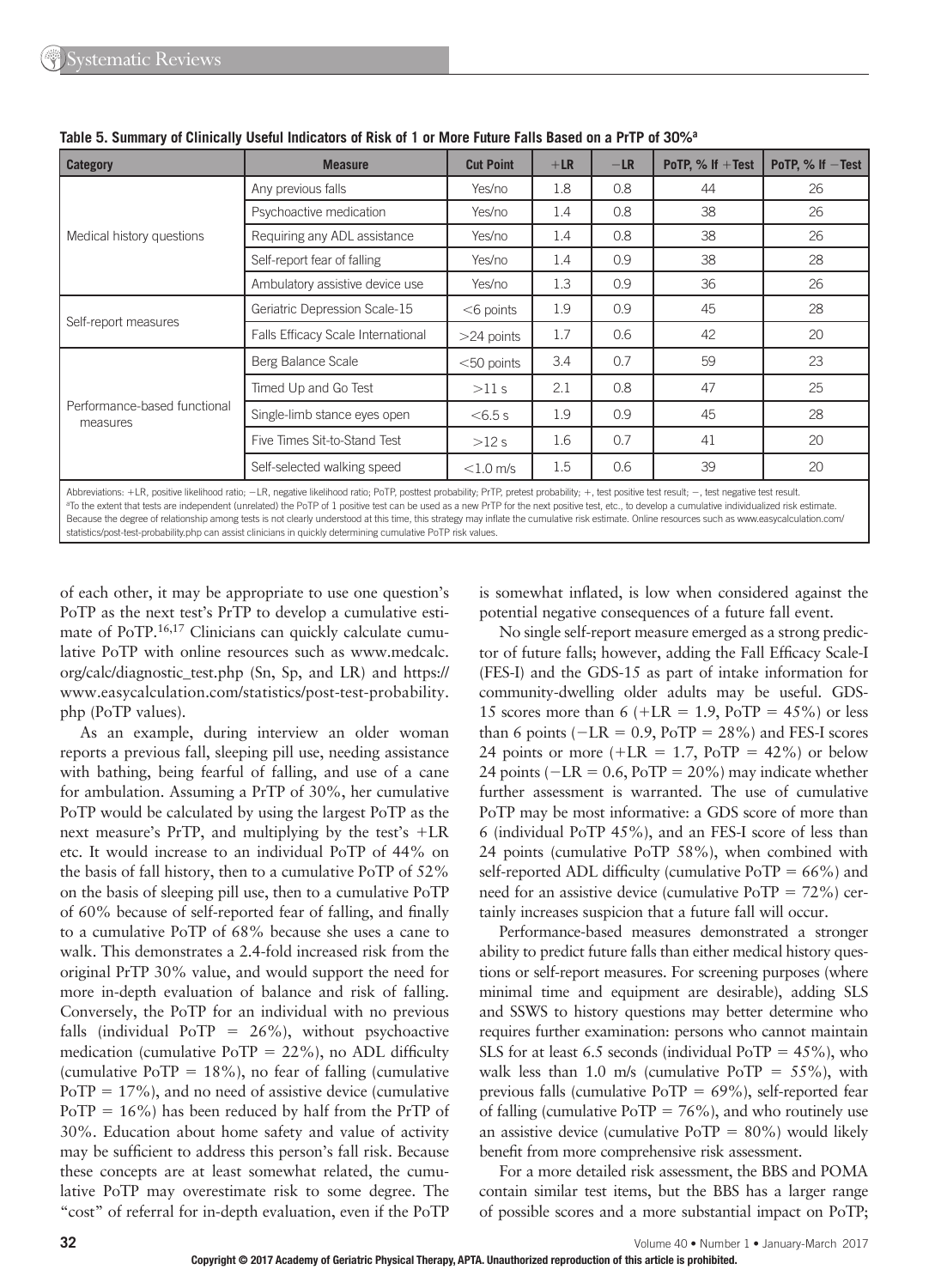therefore, the BBS appears to be more useful than POMA in determining risk of future falls. Although the BBS, TUG, and 5TSTS all contain at least one sit-to-stand task (and therefore are not fully independent), they are not identical. Combining test results would more clearly identify those individuals most in need of intervention, despite the risk of inflated cumulative PoTP. A BBS score of 50 points or less (individual PoTP = 59%) combined with a TUG time of 12 seconds or more (cumulative PoTP =  $75\%$ ) and a 5TSTS time of 12 seconds or more (cumulative  $PoTP = 83\%$ ) would justify initiation of a program to reduce risk. A further benefit of performance-based measures is the ability to observe potentially modifiable underlying factors during testing (eg, lower extremity muscle performance, flexibility and range of motion, and eyes open/closed balance performance) that can be addressed to reduce overall risk of falling.

#### **DISCUSSION**

Given the large numbers of tests and measures available to assess risk falling (Table 1) and that falls in later life are multifactorial, identifying those older individuals living in the community who are most likely to fall is problematic. This systematic review identified the medical history questions, self-report measures, and performance-based measures for which evidence of predictive ability is strongest. Calculation of PoTP, assuming PrTP of 30% (on the basis of epidemiologic evidence), has permitted comparison of predictive ability for 56 measures. Of these, 5 medical history questions, 2 self-report measures, and 5 functional measures are supported by 3 or more high-quality prospective and retrospective studies.

Clinicians who incorporate questions about previous falls, psychoactive medication use, need for ADL assistance, a yes response to the question "are you concerned that you might fall?" and routine use of a cane or walker as part of their screening effort and intake strategy will have greater confidence in their ability to identify those individuals in need of in-depth assessment on the basis of calculation of cumulative PoTP values. For screening purposes, measuring single-limb stance with eyes open  $(< 6.5$  seconds) and/or self-selected walking speed  $(<1.0$  m/s) will assist clinicians identifying those community-living older adults in need of in-depth evaluation. On the basis of current best-available evidence, in-depth assessment of fall risk should include several performance-based measures: BBS Score (<50 points), Time Up and Go  $($  > 11 seconds), and 5 times sit to stand  $($ >12 seconds) on the basis of their individual as well as cumulative PoTP values for positive and negative tests results. The addition of the self-report measures GDS-15 and FES-I can also enhance confidence in level of risk.

#### **Strengths/Weaknesses**

To our knowledge, this is the first systematic review and meta-analysis to use PoTP values to compare measures

used to evaluate risk of falling. The search strategy was designed to be as inclusive as possible; however, it is limited to articles published through mid-2013. This cut-off date was a practical one: a point at which data extraction and synthesis could commence and be completed in a timely manner. Both of these activities required much more time and energy than anticipated. There is likely additional evidence published since September 2013; updating this work would be a worthwhile project for future researchers. The lack of information about the ordering search terms in the second search is unfortunate, as it threatens replication. The inclusion of retrospective (known groups) studies may have elevated the ability of some measures to "predict" falls; retrospective studies were included because of the limited number of prospective studies (more difficult and costly to carry out) available in the literature. Variation in study quality, methods, and analysis presented a significant challenge to the synthesis process. Of note is that one of the exclusion criteria was a sample including persons with significant cognitive dysfunction; as a result, information about MMSE's value as indicator of risk may be underestimated. Although inclusion criteria required studies with samples of age 65 years or more, there may be differences in pretest probability by decade of age that we were unable to account for.

Because falls are multifactorial, it is not surprising that no single test/measure was diagnostic on its own. A more in-depth understanding of relationships between history questions (fall history, assistive device use, self-reported concern about falling, ADL difficulty, and psychoactive medications), fear of falling as measured by the FES-I, depression as measured by the GDS-15, and the 5 performance measures (BBS, TUG, SLS, 5TSTS, and SSWS) would refine the ability to use the additive strategy we discussed earlier.

#### **Meaning of Study**

Assuming a literature-based PrTP of 30%, and on the basis of our systematic review, we have identified 5 dichotomous medical history questions, 2 informative self-report measures, and 5 performance-based measures with clinical usefulness in assessing risk of falling on the basis of calculation of cumulative PoTP values (Table 5). Incorporating these measures into screening and examination of older adults, and interpreting results on the basis of cumulative PoTP values, would likely enhance identification of those who do, or do not, require specific intervention to reduce risk of falling. The findings suggest that an effective screening strategy would combine the answers to the medical history questions with the ability to maintain SLS at least 6.5 seconds and to walk at a speed of at least 1.0 m/s. Client-specific cumulative PoTP values can be calculated, and need for further risk assessment determined. Although diagnostic studies in clinical medicine seek cumulative diagnostic PoTP approaching 100%, it is unlikely that combining these clinical measures will yield such certainty.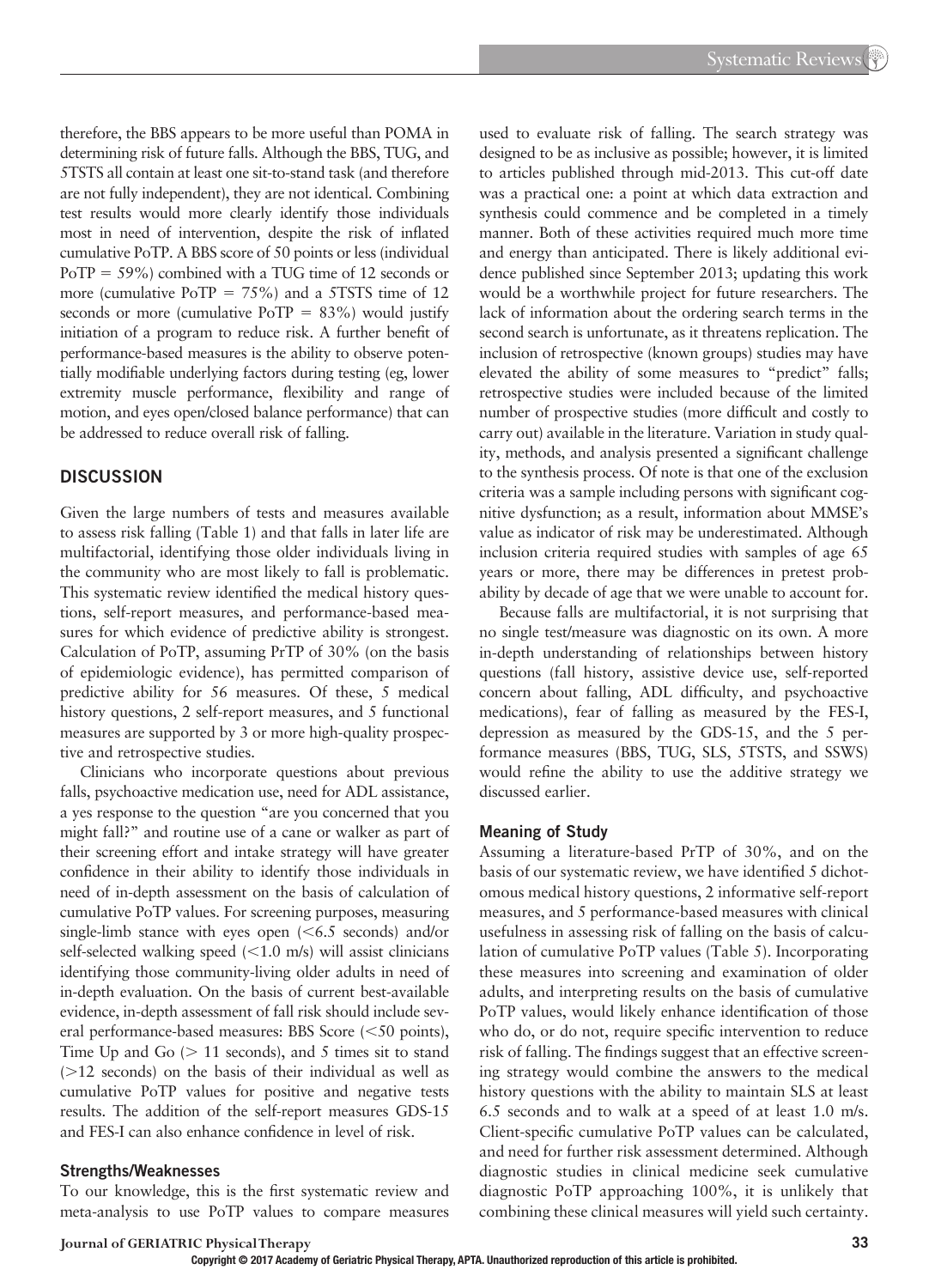However, given the negative consequences of falling in later life, a PoTP beyond the literature-based PrTP of 30% would be welcome. Physical therapists and others using these tests will need to determine the PoTP threshold needed to trigger intervention on the basis of their clinical judgment; a PoTP of 60% to 66%, for example, would suggest an individual as having a 2 in 3 chance of a future fall.

The use of the GDS-15 and a FES-I score as part of the physical therapy examination has the potential to contribute to fall risk assessment efforts. For those requiring in-depth risk assessment, the results of this meta-analysis suggest that the BBS score 50 points or less, TUG times 12 seconds or more, and 5TSTS times 12 seconds or more are currently the most evidence-supported performance-based measures to determine individual risk of future falls.

This cumulative, evidence-based, quantitative approach to multifactorial fall risk assessment would be valuable in required documentation to explain and support recommendations for further evaluation and intervention. This approach also provides a tool for patient/family education and for communication among interdisciplinary health care teams to explain level of risk and need for intervention. Finally, as level of risk decreases after intervention, this approach may be used for evaluation of outcome of intervention.

#### **Unanswered Questions/Future Research**

Researchers concerned with risk of falling, especially those who use receiver operating characteristics and area under the curve values, should be encouraged to always report cutpoints, Sn, and Sp values, if not the number of participants who are "true positives" and "true negatives" (figure 1) in their manuscripts. In this way clinicians can more easily consider PoTP as they interpret an older individual's performance. Further study of the influence of advancing age and of level of physical activity on the risk of falling is certainly warranted. Consistency in how measures are implemented and scored across studies would enhance interpretation of collective results. Many of the measures included in the evidence tables looked promising as predictors of future falls, but were based on single studies with small sample sizes. It is important to investigate the usefulness of these measures, if only to narrow the range of possible indicators of fall risk to a smaller group. There are far too many measures being used to assess risk of falling in research and clinical practice: increasing the number of prospective studies would assist in narrowing the range of possible measures.

#### **CONCLUSIONS**

This systematic review and meta-analysis using individualmeasure PoTP as well as cumulative, multitest PoTP identifies measures that, at this time, appear to be most informative about interpreting test results to quantify risk of falling. Combining 5 simple medical history questions (see Table 5) with 2 quickly implemented performance-based measures (single-limb stance <6.5 seconds, and self-selected walking speed <1.0 second) may be a useful way to identify persons most in need of a more in-depth examination of balance. Combining 3 performance measures (BBS score <50 points, TUG time >11 seconds, and 5 times sit-to-stand test >12 seconds) provides not only the opportunity to identify possible modifiable risk factors to inform intervention but also the means to quantify change in risk (PoTP) after intervention. The addition of 2 self-report measures (Geriatric Depression Scale  $\leq 6$  points and Falls Efficacy Scale International >24 points) provides additional insight into contributors to risk of falling as part of an in-depth examination and evaluation.

#### **ACKNOWLEDGMENTS**

The GeriEDGE Team expresses gratitude to Alice Bell, PT, DPT, GCS, Mindy Oxman Renfro, PT, PhD, and Poonam Pardesanay, PT, PhD, who contributed to the GeriEDGE effort in the first year of our project.

#### **REFERENCES**

- 1. Stevens JA . Falls among older adults—risk factors and prevention strategies . *Falls Free: Promoting a National Falls Prevention Action Plan*. Washington, DC: The National Council on the Aging; 2005.
- 2. Denkinger MD, Lukas A, Nikolaus T, Hauer K. Factors associated with fear of falling and associated activity restriction in community-dwelling older adults: a systematic review. Am J Geriatr Psychiatry. 2014;23(1): 72-86 .
- 3. Allison LK, Painter JA, Emory A, et al. Participation restriction, not fear of falling, predicts actual balance and mobility abilities in rural communitydwelling older adults. *J Geriatr Phys Ther*. 2013;36(1):13-23.
- 4. Centers for Disease Control and Prevention. Older Adults Falls Data & Statistics. http://www.cdc.gov/homeandrecreationalsafety/Falls/data.html. http://www.cdc.gov/homeandrecreationalsafety/Falls/data.html. Accessed May 8, 2014
- 5. Albert SM, King J, Boudreau R, et al. Primary prevention of falls: effectiveness of a statewide program. Am J Pub Health. 2014;104(5):e77-e84
- 6. Prevention of Falls in Older Persons. AGS/BGS Clinical Practice Guideline . http://www.medcats.com/FALLS/frameset.htm. Accessed May 9, 2014.
- 7. Cohen RG, Nutt JG, Horak FB. Errors in postural preparation lead to increased choice reaction times for step initiation in older adults . *J Gerontol*  Biol Sci Med Sci. 2011;66A(6):705-713.
- 8. Dhital A, Pey T, Stanford MR . Visual loss and falls: a review . *Eye*. 2010 ; 24 ( 10 ): 1437-1446 .
- 9. Daly RM, Rosengren BE, Alwis G, et al. Gender specific age-related changes in bone density, muscle strength and functional performance in the elderly: a-10 year prospective population-based study . *BMC Geriatr*. 2013 ; 13 ( 1 ): 71 .
- 10. Mertz KJ, Lee DC, Sui X, et al. Falls among adults: the association of cardiorespiratory fitness and physical activity with walking-related falls. Am *J Prev Med.* 2010;39(1):15-24.
- 11. Kabeshova A, Annweiler C, Fantino B, et al. A regression tree for identifying combinations of fall risk factors associated to recurrent falling: a cross-sectional elderly population-based study. Aging Clin Exp Res. 2014:26(3):331-336
- 12. Quach L, Yang FM, Berry SD, et al. Depression, antidepressants, and falls among community-dwelling elderly people: the MOBILIZE Boston study. J *Gerontol Biol Sci Med Sci*. 2013 ; 68 ( 12 ): 1575-1581 .
- 13. Freeland KN, Thompson AN, Zhao Y, et al. Medication use and associated risk of falling in a geriatric outpatient population. Ann Pharmacother. 2012:46(9):1188-1192.
- 14. Letts L, Moreland J, Richardson J, et al. The physical environment as a fall risk factor in older adults: systematic review and meta-analysis of crosssectional and cohort studies. Australian Occup Ther J. 2010;57(1):51-64.
- 15. Delbaere K, Close JC, Heim J, et al. A multifactorial approach to understanding fall risk in older people. *J Am Geriatr Soc.* 2010;58(9):1679-1685 .
- 16. Strauss SE, Glasziou P, Richardson WS, Haynes RB, eds. Diagnosis and screening . *Evidence-Based Medicine: How to Practice and Teach It*. 4th ed. Edinburgh UK: Churchill Livingstone/Elsevier; 2011:137-167.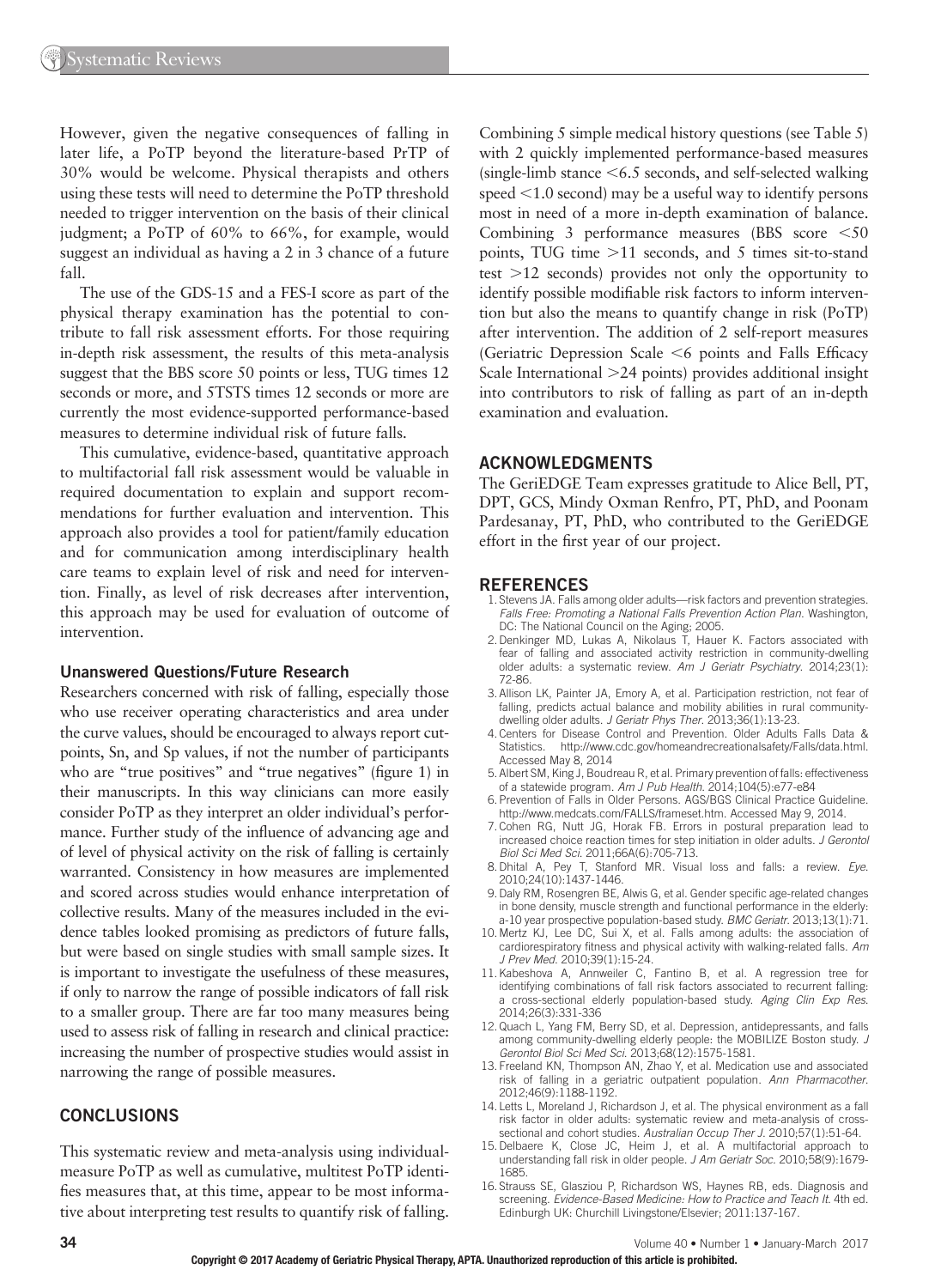- 17. Mayer D. Bayes' theorem, predictive values, post-test probabilities, and interval likelihood ratios . *Essential Evidence-Based Medicine.* 2nd ed. New York, NY: Cambridge University Press; 2009:261-276.
- 18. American Physical Therapy Association. *Guide to Physical Therapist*  Practice 3.0. Alexandria, VA: American Physical Therapy Association; 2014. http://guidetoptpractice.apta.org./Accessed February 13, 2014.
- 19. Barry E, Galvin R, Keogh C, et al. Is the Timed Up and Go test a useful predictor of risk of falls in community dwelling older adults? A systematic review and meta- analysis. *BMC Geriatr*. 2014;14:14.
- 20. Neuls PD, Clark TL, Van Heuklon NC , et al. Usefulness of the Berg Balance Scale to predict falls in the elderly. *J Geriatr Phys Ther* 2011;34(1):3-10.
- 21. Institute of Medicine. *Finding What Works in Health Care: Standards for*  Systematic Reviews. Washington, DC: The National Academies Press; 2011
- 22. Moher D, Liberati A, Tetzlaff J, Altman DG. Preferred reporting items for systematic reviews and meta-analyses: the PRISMA statement. BMJ. 2009 ; 339 : b2535 .
- 23. Macaskill P, Gatsonis C, Deeks JJ, et al. Analyzing and presenting results. In: Deeks JJ, Bossuyt PM, Gatsonis C, eds. *Cochrane Handbook for Systematic Reviews of Diagnostic Test Accuracy*, *Version 1.0*. The Cochrane Collaboration; 2010. http://srdta.cochrane.org/. Accessed May 15, 2013.
- 24. Murray C, Lopez A, eds. World Health Report 2002: Reducing Risks and Promoting Health Lifestyle. Geneva, Switzerland: World Health Organization; 2002.
- 25. Center for Rehabilitation Research. Rehabilitation Measures Database. Chicago IL: Rehabilitation of Chicago. www.rehabmeasures.org. Accessed October 1, 2013.
- 26. PTNow. American Physical Therapy Association, Alexandria, VA. www. ptnow.org . Accessed October 1, 2013.
- 27. Whiting P, Rutjes A, Reitsma J, et al. The development of QUADAS: a tool for the quality assessment of studies of diagnostic accuracy included in systematic reviews. *BMC Med Res Methodol*. 2003;3:25.
- 28.EDGE Taskforce, Section on Research, APTA. Towards optimal practice: what can we gain from assessment of patient progress with standardized outcome measures? http://www.ptresearch.org/article/14/edge-taskforce . Accessed May 11, 2014.
- 29. Cloleman K, Norris S, Weston A , et al. *NHMRC Additional Levels of Evidence and Grades for Recommendations for Developers of Guidelines*. Australia : National Health & Medical Research Council: 2009.
- 30. Kwan MM, Lin SI, Close JC, Lord SR . Depressive symptoms in addition to visual impairment, reduced strength and poor balance predict falls in older Taiwanese people. Age Ageing. 2012:41(5):606-612.
- 31. Muir S, Berg K, Chesworth B, et al. Application of a fall screening algorithm stratified fall risk but missed preventive opportunities in community dwelling older adults: a prospective study. *J Geriatr Phys Ther*. 2010:33(4):165-172
- 32. Tinetti ME, Doucette J, Claus E, Marottoli R . Risk factors for serious injury during falls by older persons in the community . *J Am Geriatr Soc*. 1995 ; 43 ( 1 ): 1214-1221 .
- 33. Muir S, Berg K, Chesworth B, Klar N, Speechley M. Balance impairment as a risk factor for falls in community-dwelling older adults who are high functioning: a prospective study. Phys Ther. 2010;90(3):338-347.
- 34. Coll-Planas L, Kron M, Sander S, et al. Accidental falls among communitydwelling older adults: improving the identification process of persons at risk by nursing staff. *Z Gerontol Geriatr*. 2006;39(4):277-282.
- 35. Hellstrom K, Sandstrom M, Wagert PH, et al. Fall related self-efficacy in instrumental activities of daily living is associated with falls in older community-living people. *Phys Occup Ther Geriatr.* 2013;31(2): 128-139 .
- 36. Flemming P. Utilization of a screening tool to identify homebound older adults at risk for falls: validity and reliability . *Home Health Care Serv Q*. 2006;25(3-4):1-26.
- 37. Stalenhoef PA, Diederiks JP, Knottnerus JA, Kester AD, Crebolder HF . A risk model for the prediction of recurrent falls in community-dwelling elderly: a prospective cohort study. *J Clin Epidemol*. 2002;55:1088-1094.
- 38. Yamada M, Iscihashi N. Predicting the probability of falls in communitydwelling elderly individuals using the trail-walking test . *Environ Health Prev Med.* 2010:15(6):386-391.
- 39. LeClerc B, Begin C, Cadieux E, et al. A classification and regression tree for predicting recurrent falling among community-dwelling seniors using homecare services. *Can J Public Health*. 2009;100(4):263-267.
- 40. Sohng KY, Moon JS, Song HH, et al. Risk factors for falls among community dwelling elderly in Korea. J Korean Acad Nurs. 2004;34(8):1483-1490.
- 41. Payne MW, Perkin TR, Payne WL . Incidence of falls by rural elders compared with their urban counterparts. Can J Rural Med. 2003;8(1):25-32.
- 42. Sai AJ, Gallagher JC, Smith LM, Logsdon S. Fall predictors in the community dwelling elderly: a cross sectional and prospective study . *J Musculoskel Neuronal Interact.* 2010;10(2):142-150.
- 43. Brauer SG, Burn YR, Galley P. A prospective study of laboratory and clinical measures of postural stability to predict community-dwelling fallers . *J Gerontol Biol Sci Med Sci*. 2000 ; 55 ( 8 ): 469-476 .
- 44. Shumway-Cook A Baldwin M, Polissar NL, Gruber W. Predicting the probability for falls in community-dwelling older adults. Phys Ther. 1997:77(8):812-819.
- 45. Desai A, Goodman V, Kapadia N, et al. Relationship between dynamic balance measures and functional performance in community-dwelling elderly people. Phys Ther. 2010;90(5):748-760.
- 46. Huang HC . A checklist for assessing the risk of falls among the elderly . *J Nurs Res.* 2004;12(2):131-142.
- 47. Shumway-Cook A, Brauer S, Woollacott M. Predicting the probability for falls in community-dwelling older adults using the Timed Up & Go test. Phys *Ther*. 2000 ; 80 ( 9 ): 896-890 .
- 48. Bongue B, Dupre C, Beauchet O, et al. A screening tool with five risk factors was developed for fall-risk prediction in community-dwelling elderly . *J Clin Epidemiol.* 2011;64(10):1152-1160.
- 49. Swanenburg J, de Bruin ED, Uebelhart D, Mulder T. Falls prediction in elderly people: a 1-year prospective study. Gait Posture. 2010;31(3): 317-321 .
- 50. Srygley JM, Herman T, Giladi N, Hausdorff JM . Self-report of missteps in older adults: a valid proxy of fall risk? Arch Phys Med Rehabil. 2009;90(5): 786-792 .
- 51. Keskin D, Borman P, Ersoz M, et al. The risk factors related to falling in elderly females. Geriatr Nurs. 2008;29(1):58-63.
- 52. linattiniemi S, Jokelainen J, Luukinen H. Falls risk among a very old home dwelling population. Scan J Primary Health Care. 2009;27(1): 25-30 .
- 53. Aoyama M, Suzuki Y, Onishi J, Kuzuya M. Physical and functional factors in activities of daily living that predict falls in community-dwelling older women . Geriatr Gerontol Int. 2011;11(3):348-357.
- 54. Herman T, Inbar-Borovsky N, Brozgol, et al. The dynamic gait index in healthy older adults; the role of stair climbing, fear of falling, and gender. Gait Posture. 2009;29(2):237-241.
- 55. Lindemann U, Lundin-Olsson L, Hauer K, et al. Maximum step length as a potential screening tool for falls in non-disabled older adults living in the community. Aging Clin Exp Res. 2008;20(5):394-399.
- 56. Panzer VP, Wakefield DB, Hall CB, Wolfson LI. Mobility assessment: sensitivity and specificity of measurement sets in older adults. Arch Phys *Med Rehabil.* 2011;92(6):905-912.
- 57. Buatois S, Perret-Guillaume C, Gueguen R , et. el. A simple clinical scale to stratify risk of recurrent and older falls in community-dwelling adults aged 65 years. Phys Ther. 2010;90(4):550-560.
- 58. Gerdhem P, Ringsberg KA, Akesson K, Obrant KJ. Clinical historv and biologic age predicted falls better than objective functional tests . *J Clin Epidemiol*. 2005 ; 58 ( 3 ): 226-232 .
- 59. Myers AM, Fletcher PC, Myers AH, Sherk W. Discriminative and evaluative properties of the Activities-specific Balance Confidence (ABC) scale. *J Gerontol Biol Sci Med Sci*. 1998 ; 53A ( 4 ): M287-M294 .
- 60. Karlsson MK, Ribom E, Nilsson JA , et al. Inferior physical performance tests in 10,998 men in the MrOS study is associated with recurrent falls. Age Ageing. 2012;41(6);740-746.
- 61. Rosengren BE, Ribom EL, Nilsson JA , et al. Inferior physical performance test results of 10,988 men in the MrOS study is associated with high fracture risk. Age Ageing. 2012;41(3):339-344.
- 62. Stewart RB, Moore MT, May FE, et al. Nocturia: a risk factor for falls in the elderly. *J Am Geriatr Soc.* 1992;40(12):1217-1220.
- 63. de Rekeneire N, Visser M, Peila R, et al. Is a fall just a fall: correlates of falling in healthy older persons: the Health, Aging, and Body Composition Study. *J Am Geriatr Soc.* 2003;51(6):841-846.
- 64. Peeters GM, Verweij LM, van Schoor NM , et al. Which types of activities are associated with risk of recurrent falling in older persons? *J Gerontol Biol Sci Med Sci.* 2010:65(7):743-751.
- 65. Perracini M, Teixeira LR, Ramos JL, et al. Fall-related factors among less and more active older outpatients. Rev Bras Fisoter. 2012;16(2): 166-172 .
- 66. Beauchet O, Allali G, Anweiler C, et al. Does change in gait while counting backward predict an occurrence of a first fall in older adults? *Gerontology*. 2008:54(4)217-223
- 67. Peeters GM, van Schoor NM, Pluijm SM , et al. Is there a U-shaped association between physical activity and falling in older persons? *Osteoporosis Int*. 2010 ; 21 ( 7 ): 1189-1195 .
- 68. Delbaere K, Close JC, Brodaty P, Sachdev P, Lord SR . Determinants of disparities between perceived and physiological risk of falling among elderly people: cohort study. Br Med J. 2010;341: c4165.
- 69. Peeters GM, Pluijm SF, van Schoor NM , et al. Validation of the LASA fall risk profile for recurrent falling in older recent fallers. *J Clin Epidemiol*. 2010;63(11):1242-1248
- 70. Bohannon RW, DePasquale L. Physical functioning scale of the short form (SF) 36; internal consistency and validity with older adults . *J Geriatr Phys Ther.* 2010;33(1):16-18.
- 71. Hashidate H, Shimada H, Shiomi T, Sasamoto N. Usefulness of the subjective risk rating of specific tasks for falls in frail elderly people. J Phys Ther Sci. 2011;23(3):519-524.
- 72. Tiedemann A, Shimada H, Sherrington C, et al. The comparative ability of eight functional mobility tests for predicting falls in community-dwelling older people. Age Ageing. 2008;37(4):430-435.

#### **Journal of GERIATRIC Physical Therapy 35**